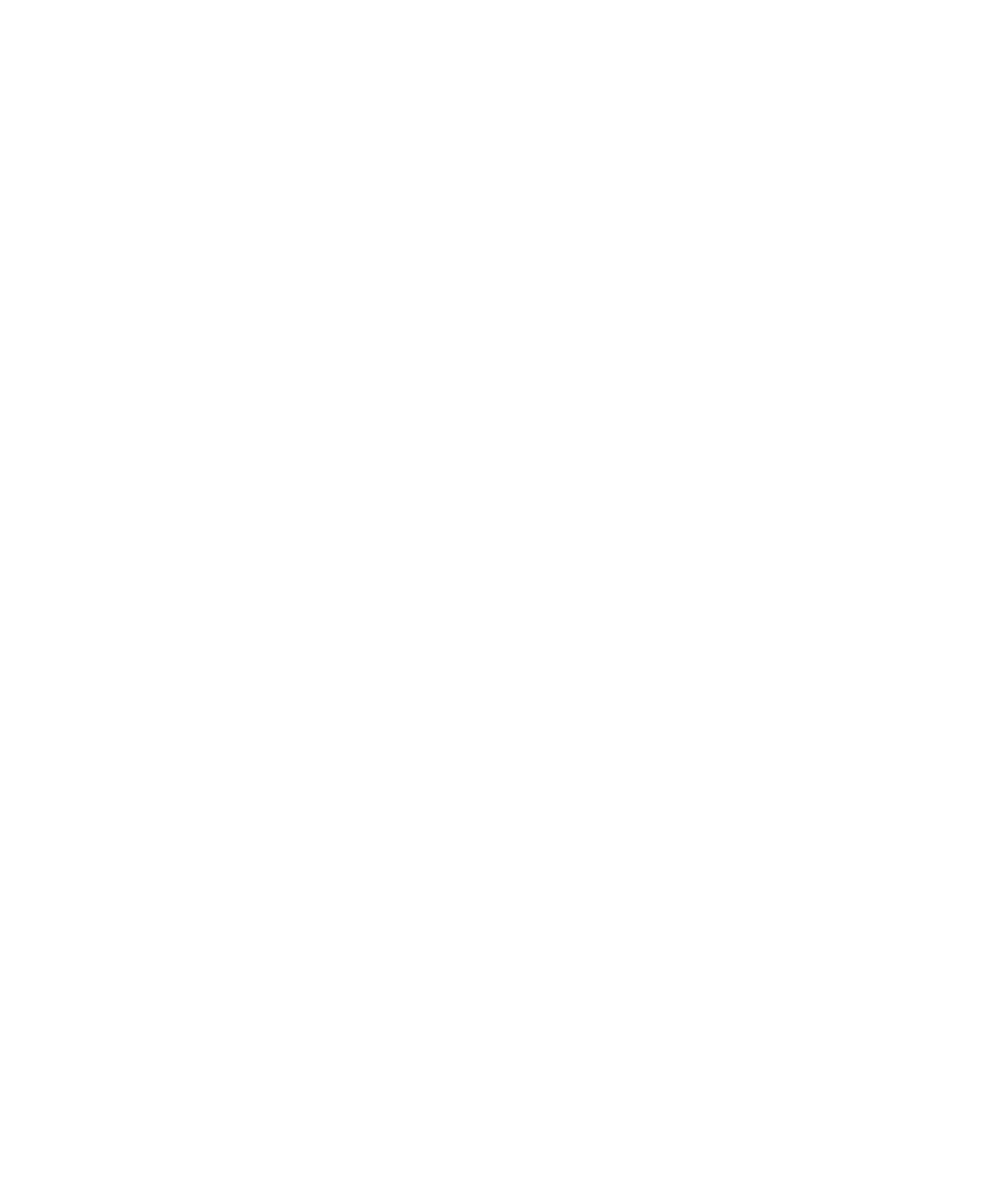

Cyril Scott "in middle age. Taken during a concert tour in Canada [1921]." [Reproduced with permission from Vivien **Stafford and Desmond Scott.]**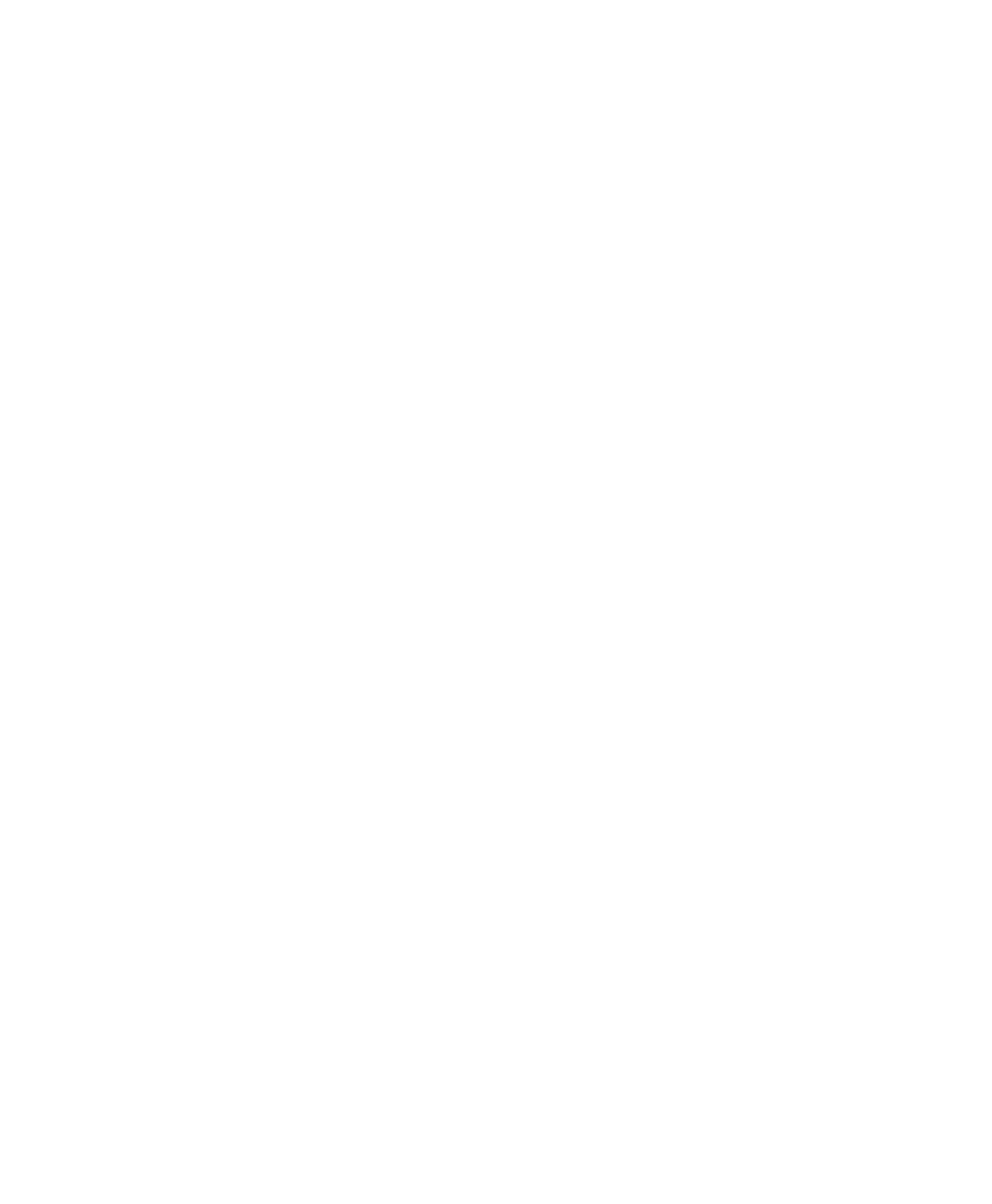# **THEOSOPHICAL HISTORY OCCASIONAL PAPERS**

Editor: James A. Santucci

### Vol. VII

CYRIL SCOTT AND A HIDDEN SCHOOL: Towards the Peeling of an Onion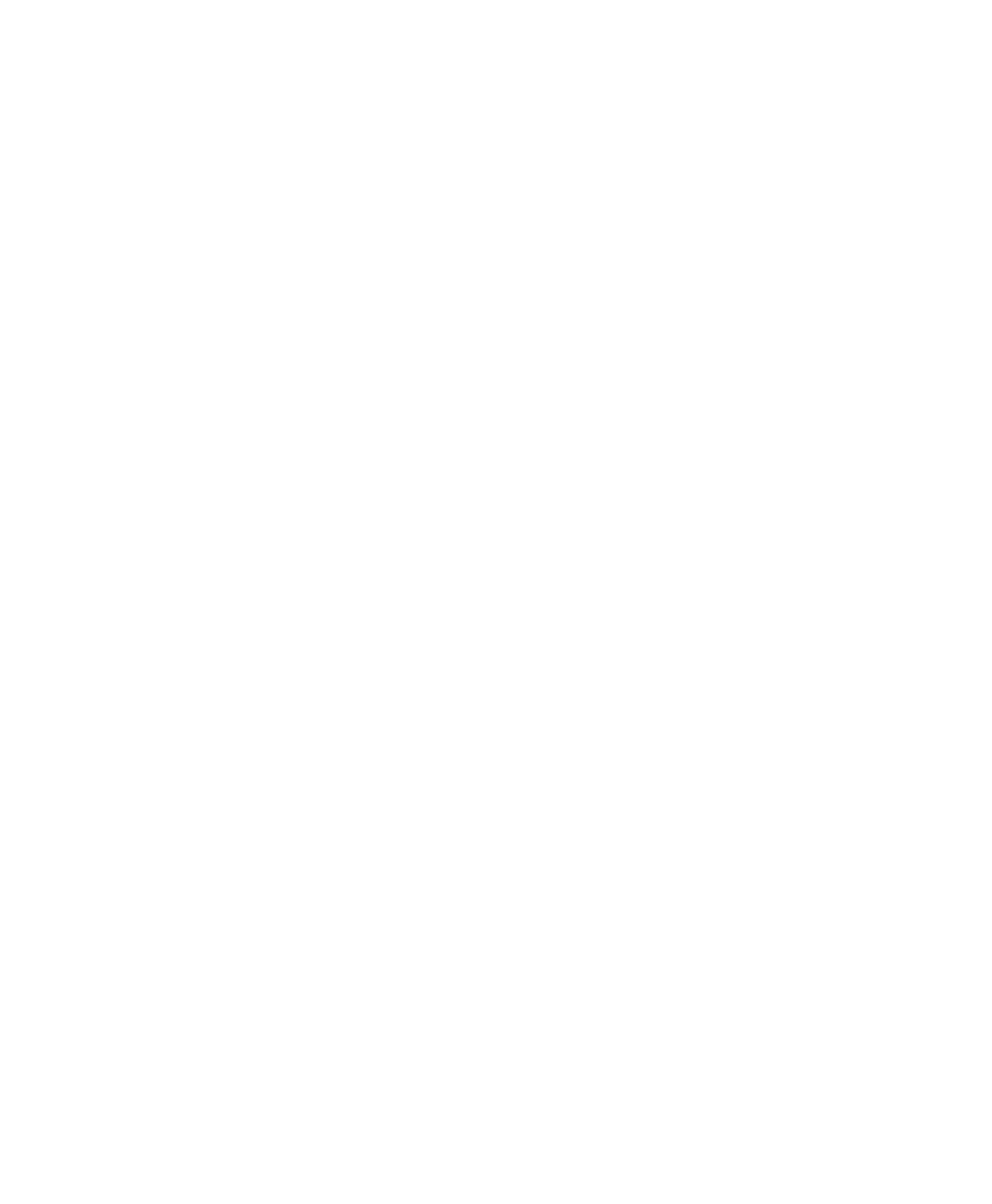## **CYRIL SCOTT AND A HIDDEN SCHOOL: TOWARDS THE PEELING OF AN ONION**

**Jean Overton Fuller**

THEOSOPHICAL HISTORY Fullerton, California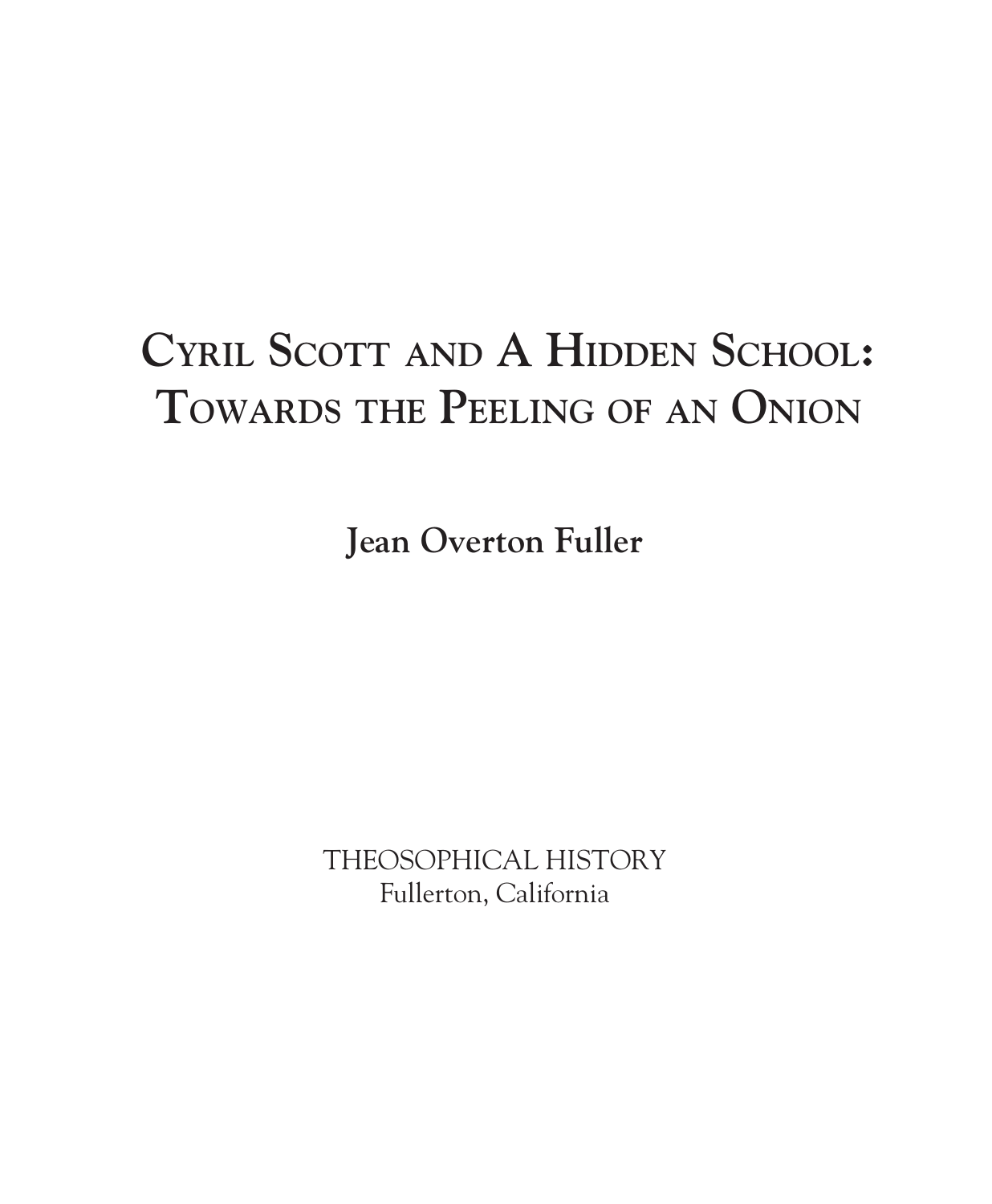© 1998 by James Santucci. All rights reserved.

Printed in the United States of America. No part of this book may be translated or reproduced in any manner whatsoever without written permission except in the case of brief quotations embodied in critical articles and reviews. For information address: James Santucci, Department of Comparative Religion, California State University, P.O. Box 6868, Fullerton, CA 92834-6868 (U.S.A.)

> Composition and Layout by Robert Hütwohl, Spirit of the Sun Publications, Santa Fe, New Mexico using Adobe Goudy, Goudy Text Lombardic Caps and Monotype Corp's Gill Sans typefaces.

> > Printed on acid-free paper

#### ISSN 1068-2597 ISBN 1-883279-00-3 (series) ISBN 1-883279-07-0 (v. VII)

Printed in the United States of America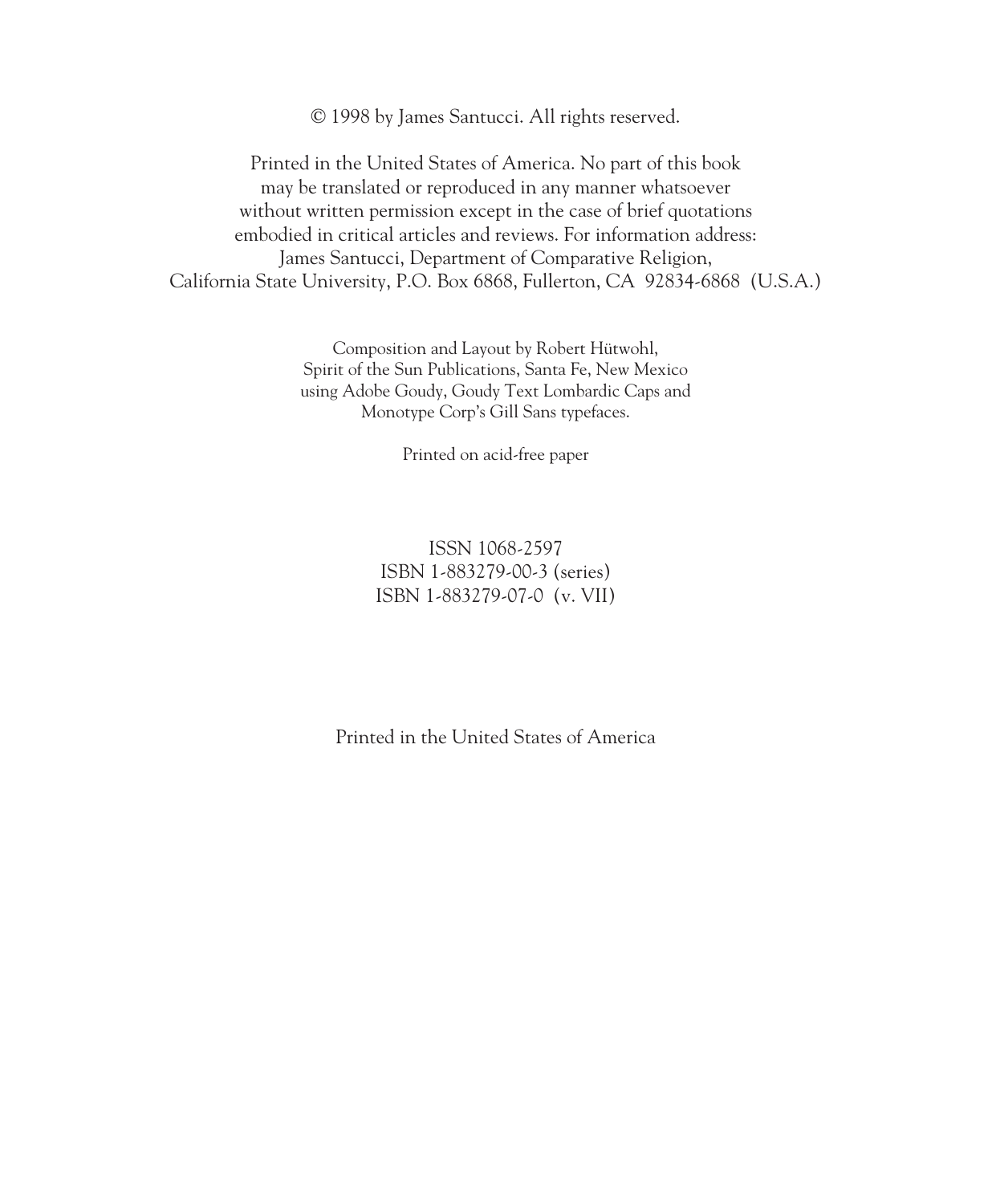### **Cyril Scott and A Hidden School: Towards the Peeling of an Onion**

#### **by Jean Overton Fuller**

There is a group of books, anonymously and pseudonymously published which excited enormous interest in the 1920s and '30s and exerts unexpected influence now. First comes, *The Initiate, Some Impressions of a Great Soul* (1920)<sup>1</sup>, followed by *The Initiate in the New World* (1927)<sup>2</sup> and *The Initiate in the Dark Cycle* (1932)3 , all presented as "by His Pupil.*"* In the first, the storyteller, Charles Broadbent, meets, in worldly London, Justin Morewood Haig, a man who seems at first to be as other men, though he dispenses advice*—*in which non-jealousy is a recurrent theme*—*which, though provocative is found by its recipients eye-opening. He accepts Broadbent as his pupil, but then the latter wakes one morning to find on his pillow a rose, and beneath it a note from Haig, saying he has been called elsewhere. Broadbent had*—*from living in hotels*—*locked the door of his room before going to bed. So Haig was an Initiate.

In the second book, Broadbent received, some years later, a letter from Haig summoning him to Boston, USA, where he is now conducting a school. In the school arrive also two girls, Clare, who is beautiful, and Viola, who is clever and spiritual. Broadbent falls in love with Clare, but is told by Haig it is Viola he must marry, or his progress will be impeded. It is admitted that there is between them a slight physical aversion, which can, however, be overcome. It may seem strange that an Initiate should wish to couple persons between whom there existed even the slightest physical aversion. In the third book, we are back in England. Viola and Broadbent are married and it has turned out better than they thought; but they are mourning the death of a woman medium, whom they call Chris, with whose teachings they compare those of Krishnamurti, to the disadvantage of the latter. Viola likens him to a World Piano-Teacher come to tell us all professors of the piano were so many obstacles to learning to play it.<sup>4</sup> The quip is unfair, because Krishnamurti expressly exempts from his observations skills requiring for their

<sup>4</sup> *Ibid.*, 25.

<sup>&</sup>lt;sup>1</sup> The Initiate; Some Impressions of a Great Soul, by His Pupil (London: Routledge, 1920).

<sup>&</sup>lt;sup>2</sup> The Initiate in the New World, by His Pupil (London: Routledge, 1927).

<sup>&</sup>lt;sup>3</sup> The Initiate in the Dark Cycle, by His Pupil (London: Routledge, 1932) first chapter.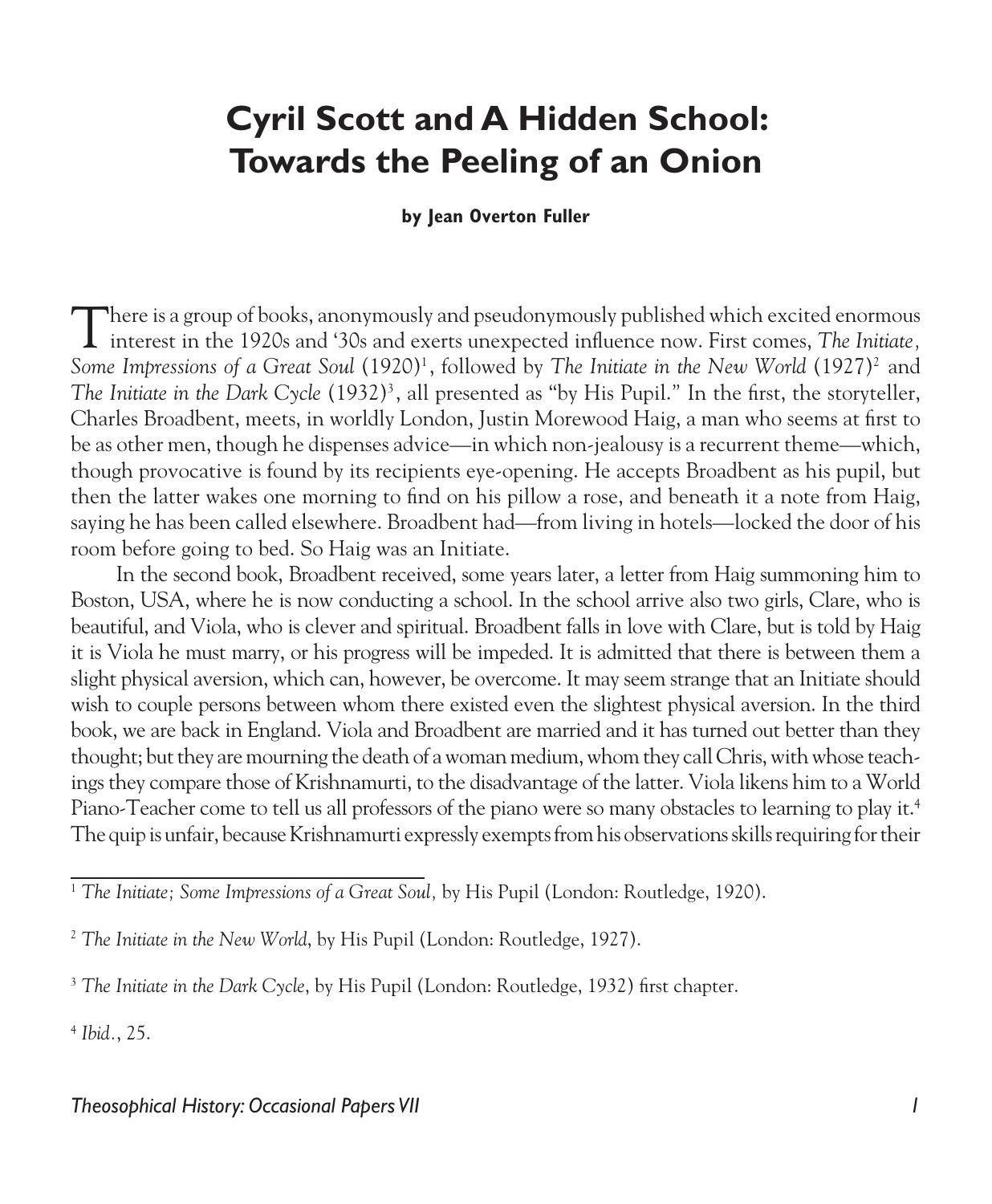accomplishment time and practice, such as learning to speak a foreign language or play a musical instrument. They are not what he is talking about. Viola and Broadbent ask themselves whether Krishnamurti is teaching Advaita<sup>5</sup> — monism in which the individual has no real existence, and pore over lines in one of his Star Bulletins, "The 'I' is the limitation of separateness . . . wall of limitation . . ."6 I think one must be careful here. Whenever Krishnamurti uses the words "I" and "me" in a bad sense, he has in mind the illusion that "my" good can be had at the expense of "your" good, which puts us in competition with each other. He is not saying we do not exist. If I may intervene in this conversation I would like to say that while it is true that consciousness must have an envelope, even though that may be the very finest cell, the walls are surely permeable. The great waves of life and of the other lives are flowing through us, so that we are not separate from others. St. Paul says it beautifully, "We are members of one another."7 He did not mean "We do not exist" and I do not think Krishnamurti means that either. His meaning is psychological. Let me put it this way: if I am looking at a rose, loving the subtle depths of its colour, the shape into which the petals curve, the perfume, that is one thing; but if I see myself looking at the rose, then there is no longer the rose but only me. While I was looking at the rose, I was not.

A telegram arrives. It is from Haig, the Initiate, telling Broadbent to take a certain train from Paddington and get into a blue car that he will find waiting. We are not told the town, but emerging from the station he does find the blue car. It takes him to a black and white Tudor house, where Haig awaits him and introduces him to an elderly gentleman in a skull cap,<sup>8</sup> "Sir Thomas", who seems to be a Master. Mystery is made of the location, but from the grounds there is a view of wooded hills, while Broadbent's awakening in the morning by a "concert of innumerable birds"9 suggests trees near the house. It is in an oak-paneled room.10 Sir Thomas answers a question about Krishnamurti: he "cut himself adrift from the White Lodge and repudiated all of us."11 I do not believe a Master would have said that.

<sup>6</sup> *Ibid.*, 75.

<sup>7</sup> *The Bible*; Romans, xii, 5.

<sup>8</sup> *The Initiate in the Dark Cycle*, 110, 133.

<sup>9</sup> *Ibid.*, 133.

<sup>10</sup> *Ibid.*, 122.

<sup>11</sup> *Ibid.*, 136.

<sup>5</sup> *Ibid.*, 73-74.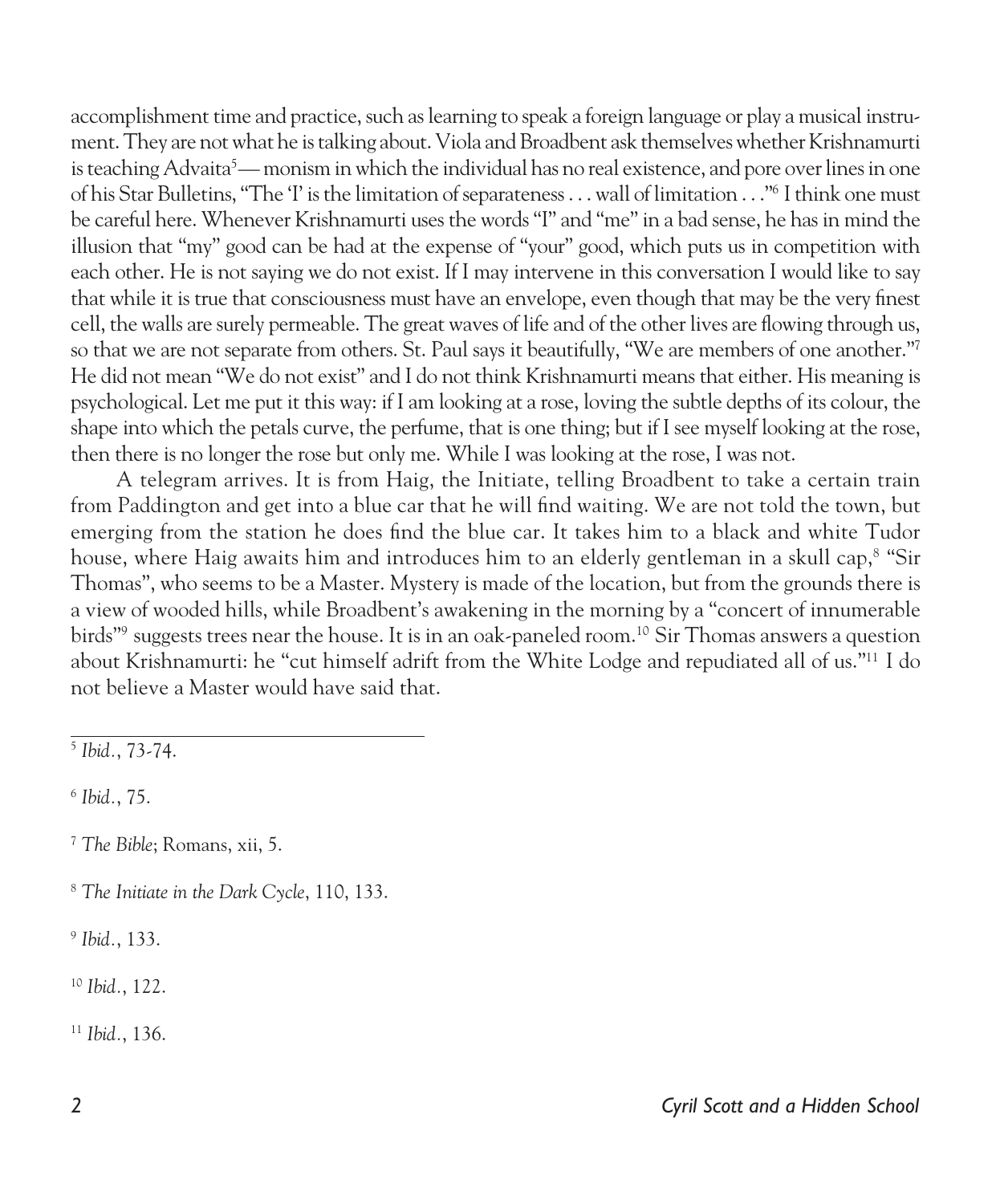Next we come to a series of books by David Anrias. The first is *Through the Eyes of the Masters*  $(1932)^{12}$ , "dedicated with affection to Rose and Cyril Scott in memory of time spent at Rye during 1932" with an "Introduction by the author of The Initiate etc." Here is an enormous clue. Scott would later acknowledge authorship of the *Initiate* trilogy, but the attraction of the Anrias book lies in his portraits of the Masters, in which he shows a deft pencil. Morya, he says, was Akbar. That Leadbeater said. That Koot Hoomi had been Pythagoras is also in Leadbeater. The identification of the Venetian (who seems to be Anrias's own) with Paolo Veronese was proposed by Dr. Weller van Hook in an article in *The Theosophist* in December 1921: "Some Artistic Labours of the Lord of the Cultural System." This was disputed by Maria von Szlemenics (November 1923). But I notice that Veronese died on the day Dürer was born, 6 April 1458. The esotericism of Dürer is the more obvious13 , but it could be a case of same-day reincarnation. That Hilarion was St. Paul is I believe correct. The portrait of the Mahachohan is not as I saw him, in an unexpected vision, which may of course have been subjective, but it is as Leadbeater describes him. Rakoczy, by some fluke, does not appear at all. In compensation, he appears as the frontispiece of the second edition. He does not look like the portrait of Rakoczy, or like that of Saint-Germain, which somewhat resembles it. And why is it said in the Foreword, "It depicts him prior to the death of Crown Prince Rudolf of Austria and reflects the fashion of that period?"14 Considering that the entire life of Rakoczy was consumed in trying to relieve Hungary from oppression by Austria, an endeavour apparently continued by Saint-Germain, it seems tactless. The clue is in the next book by Anrias, *Adepts of the Five Elements* wherein, again, Crown Prince Rudolf of Austria is referred to in terms that make evident that Anrias thought of him as a further incarnation of the Master, who, in the terrible tragedy of Mayerling', "died putting love before all else."<sup>15</sup> No. Masters do not commit suicide. They are absolutely against it.<sup>16</sup> But in my memory there resurges a film, which I saw as a child with my mother. It was called, I think, simply *Mayerling*, a black-and-white silent, and I seem to see again Frederick March and Madeline Carroll in the roles of the star-crossed lovers, their story culminating in the suicide pact and the meeting in the hunting-lodge at Mayerling, in which they shoot themselves. The cinema in which we saw it was a

12 David Anrias, *Through the Eyes of the Masters Meditations and Portraits*, revised ed. (London, Routledge, 1932) 1936, fourth impression.

13 See my article, "Dürer's Secret Seal", in *Theosophical History* (London), vol. 3, no. 2 (April 1989): cover illustration and 78.

<sup>14</sup> *Through the Eyes of the Masters*, xi.

15 David Anrias, *Adepts of the Five Elements* (London: Routledge, 1933), 46-47.

<sup>16</sup> *The Mahatma Letters* (London: Rider, 1923), 109 and *passim.*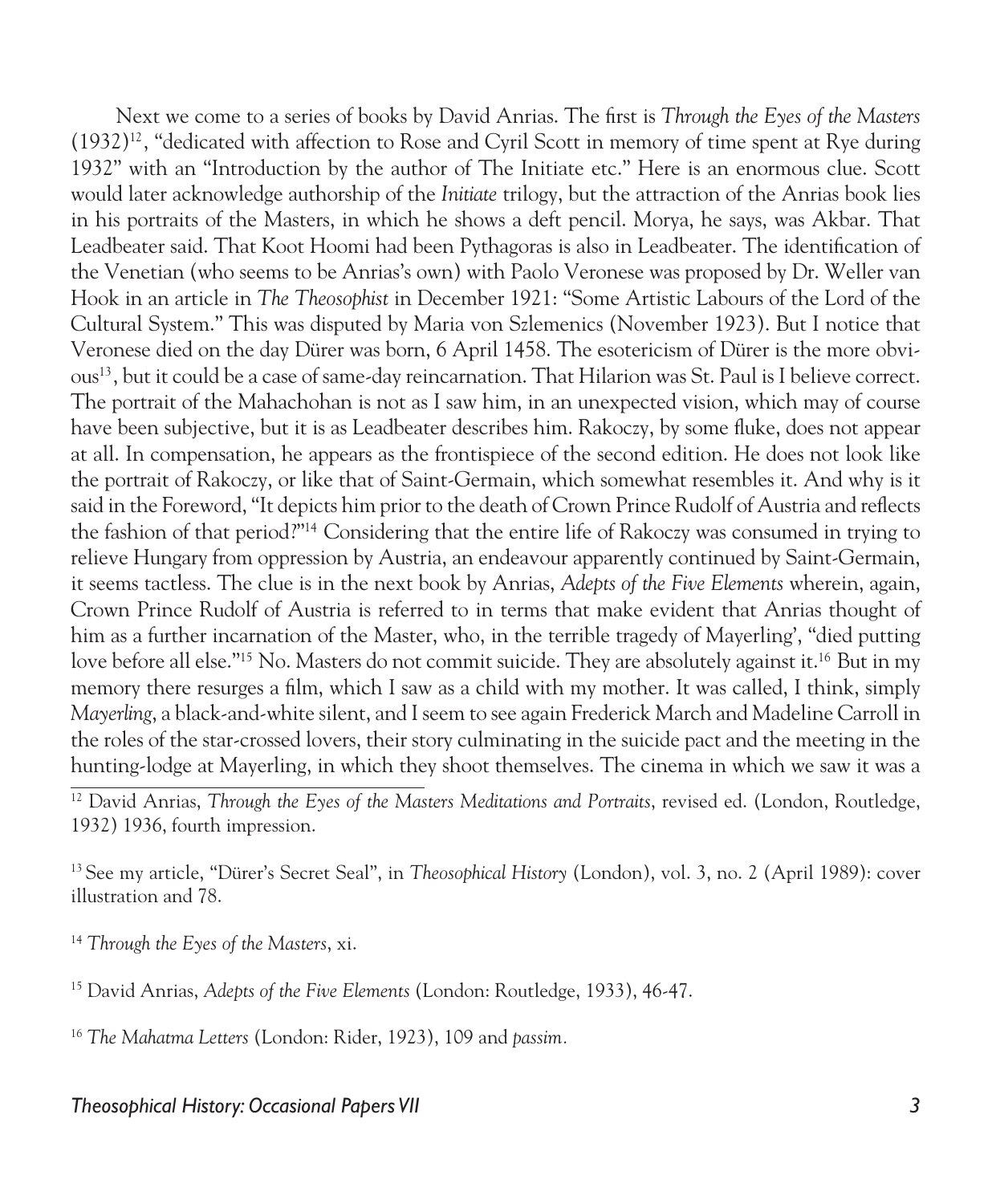small one in Hove, and it was from 1929 to*—*at the latest*—*spring 1931, that my mother and I had a flat near that cinema, which brings it very close to the time at which Anrias would have been writing that book, published in 1935. The possibility that it could have been that very film that he saw and by which he was so carried away that his imagination put Rakoczy into the Frederick March role, conveys a warning, that he was very susceptible to vibrations but not always those he thought. With past reincarnations, he could sometimes hit the nail on the head, but sometimes very much askew.

The portraits in *Through the Eyes of the Masters* are there for a reason: because, Cyril Scott's Introduction explains, Krishnamurti has depreciated the value of the Masters."17 No, Krishnamurti never "depreciated" the Masters. He warned that people's visions of these persons whom they had not met in the flesh could embody their own preconceptions, and be in that sense illusory. The book culminates in what is presented as a telepathic communication from the Lord Maitreya to Anrias: that Krishnamurti had taken initiations along a devic line, "impersonal and detached," which made him "all but impossible to be used as my medium."<sup>18</sup> Some Theosophists still find this convincing, but the characteristic of devas is specialisation; they only do one thing: tend a shrine, tend flowers or women in childbirth, inspire music; to be able to do many things is human, and Krishnamurti, able to mend a car, change a baby's nappies or clean out a cowshed, is fully human. He does not like detachment. The communication continues, "Krishnamurti was right to emphasise the necessity for independent thought, he was wrong in assuming that everyone else, regardless of past karma and present limitations, could instantly reach that point which he himself had only reached through lives of effort."19 But Krishnamurti is trying to cut out, for others, the labour of the long road by which he had come; trying, it seems to me, to make instant Arhats. The beauty of his teaching is, one can come to it without preparation, the person without preparation stands as much chance as the person with, for the preparation is irrelevant and indeed can get in one's way.

*Adepts of the Five Elements* carries the horoscope of the Theosophical Society with those of its leading figures imposed on it. That for Leadbeater is calculated for his supposed birth date, not his real one. Anrias should not be blamed for failure to spot this as the *satellitia* in Aquarius and Pisces could have fitted him.

Anrias's third book, *Man and the Zodiac20*, is astrological, with his pencil drawings of human types.

<sup>18</sup> *Ibid.*, 66.

<sup>19</sup> *Ibid.*, 67.

<sup>&</sup>lt;sup>17</sup> *Through the Eyes of the Masters*, 17-18.

<sup>20</sup> David Anrias, *Man and the Zodiac* (London: Routledge, 1938).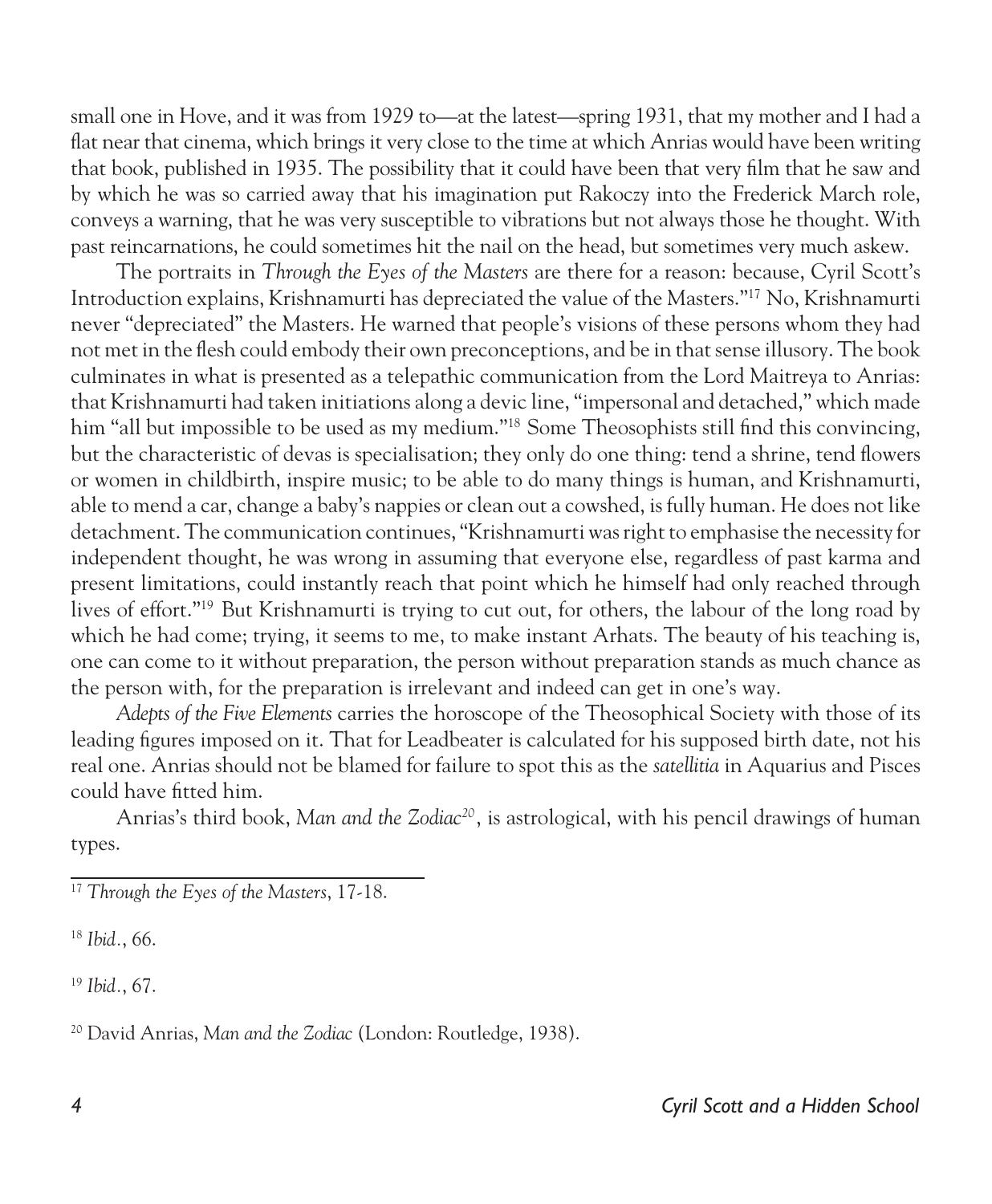Who was Anrias? To eliminate the possibility he could be another pseudonym of Scott, I wrote to Routledge, his publishers. They said he was B.A. Ross. I wrote also to Adyar, and Pedro R.M. Oliveira replied that according to their records his name was Brian Ross, and he stayed for about two years but did not become a member. Before we consider Scott's books further, it may help if we study his life. There are three obvious sources, a biography of him written before he was forty by Eaglesfield Hull<sup>21</sup>, an early memoir by himself, *My Years of Indiscretion*<sup>22</sup>, and his later autobiography *Bone of Contention*23 . There is also a more recent, specialised study, *Cyril Scott and his Piano Music*, by Professor Ian Parrott.<sup>24</sup>

Scott was born on 27 September 1879, with Virgo rising he tells us, at Oxton, on the Wirral peninsula, on the outskirts of Birkenhead. His father was managing director of a shipping firm in Liverpool, and he walked every day the two and a half miles from The Laurels to the ferry across the Mersey from Birkenhead to Liverpool, and in the evening walked the same two and a half miles back. Yet he was an amateur scholar of New Testament Greek and his heart was in his linguistic studies of the Gospels. He had no vices but his absorption in something too abstruse for his son made him seem remote. It was from his mother Cyril had his love of music and from infancy he could play by ear the tunes, mostly hymns, she played and sang at their piano. A piano-teacher was engaged for him, and after a brief period at a day-school he was sent to Frankfurt for specialised musical education. He came back to rejoin his parents, not in their home but in the nearby seaside of New Brighton where they were staying for a while, but walked with his father to the ferry to Liverpool, where a piano teacher had been discovered for him, and back again daily. It was on a trip to Southport that he happened to come upon Swami Vivekananda's book *Raja Yoga*, which opened for him metaphysical vistas.

His parents had supposed him destined to a career as a virtuoso pianist, but his interest was now clearly switching to composing, and so when he was sixteen he was sent back to Frankfurt to study composition. During his first visit to Germany he had gone for walks with the poet Stefan George, till the latter, without trying to seduce him, confessed to him Oscar Wilde-like proclivities and suggested it would be better for them not to meet again until Cyril had grown old enough not to be boyishly attractive. Now they did meet again, and it was George who obtained for him the performance of his first symphony, at Darmstadt.

In 1899, towards the end of his twentieth year, he returned to England, this time to Liverpool,

22 Cyril Scott, *My Years of Indiscretion* (London: Mills & Boon, 1924).

23 Cyril Scott, *Bone of Contention*, *Life Story and Confessions* (London: Aquarian Press, 1969), 19.

24 Ian Parrott, *Cyril Scott and his Piano Music* (London: Thames, 1922).

#### *4 Cyril Scott and a Hidden School Theosophical History: Occasional Papers VII 5*

<sup>21</sup> A. Eaglesfield Hull, *Cyril Scott, Composer, Poet and Philosopher*, (London: Kegan Paul, 1919).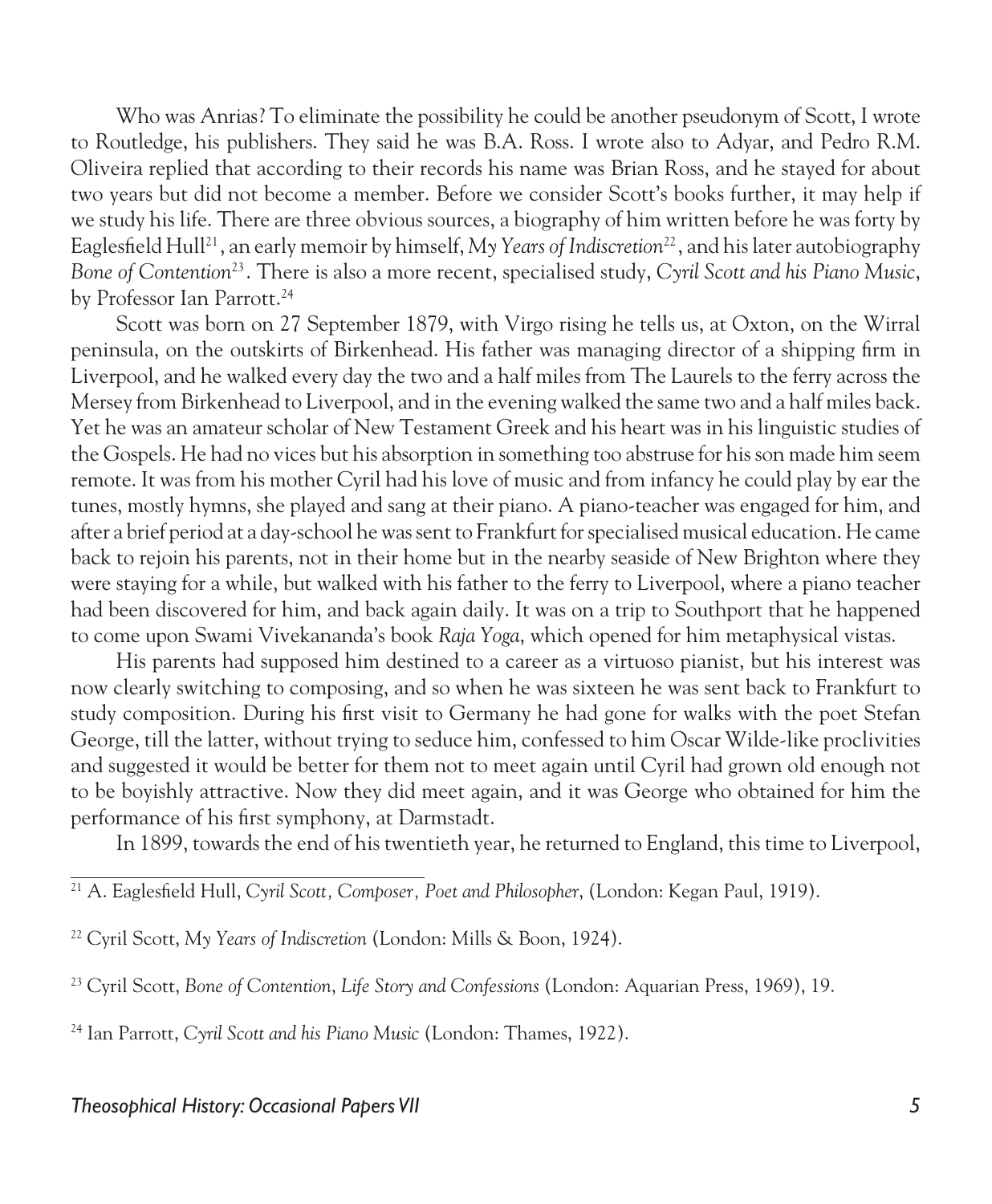where he did some teaching as well as composing. Here he met Dr. Charles Bonnier, Professor of French at Liverpool University, and, as they were neither of them comfortable in their rooms they took a house together. A poet himself, it was Bonnier who encouraged Scott to translate Stefan George's poems into English and even to write some of his own. Scott felt the older man to emanate an aura of goodness, from being in which he benefited.

Some time early in the new century, probably in the summer of 1902, Dr. Bonnier invited Scott to spend a few days with him at his home, near Calais, and then suggested they move on, together, to a hotel in Ambleteuse, a seaside town between Calais and Boulogne, where several friends of his would be congregated during August.

In Ambleteuse he met a Mrs. Stevenson, of whom more later, and also a couple who invited him to their home, in Shere, near Guildford, in sweet Surrey.

He was so charmed by the prettiness of the village that later he took rooms in it, returning to it for a number of holidays. It was in Shere he composed *Lotus Land*, in E flat minor (published in London by Elkin in 1905). A really distinguished and striking piece, with strange chords, it is his best known, still most appreciated work. What does the title mean? Probably most people will think first of that isle on to which Ulysses and his companions were blown—*Odyssey*, IX, 83-104*—*the indolent behaviour of whose inhabitants is unforgettably rendered in Tennyson's poem *The Lotus Eaters*. Yet Scott, despite the influence of Stefan George, was not much interested in the Greek, nor would the theme of indolent pleasure have appealed to him. The men are sunk in their dream, yes, but as I first played the opening bars, with those strange chords, I felt an association with the first of the Stanzas of The Book of Dzyan, which heads Blavatsky's *Secret Doctrine*: "The Eternal Parent wrapped in her Ever-Invisible Robes had slumbered once again for Seven Eternities." It is the awakening of the universe from its periodic latency. Is not the *matri padma*, mother lotus, from which the universe is born? "The matri Padma had not yet swollen." I hunted through all the references to "lotus" in *The Secret Doctrine*, and they seemed to confirm that Brahmâ sat on a lotus, Brahmâ was contained in the lotus. Now I do not know if Scott read these passages, but referring to Kreisler's success in Japan with an adaptation of the piece he had made for violin, he links the appreciation of his music by Orientals to his "extensive study of Oriental philosophy."

But Scott may also have thought of Egypt as the land of the lotus, especially if*—*reader as he was of Theosophical works*—*he had read that Theosophical classic, *The Idyll of the White Lotus* by Mabel Collins (1884).

The house in Liverpool was given up when Dr. Bonnier retired, to the south of France, and Scott, for the furtherance of his career, moved down to London, first to Chelsea, later to North Kensington. He also spent a little time in Paris, making the acquaintance of Debussy and Ravel, in whose work he was interested. In London he gave a series of recitals of his own works at the Bechstein (later Wigmore) Hall, wrote three operas, a ballet, orchestral works, pianoforte solos,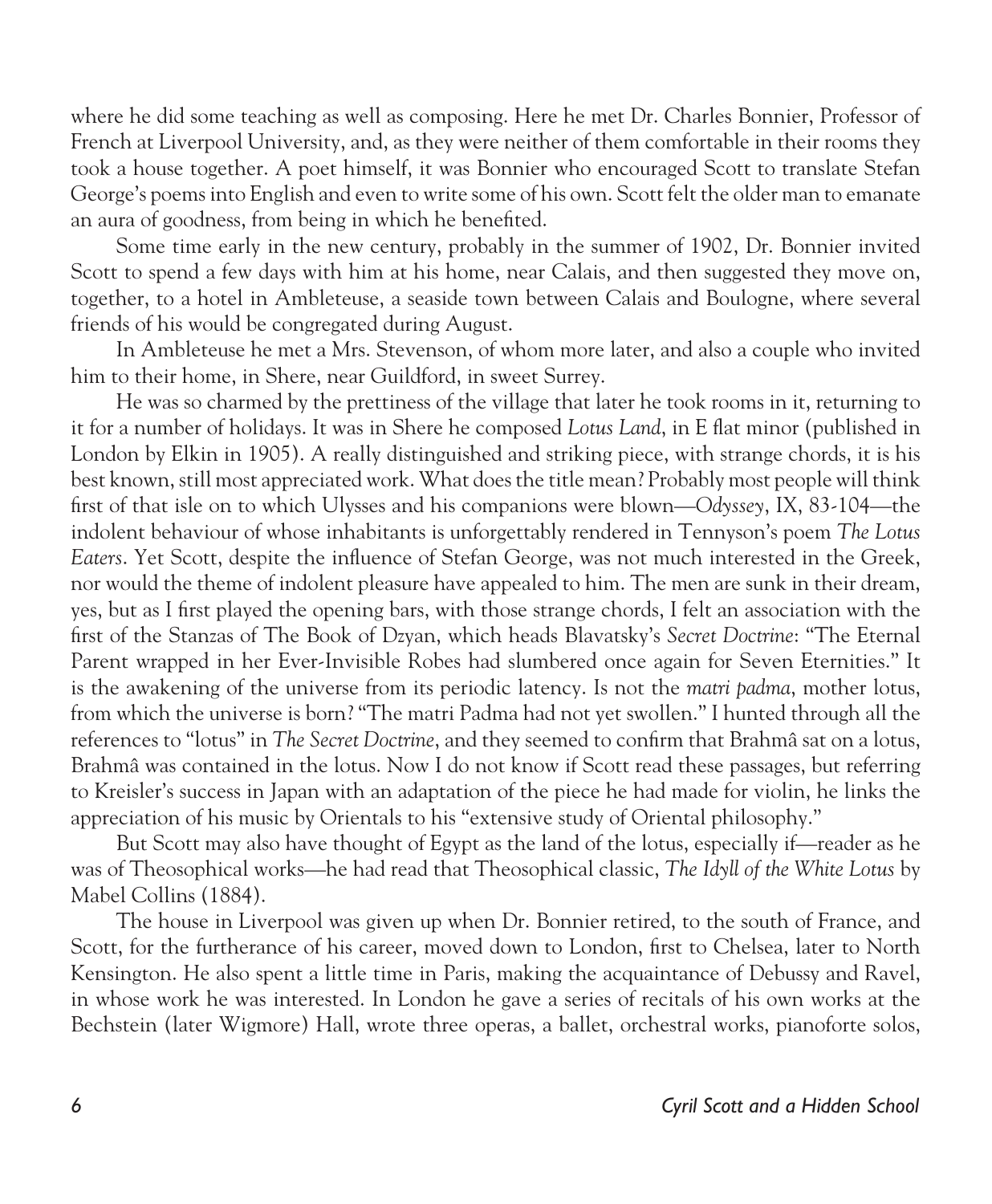pianoforte concertos, songs . . . He received invitations to write incidental music for straight plays. His second symphony was conducted by Sir Henry Wood at a promenade concert. His compositions began to be printed and published, so that he had some income from royalties. But underneath this busy, musical life there was a seeking for spiritual understanding. The ancient philosophies of India attracted him. He sought out books on the Vedanta. He took lessons in physiological yoga from a man he calls, probably pseudonymously, Florin Jones, whose knowledge of Tantric yoga was owed to a teacher of it, Dr. P.A. Bernard, who lived in Nyack, near New York, to whom he would give him an introduction if ever he visited the United States; and when Swami Abhedananda, the successor of his idol Swami Vivekananda visited London, he took immediate steps to make his acquaintance. Exactly when he became interested in Theosophy we do not know; he says when a Christian Scientist (ironically) took him to hear Annie Besant lecturing at the Queen's Hall, but Mrs. Besant, though headquartered in India, came and gave a lecture at the Queen's Hall almost every year. Eaglesfield Hull says that in a lecture Scott compared the mystical interpretation of Wagner's work by Alice Leighton Cleather and Basil Crump with that of Shaw; Mrs. Cleather was a member of Blavatsky's Inner Group, which takes the mind back; it was 1892 when she met Basil Crump, but though they were not much in England they lectured together on Wagner and Buddhism for some thirty years, all over the world, in England occasionally.

Scott's six books of poetry are long out of print, but five of the poems from them are in his book of musical compositions entitled *Poems* (Schott, 1912), of which photocopies can be bought in music shops. The pieces are not settings of the poems; the words cannot be sung to them and are printed not between the staves but on separate pages; they have been used simply as inspirations for the pieces of the same titles, which are "Poppies," "The Garden of Soul-sympathy," "Bells," "The Twilight of the Year" and "Paradise Birds." The poetry is written in a nineteenth century style*—*not surprising as it was back in 1896 he first had it published*—*with perhaps some influence of Dowson*—*but the music is very modern: not a key signature to be seen anywhere, great crops of accidentals everywhere and innumerable changes of time signature, including such as 10/8, 11/16 and 15/16. The little pairs of sequential notes in "Poppies" seem to imitate the nodding of the flowers in the breeze, but in "Bells" the sixths and augmented sixths peal down in a veritable carillon. Generally considered as amongst the most striking of Scott's pieces, they are in fact beautiful.

This near mimicry can also be felt in *Water Wagtail* (1906), where the music, mostly in C major, 2/4 time, makes one believe Scott had really looked at the dainty bird, which, between the sudden rushes on its little feet, stops to make the little flirts of its tail.

His enjoyment of birds is also shown in his having made a musical setting for R.M. Watson's poem, "Blackbirds Song" (1906).

Scott's opus 50 *Asphodel*, 1906, is dedicated "For Robert King." From the Theosophical archives in London, Barry Thompson found for me that Robert King, of "69 Basenbury (?) St., Liverpool Rd,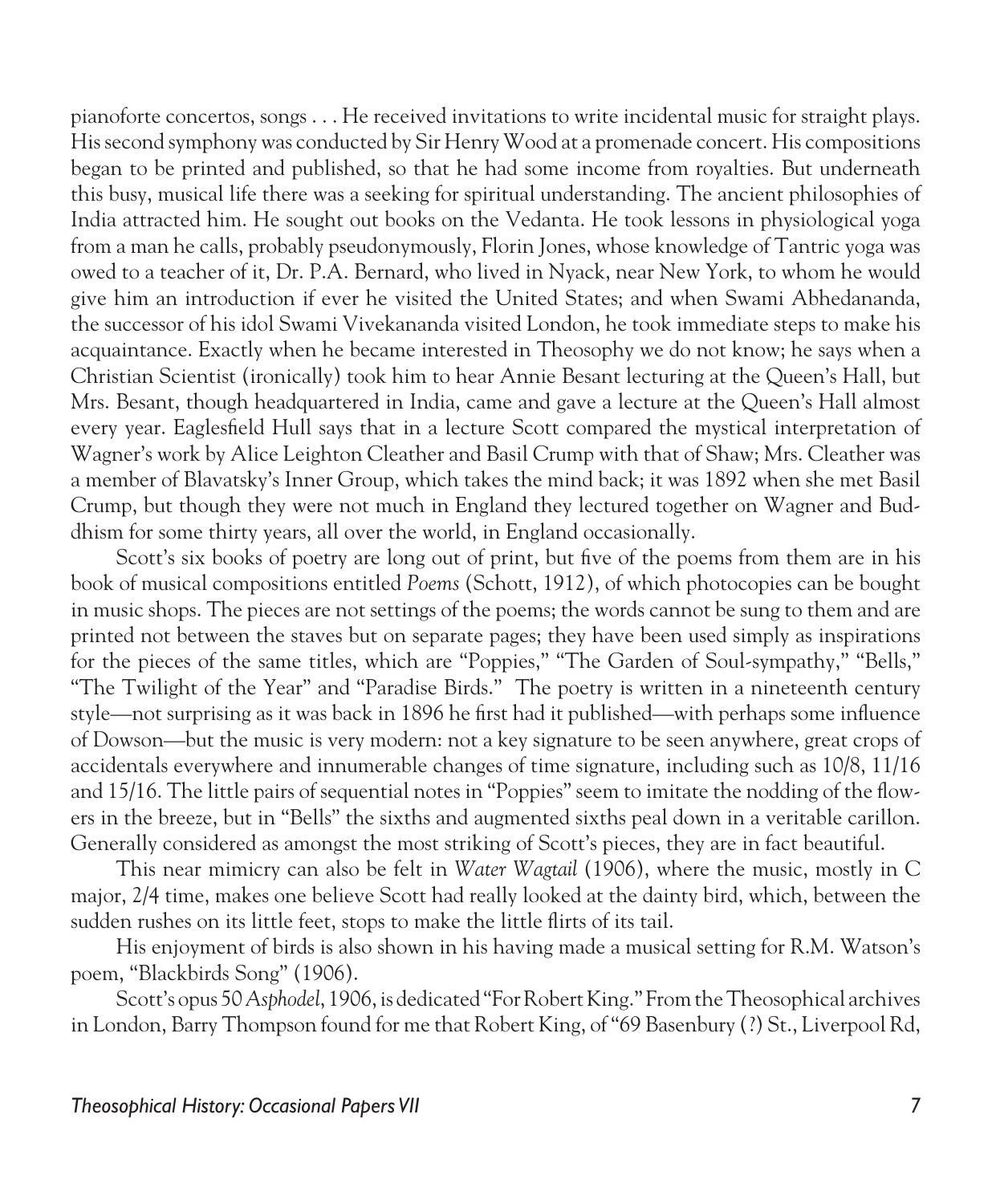Islington N," applied for membership on 6 May, 1893, sponsored by "John (?) Scobie and Arthur (?) Slee," and received his "diploma on the 10th; Blavatsky Lodge, then North London. Resigned 9/6/06, applied to rejoin 11/6/1911; diploma issued 29/9/11." 1906 was the year of the Leadbeater scandal. It was his later reinstatement that caused the big wave of resignations; for King to have resigned when he did shows sympathy with him. He was an astrologer and in 1909 sat for Sinnett as a medium. He was also a member of the Liberal Catholic Church. Thompson found from the archives that Scott applied for membership on 26 November 1914, sponsored by Robert King and Mrs. Davis, and on the following day received his diploma as an unattached member.

When on 6 August 1915 Archbishop Mathew issued a pastoral forbidding Liberal Catholic clergy to join the Theosophical Society or Order of the Star in the East, or if they belonged already requiring them to resign their memberships, those who refused included Canon King. F.S. Willoughby, earlier expelled, consecrated King to the episcopate on 26 September.

Scott's *Carillon, Egypt (An Album of Five Impressions)*, 1913, is dedicated "To my Friend, Mrs. Marie Russak, That enlightened Seer who brought back for me the memory of my past Egyptian lives." Mrs. Russak, an American Theosophist, having been for three years in India, was in London to watch the coronation procession of George V in 1910, which suggests an approximate period during which Scott could have come to know her. The five *Impressions* are (1) In the Temple of Memphis (2) By the Waters of the Nile (3) Egyptian Boat Song (4) Funeral March of the Great Rameses (5) Song of the Spirits of the Nile.

Scott was still living in London when the Great War broke out. He says nothing about it in his first memoir and little in his final autobiography. My first reaction was that, absorbed in his musical activities, he was one of those people who "didn't notice there was a war on."

My friend and partner Timothy d'Arch Smith told me Scott married a woman, Rose Allatini, thought to be a lesbian since under the pen-name of A.T. Fitzroy she wrote a novel about homosexuals and conscientious objectors, which was the object, in 1918, of a prosecution, for sedition, not obscenity. The publisher was convicted and all copies ordered to be destroyed. The title was *Despised and Rejected*. He had not seen it but had heard that it had been recently reissued, and thought that I should read it*—*also a book, *Sex Variant Women in Literature*, by Jeanette Foster, which might have something about her.

It came to me that Rose was probably Viola*—*one flower-name for another*—*in the *Initiate* books. If she were a lesbian, it would explain the slight physical aversion between herself and Scott, in spite of which they married, though, as quoted on page 1, it seemed to me strange an Initiate would really want to couple two persons between whom there existed even the slightest physical aversion.

I wrote to London Library for both books. The Foster contained only a brief reference to the novel, as being by the "wife of Cyril Scott."25

<sup>&</sup>lt;sup>25</sup> Jeanette Foster, *Sex Variant Women in Literature* (London: Muller, 1953), 261-63.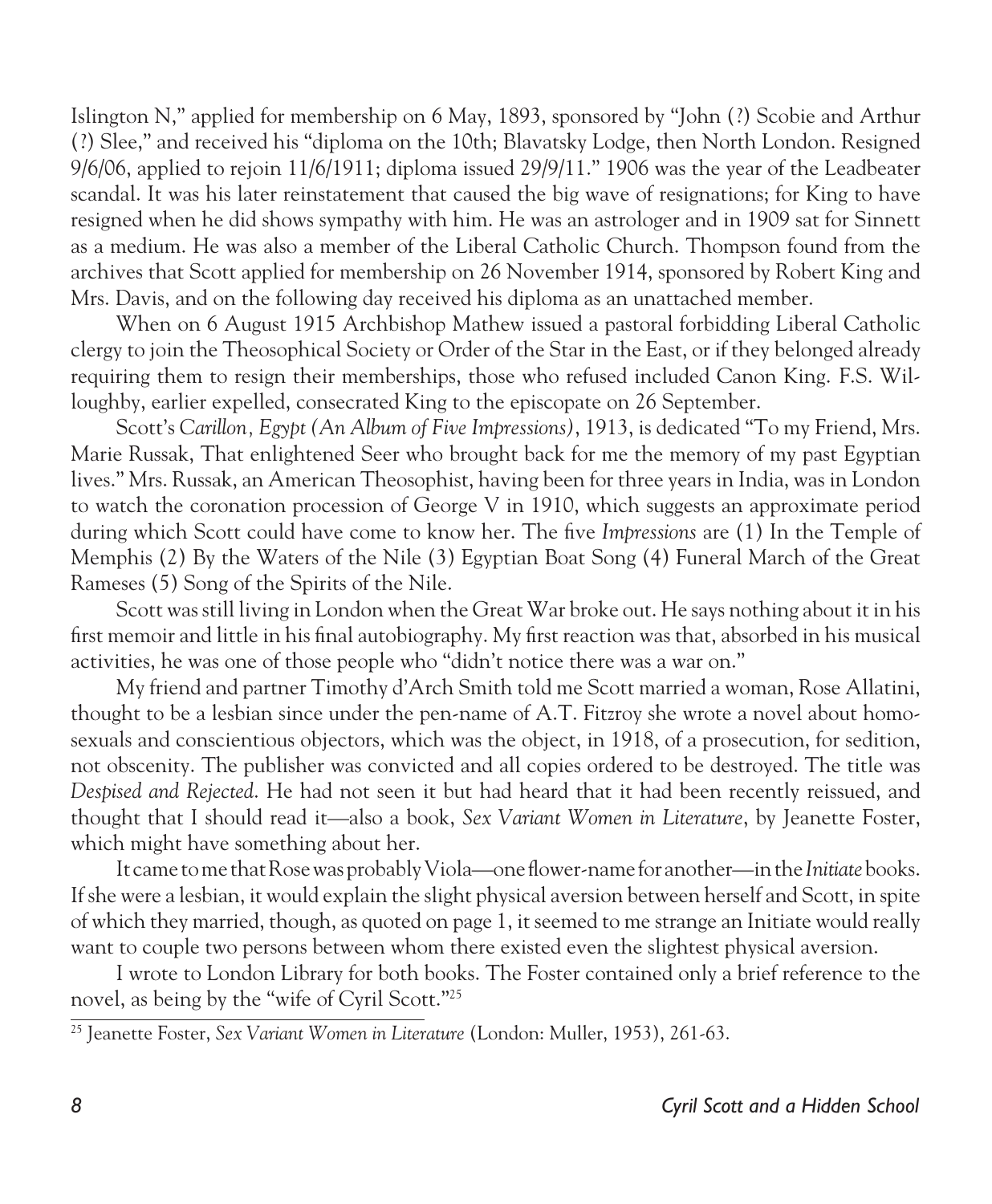*Despised and Rejected* came as a reprint from GMP, believed to stand for Gay Men's Press. The Introduction, by Jonathan Cutbill, referred to it as "the most important lesbian and gay novel of the time."26

Rose Allatini, the author, Cutbill said, was born in Vienna, about 1890, of Italian father and Polish mother, brought up in England, had published a romance published by Mills & Boon and would later publish many more, under the pseudonym Eunice Buckley. In 1921 she married Cyril Scott.

The novel opens in a small country hotel, at Amberhurst, in June 1914. The guests are trying to get up amateur theatricals. One, Hester, is admired by another girl, Antoinette. From Hester's being the first mentioned, one imagines she is to be the heroine, but this is not so. It is Antoinette de Courcy, of French extraction but brought up in England, who is the chief character. This becomes plain when Dennis Blackwood arrives. He is a composer, which of course makes one think at once of Cyril Scott. He thinks Antoinette is a lesbian, but nevertheless likes her. Indeed, she likes him. They become interested in each other, promise to write, pass from the lawns lit from the hotel to a small railway bridge over the branch line which serves Amberhurst. On the bridge they halt to watch the sparks of a train passing through.<sup>27</sup> "He felt the sudden desire to stroke her head, just where the hair was quite smooth before it broke into the mass of short curls over her ears and round the nape of her neck." They very nearly kiss, yet avoid doing so. They will write . . .<sup>28</sup>

Antoinette is invited by Hester to visit her, but no longer finds her interesting. Hester drops from the story. It is the letters from Dennis that interest Antoinette. He tells her of his childhood. He had hated his school. Weakly, he had been bullied by stronger boys and hidden his musical nature. This makes him sound very like Scott, as he writes in his *Bone of Contention* and elsewhere. But just when she is getting to depend on them, they stopped coming.

From this point, it is Dennis who takes over the narrative. The style of the opening had been that of women's romantic fiction. This so entirely drops that I wondered if Scott had taken it over, and that was why Hester had been dropped, as needless to the story. As we now read, Dennis, the composer, and a man friend, intend to visit Land's End and take the train that stops at Crannock, but find there is no connection to Penzance that day. Dennis, seeing nothing else to do in this small Cornish town, takes a walk, and finds himself in the environs of a coal-mine.<sup>29</sup> There he meets a

<sup>27</sup> *Ibid.*, 51.

<sup>28</sup> *Ibid.*, 53ff.

<sup>29</sup> *Ibid.*, 95.

<sup>26</sup> A.T. Fitzroy [*pseud.* Rose Allatini], *Despised and Rejected* (London: 1918, confiscated; reissued, with an Introduction by Jonathan Cutbill, London: GMP, 1988), iii.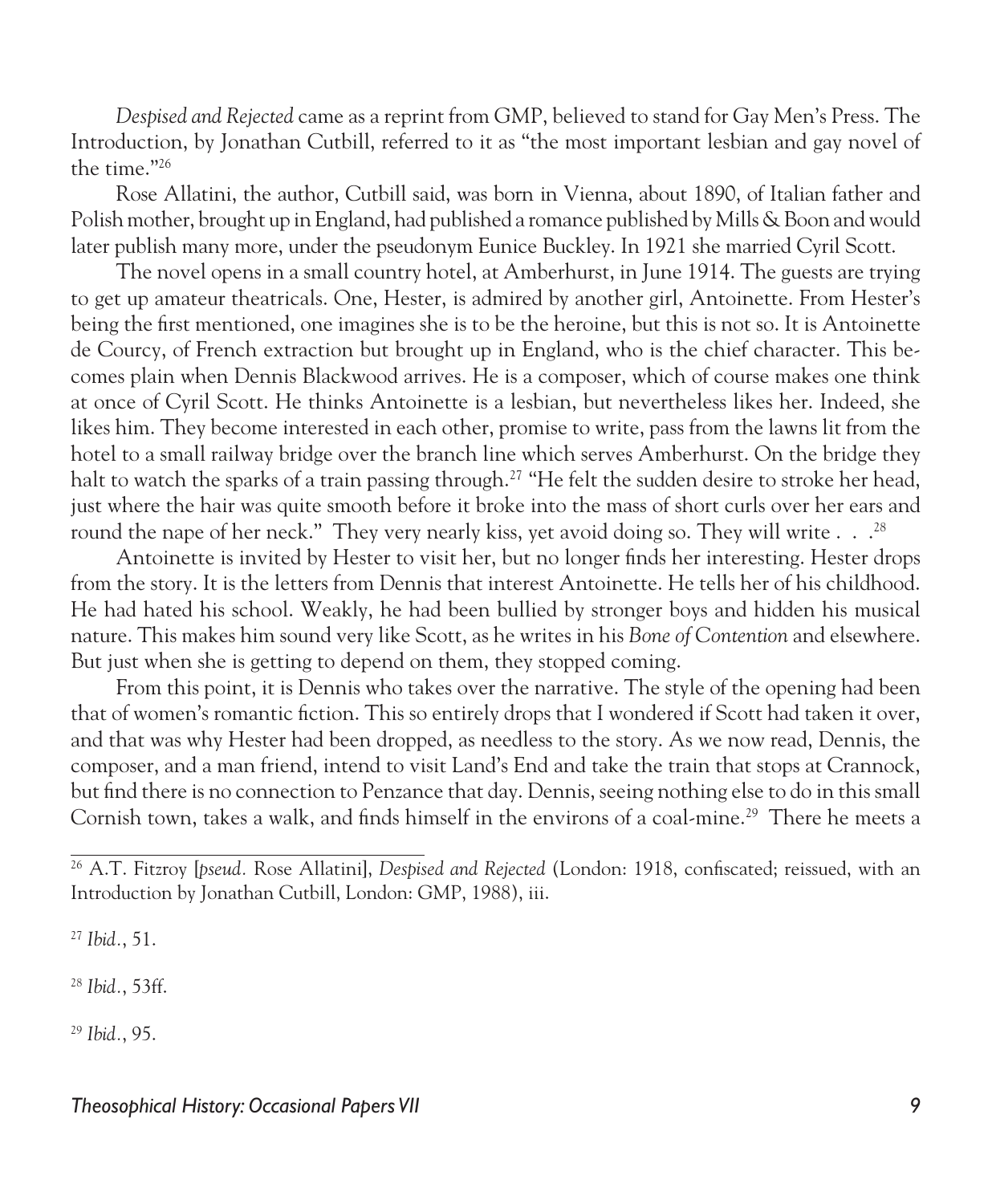most appealing boy, Alan. They begin to talk. Then Dennis is swept by such a rush of feeling that to prevent himself from committing an impropriety he beats a retreat to the hotel. That night, he does not write to Antoinette. Or the next.

Cutbill, in his introduction, expresses surprise the author should have situated a coal-mine in Cornwall, where there is no coal. This at least I can illuminate. I once took the train that goes as far as Camelford and walked the six miles to Tintagel, passing on the way the opening of a smaller road that led down to what looked like a coal-mine. On arriving I expressed to my hostess surprise there should be a coal-mine, as my recollection of a geological map of England was that it did not show that there was coal in Cornwall. Marie Steward said there wasn't. What I had passed was the big lead-quarry at Delabole.

In London, Dennis meets Antoinette again. This time he puts his arm round her and says, "Antoinette, will you marry me? It will be all right, dear . . . really it will."30

When yet again he repeats, "It will be all right," she asks him what he means. He says they are both of them attracted to their own sex. The fact that they understand that, in themselves and in each other, will enable then to make allowances. It had never before occurred to Antoinette that the emotions she had felt for other women had a sexual basis. She had never heard of homosexuality and he has to explain. This all seems to her very strange, but as it is something they seem to have in common, she accepts it. On the basis that they both know the truth about each other, and share something, if it is only "the same kink", they become engaged, or seem to be becoming engaged. It is like their first kiss, on the railway bridge, which was not quite. But then Dennis meets Alan again, in London, and this time he is unable to master the temptation and intercourse takes place.

He does not keep this from Antoinette. She asks him if, when he kisses her, he thinks of Alan. Honesty obliges him to say, "Yes."31 This is bleak for her, but she has now become so attached to him she cannot bear to be separated, and begs him, "not to cut me off entirely . . . I can't do without you."32 All dignity gone, she pleads with him*—*the only man who, with her peculiar temperament, she could ever love.<sup>33</sup> They must keep in, somehow.

By this time the war is on, and it is in a Miss Mowbray's tea-rooms that they meet, all three, in the afternoons, Antoinette trying not to be jealous of Alan's importance to Dennis. Dennis and Alan are both conscientious objectors, and she learns their arguments. Not only will they not fight, they

<sup>31</sup> *Ibid.*, 283.

<sup>32</sup> *Ibid.*, 285-86.

<sup>33</sup> *Ibid.*, 323.

<sup>30</sup> *Ibid.*, 170.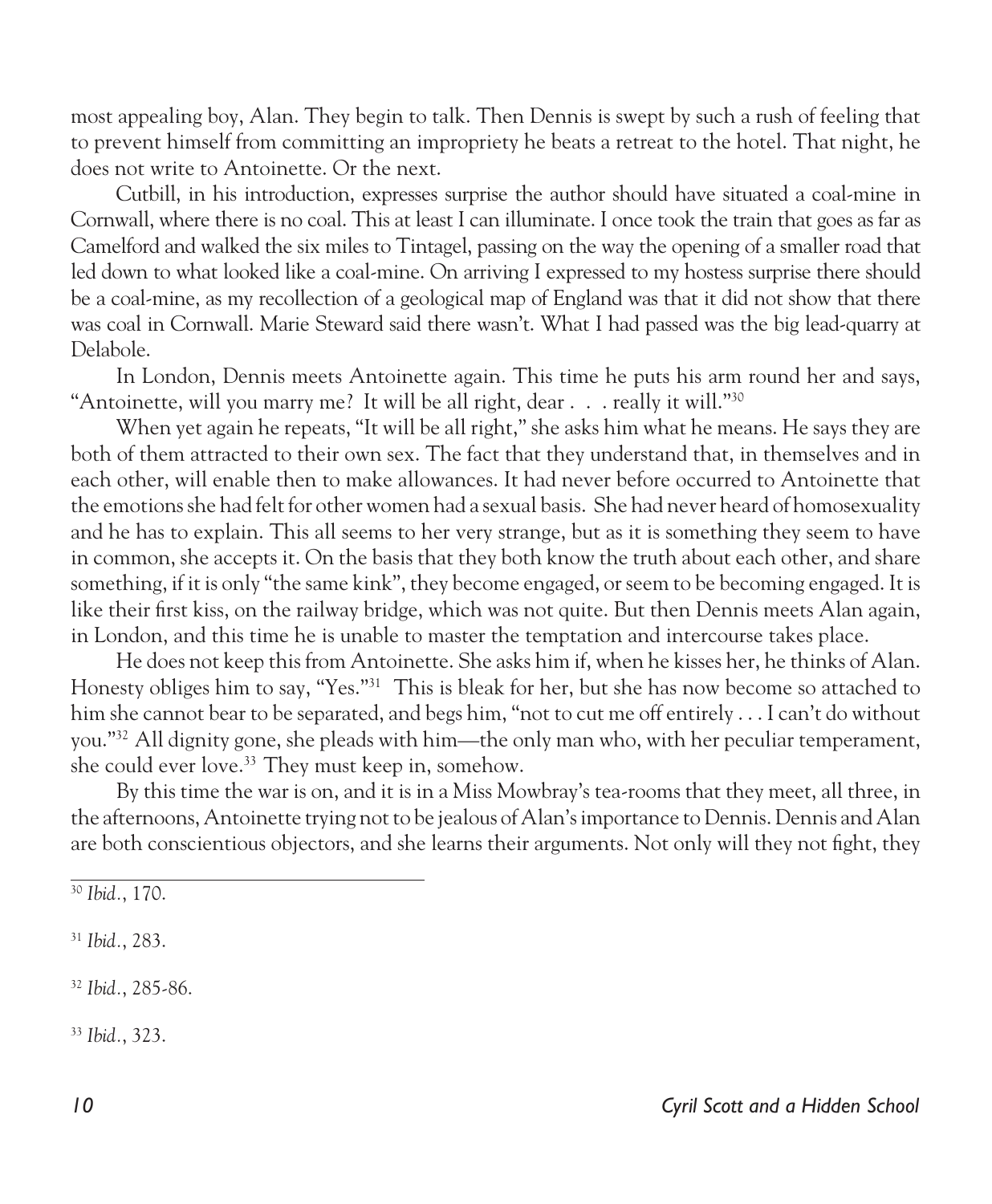will not accept non-combatant work that would free another man to go to the front and be killed in their place. Antoinette, her loyalty to Dennis necessarily including loyalty to Alan as his friend, valiantly repeats and defends their arguments to those who condemn them. Here I would put in that conscientious objectors were recognised in the first world war as in the second, only it was expected they do farm work or the like. A respected organisation for them to join was the Friends Ambulance Unit. It was not necessary to be a Quaker to join. Dr. C.J. Cadoux, Congregational minister, having already qualifications in first aid, stretcher and ambulance work, was passed straight in, but for those needing the teaching a course was provided. Extracts from Cadoux's diary for 26 and 27 April 1915 reveal the Unit so close to the lines at Ypres that a shell was coming over about every ten minutes.<sup>34</sup> They were transporting wounded between mobile hospitals, positions of which presumably changed as the lines changed. Did he not perhaps have a happier war than the habitués of Miss Mowbray's tea-room waiting to feel a policeman's hand on their shoulders? What made their arrest inevitable was their refusal to do anything at all. The book ends with Alan and Dennis in separate prisons, Dennis breaking stones which will ruin his hands for the piano, and Barnaby on the last two pages explaining to Antoinette that although homosexuals are *Despised and Rejected* today, they are the forerunners of a future type in which the qualities of the two sexes will be combined.35

It is a remarkable book. The two chief characters, Antoinette and Dennis, are pathetically and admirably honest with one another.

I think the book is seditious, because it savours of conspiracy to discourage recruitment and resistance to conscription. It seems to me unwise to have included amongst the habitués of Miss Mowbray's tea-rooms an Irish couple of nationalists, and a trapdoor into a studio that concealed literature that would have sent them to prison. This played upon the English fear that the Irish would invite the Germans to come and use Ireland as a springboard from which to attack England. That was indeed the proposition made to Berlin by Sir Roger Casement, hanged for treason. Incidentally, Casement was a homosexual, though to have leaked his diaries to lower sympathy for him was mean. But most conscientious objectors were neither homosexuals nor Irish. Many homosexuals served in the armed forces, and not all Irish wanted the Germans in. My father, an officer of the regular Indian Army, on leave, and my mother crossed the Irish Sea on the night of 3 August in a ship without lights for fear of German submarines, to reach Dublin on 4 August, 1914, the day war was declared. It was to visit my mother's father, Colonel Smith RAMC, temporarily stationed there, and my mother remembered his half-humorously asking the lift-boy in the hotel, "Are you going to ask the Germans in, now, to get us out?" and getting the smiling reply. "No, Sir. Better the devil you know than the devil you don't." This seems to have been the attitude of many Irish.

34 Elaine Keys, *C.J. Cadoux, Theologian, Scholar and Pacifist* (Edinburgh: Edinburgh University Press, 1988), 54.

<sup>35</sup> *Despised and Rejected*, 348-49.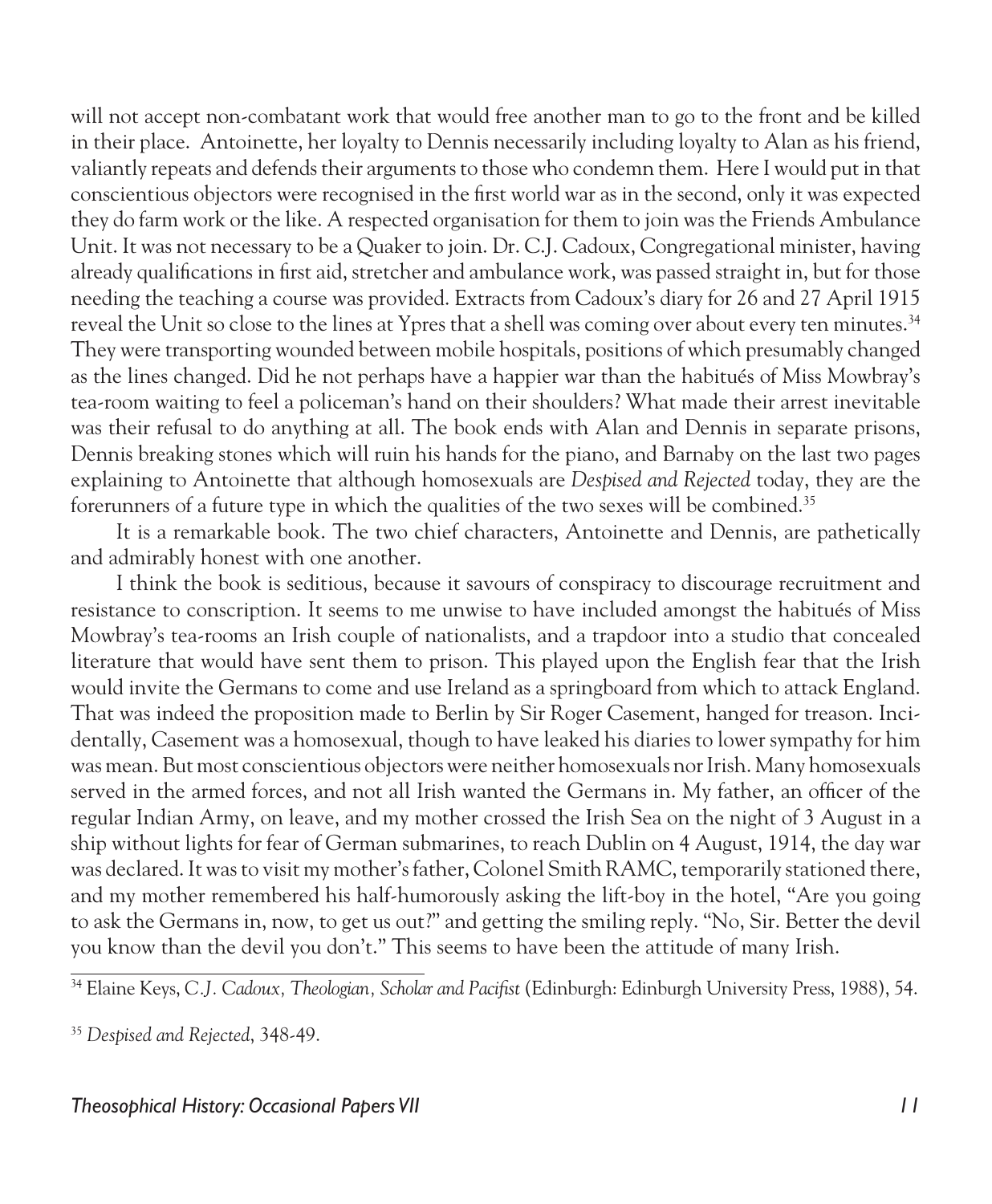In lumping together three different types of people, homosexuals, conscientious objectors and Irish, the book rendered doubtful service to any, since the implied alignment could prove counter-productive.

The book was published on 22 May 1918, and the trial of the publisher, C.W. Daniel, was held on 25 September and 10 October of that year, at the Mansion House, before Sir Charles Wakefield. I obtained photocopies of the issues of *The Times* for the days that would carry the law reports. That for 27 September said, "It was stated that the book was written by Miss Rose Allatini, whose *nom de plume* was A.T. Fitzroy" and that for 11 October repeated, "The book was written by Miss Rose Allatini." Sir Charles, pronouncing sentence, said he would have sent Daniel to prison, but on account of his ill-health was fining him £450, to be paid within twenty-eight days. All copies to be destroyed.

The Theosophical Society did not enjoin upon its members any course in the war. George Lansbury was a member and a conscientious objector; Geoffrey Hodson was a member and served in the Tank Corps. I think the question is a very difficult one. There may be behind it an atavistic feeling of which caste one belongs to. Krishna told Arjuna he had to fight, because he was of the Kshatriya (Warrior) caste. Krishnamurti (though he rejected caste) could never have been expected to fight, since he was of the Brahmin caste. It was the duty of the Kshatriya, not the duty of a Brahmin.

It does not seem that Scott himself registered as a conscientious objector, for in *Bone of Contention* he writes: "Being exempt from military service . . . the best thing to do was to make myself useful by playing at concerts in connection with War Charities . . . towards the end of the war, I was hauled up for medical re-examination, put into the C3 category, and finally served with a notice obliging me to do clerical work."36 Scott sounds a bit peevish, but one must remember that*—*unlike in the Second World War*—*there was nothing especially wicked in the Germany of that time. There were no Nazis. It was the system of alliances that brought about the first world war. Once the heir to the throne of Austria-Hungary was shot by a Serb nationalist in Sarajevo, Austria felt obliged to send troops into Serbia, Russia to come to the aid of her fellow Slavs, Germany to that of her fellow Germanics; there the conflict might have rested but that Francs, remembering the Franco-Prussian war of 1870 and fearing invasion again by a Germany becoming too powerful, entered the fray on the side of Russia*—*thus provoking Germany to attempt the re-invasion feared, taking a short cut to France through Belgium, whose borders Britain was pledged to defend. That brought us in. It was misjudgments by statesmen that let us all in for that God-shocking carnage in the mud. Scott had lived eight years in Germany, and for him it was the home of music and Stefan George.

In his autobiography, Scott writes $37$ :

<sup>37</sup> *Ibid.*, 158.

<sup>36</sup> *Bone of Contention*, 142.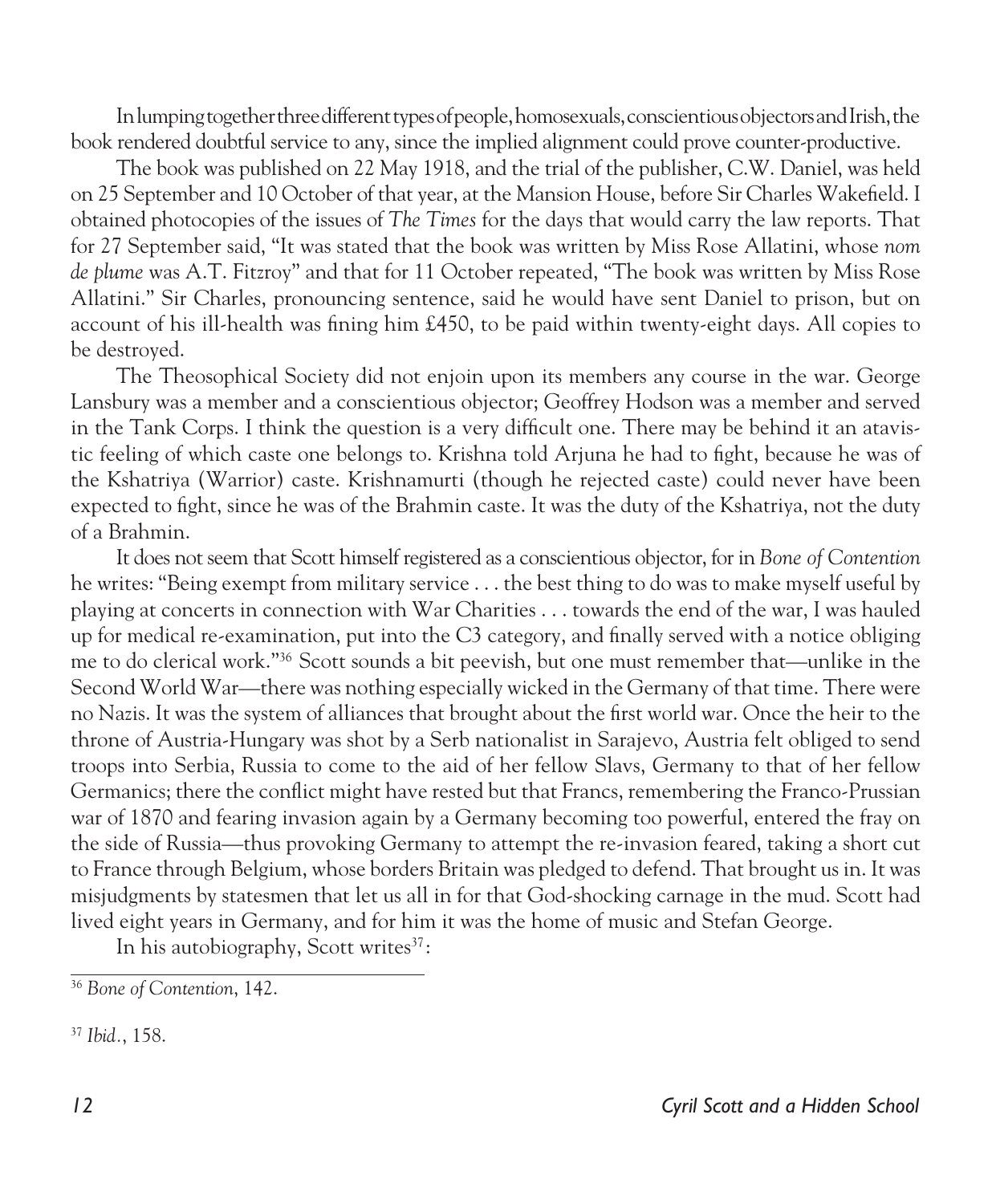Around 1919-20, I made, through the theosophist and psychic consultant Robert King, a contact which was to have a very marked effect on my inner life . . . King had said to me, "If you want a nice place to go for week-ends or longer, I have some friends named Chaplin who run a sort of rest-house at Crowhurst near Hastings. I often go there myself and it would be very pleasant if you came too. Mrs. Chaplin has remarkable psychic gifts.

Though it was not necessary to be sick in order to stay at The Firs, Alec Chaplin had devised a form of colour therapy*—*beams of coloured lights from lamps*—*which proved beneficial to a number of ailing persons whom orthodox medicine had failed to cure. It was his wife, Nelsa, however, who was to Scott the more important. Between fifty and sixty, with silvery white hair, small and always busy, looking after her various charges, now trying to sort out the troubles of some couple and now coping with an epileptic, she was, he revealed now, the medium he had called Chris in *The Initiate in the Dark Cycle*. To Scott she confided that from her childhood she had visions of a being whom she felt to be very wonderful, though she did not know who he was until, one day when grown up, she felt such vibrations from a locket being worn by another woman that she asked her to open it for her. Then, she saw within the locket the portrait of the being she had seen in her visions. She asked who this was, and was told, "The Master Koot Hoomi."38 As Scott says, this has its parallel with the story of Alice Bailey*—*with the difference that Nelsa Chaplin did not make public that she had a personal contact with the Master.

I wrote to Barry Thompson to ask if Alex or Nelsa Chaplin became members of the Theosophical Society. He found for me that they received their diplomas, as unattached members, on 21 January 1919. Their Sponsors were A.P. Sinnett and the Rev. Robert King.

Here was a surprise link-up. I had not suspected Sinnett's connection with this group. But then, it is not every woman who goes round wearing a locket containing a copy of one of the portraits in the Shrine Room, supposed not to be seen except by members of the Esoteric School. Perhaps she was the famous "Mary"*—*Maud Travers*—*Sinnett's medium till, after her marriage to Scott-Elliot she was succeeded, in 1909, by Robert King: as far as regular mediumship was concerned, for she continued association with the Sinnett household though on a more personal basis. Jinarajadasa does not believe in the abilities of any of Sinnett's mediums, "Mary," King or others, but the point of interest here is just that they all knew each other: Sinnett, Maud Travers, Scott-Elliot, King, Nelsa Chaplin, and Scott.

I wrote to Hastings Public Library to ask if The Firs was a real place, and if so where, in the town, it was, and whether anything was known of the Chaplins. My friend Timothy d'Arch Smith told me that as a child he had been taken by his mother for holidays to Crowhurst village. They had stayed at a hotel in the angle between the main Hastings to Battle Road and the small road leading to Crowhurst. The hotel belonged to timber-merchants, called Howard, as did most of the extensive woodlands that were the main feature of the neighbourhood. From Hastings I received

<sup>38</sup> *Ibid.*, 159.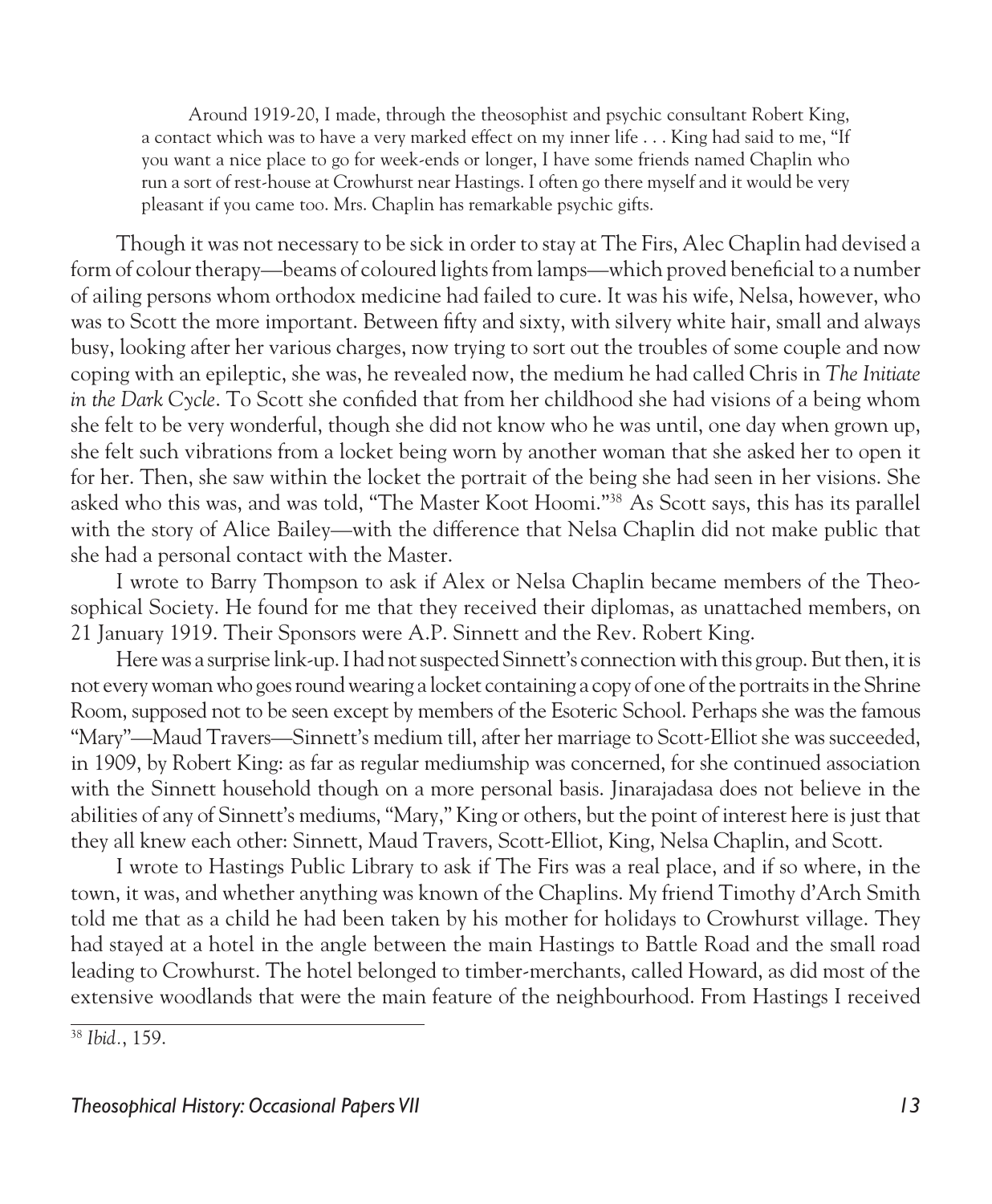two street-maps, on which the position of The Firs was marked. It was not far from the small railway station, but, on the Old Fore Road, facing an extensive area dotted by the map-maker with trees, to show its forestation. It was called Fore Wood. The branch railway line ran through the Fore Wood, and was crossed by what must be a bridge over the Old Fore Road, very close to The Firs. There was more woodland behind The Firs, and indeed trees on both sides of it as well. It was the Crowhurst end of the road running up to join the Hastings to Battle Road my friend had mentioned. Surrounded by woods, it must have been a secluded place, and if indeed it was, as Scott would later say, through Mrs. Chaplin that the Master Koot Hoomi gave teaching to a few, the hidden school being camouflaged by the work being done there by her husband.

The Hastings Reference Librarian gave me the address*—*in the Old Fore Road*—*of a Mr. Springford, author of *Crowhurst, A Village in History*. I wrote to Mr. Springford. He had never heard of anything in the nature of a spiritual school in The Firs, to which he lived almost next door, but he wrote:

The Chaplins were of course here in the twenties but the following extract from the parish magazine of November 1918 shows that he was here then: "Mr. Chaplin of The Firs has very kindly and generously offered one of his rooms for the use of the lads of Crowhurst during the winter evenings. We think that most people know of Mr. Chaplin's wonderful knowledge of science and electricity, and of the kindly disposition of Mrs. Chaplin. We do not doubt that the lads would from time to time be provided with many an interesting evening*—*but apart from this there is a billiard table and room for games . . ." We always supposed that Mr. Chaplin was a doctor of medicine. He and his wife made use of the therapeutic properties of electricity (and, I understand, X-rays) in the treatment of mental illness. One metal globe was suspended above another, current from a generator produced resistance, a spark, shock "and ozone." The patient was alone in a chamber at the back of the house facing a bank the walls of which were a foot thick. Chaplin was also concerned with T.B. treatment and the surrounding upper field contained chalets for patients . . . .

Was it at The Firs that Scott met Rose, and how long had he known her? Even in his autobiography, there has been a veiling of trails. Thus he writes $39$ :

Although I visited The Firs several times before my American tour in 1920-21, it was not until after my return that I made my first conscious contact with the Master K.H. But prior to the tour I did meet and form a friendship with the novelist who was subsequently to become my wife.

Here is economy with the truth. The impression is created that it was only just prior to his departure for America, in October 1920, but we know that their association was much older. The novel they had written together, *Despised and Rejected*, was published in May 1918, and to get a book printed and published occupies some months, as also must the writing of it, before a publisher

<sup>39</sup> *Ibid.*, 162.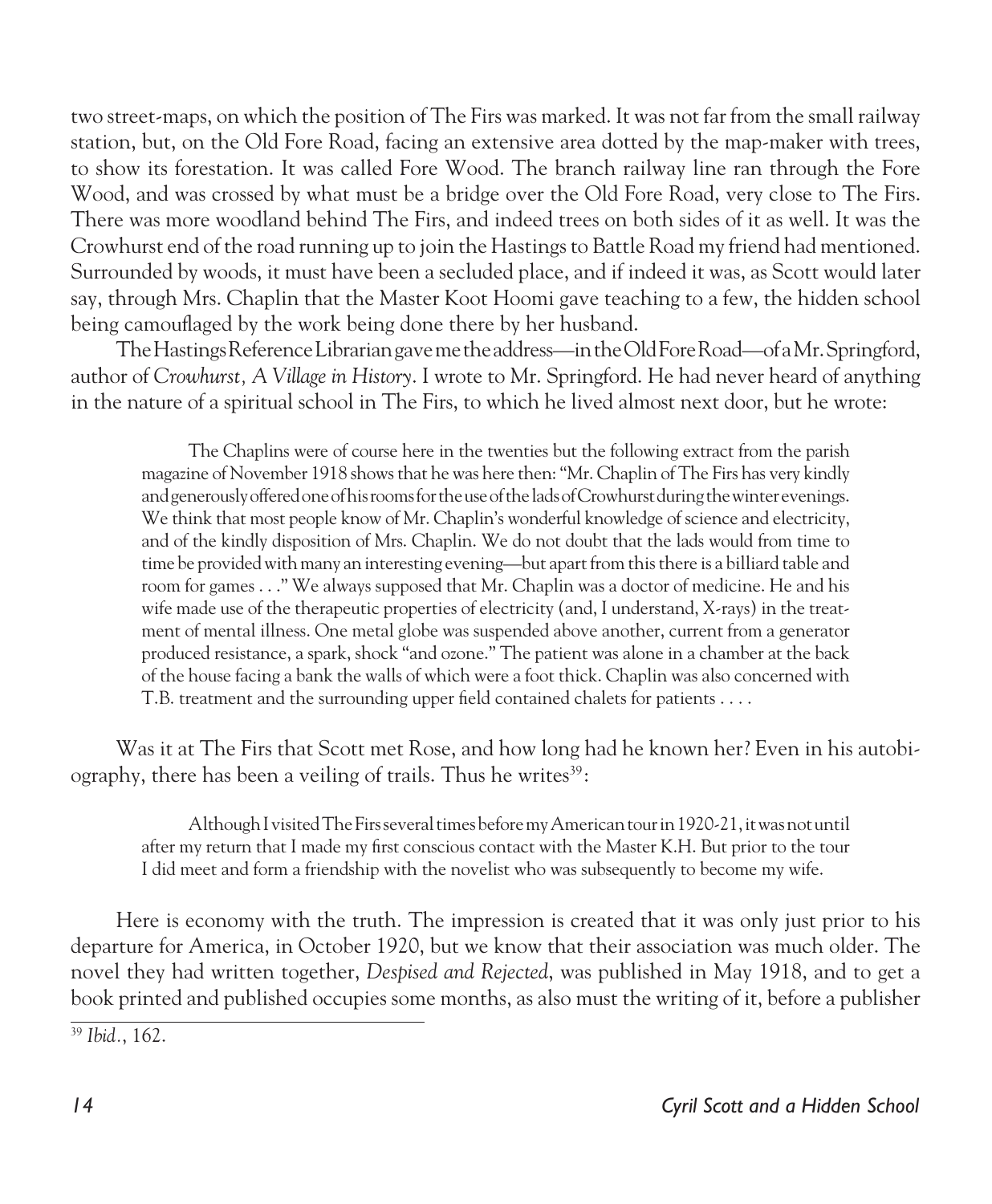is found. And then, it is not exactly the kind of book one would start writing in cooperation with a person one had only just met. The story told in the book seems to cover a couple of years of association. Could they indeed have met, as told in the book, in June 1914? At that small private hotel?

I re-read the beginning of the novel. On the first page of the first chapter, the setting was named as Amberhurst Private Hotel. It always seemed to me an odd hotel in which the guests knew each other well enough for one of them to have written a play with parts for the others*—*more of a guest-house. There was no place called Amberhurst, but the -hurst part of it could disguise Crowhurst. It was nowhere said where it was, but obviously it was in the country. There was a lawn, which guests could view from the lounge in which they took their tea, or on to which, after dinner, they sauntered, carrying their coffee, the women's dresses light against the dark foliage of the trees. Firs do look dark. Antoinette and Dennis passed through the boundary of the property to stand on a small railway bridge. With the help of the street-map from Hastings, I traced their route from The Firs to the small railway bridge on which they had first*—*nearly*—*kissed.

The owners of the property do not appear in the novel, though I fancy Mrs. Chaplin figures, transported to the tea-shop in London, as Miss Mowbray, hostess to a strange lot of regulars.

An earlier dating would also better fit Scott's description of Robert King as a "psychic consultant." He had indeed, in his earlier days, advertised as a psychic consultant and astrologer, though he had probably given up doing so by the time he became a Bishop. Note that Scott became a member of the Society before the Chaplins, although it was Mrs. Chaplin who had the contact with Koot Hoomi from childhood.

I asked London Library for a list of what they had by Scott's wife, under any pseudonym. They only possessed three, but these they sent me: *Root and Branch* by Rose Allatini, *Destination Unknown*, Eunice Buckley, (London, Secker, 1942) and *Blue Danube*, Eunice Buckley (London, Dakers, 1943). All three were about Jewish or half Jewish families from Vienna but settled in England, written with such knowledge of their attitudes of mind that I thought probable Rose herself came from such a family, that probably her mother was not just Polish but Polish Jewish*—*in *Destination Unknown*, they had come to Vienna from Poland. *Root and Branch* opens with a conversation between Lionel, Polish Jewish, and his friend Carstairs: it is about a case that is to come up for hearing on the morrow. Lionel's grandfather, a K.C., is defending a man charged with murder. Lionel's sympathies are with the accused, because it was out of love that he killed his fiancée, at her request, to save her from incurable and agonising cancer. Grandfather gets him off, but though Lionel is delighted, Carstairs has the benefit of knowing a couple called the Baxters, who, like the Chaplins, run an informal guest-house for the disturbed. They had attempted to treat the unfortunate girl, but the cancer was the outworking of errors committed in lives past, and her lover, instead of, as he thought, putting her out of her misery, put her back in it, in the sense that he prevented her from getting rid of it, which meant that she would still have to deal with it in lives to come. The mercy-killer now has a karma to be liquidated.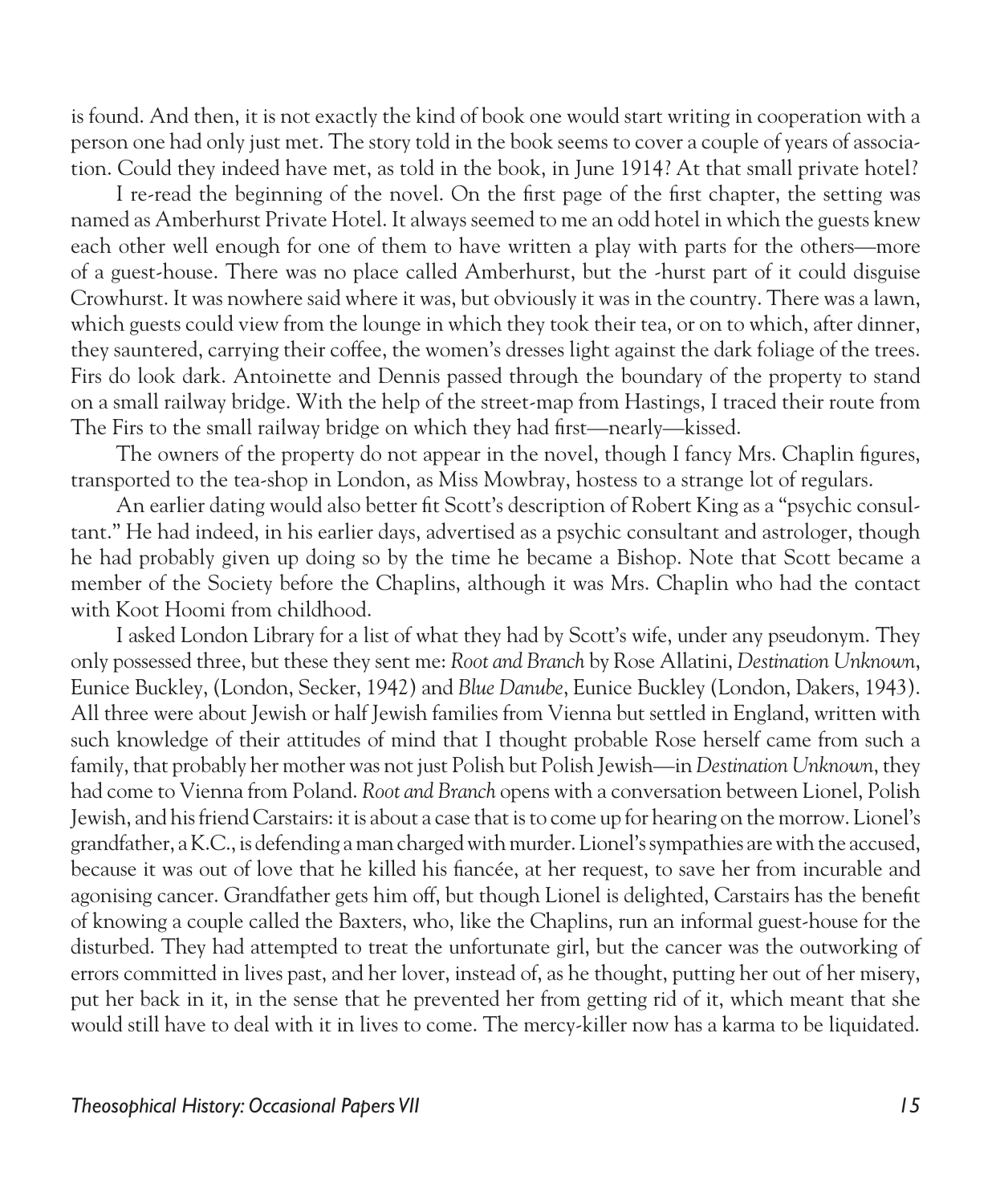But Carstairs steals Lionel's girl, Theodora. His cousin, Eila, has lost her young man to another woman, but falls in love with Lionel. Lionel tells her it was never the young man, Mario, whom she was in love with but his sister, Grazia.40 Here, as in *Despised and Rejected*, we have the man telling the woman she was lesbian though she had not realised it. He tells her that when Carstairs took his girl, it was less the loss of the girl than of Carstairs that distressed him. "We're both a little bit twisted out of the norm, Eila; that's why things are more difficult for us than for other people."<sup>41</sup> He had given her, "a queer glimpse into a mental world shared . . . And it would be all right"<sup>41</sup> between them. "Everything would be all right."42 So he said in *Despised and Rejected*. Eila has a holiday home in Cornwall and asks him down. He takes the train to the junction, changes on to the branch line, but then he should take a bus, and he walks*—*not this time into a coal-mine or slate quarry but to the wrong house, where he meets Denise. Note how like the name is to Dennis. He falls in love with her. Eila perceives "how he would love to hold in his arms that slender, boyish body"<sup>43</sup> but tries to accept the situation. They go out riding together. They pass down a narrow lane, Eila first, then Denise, then Lionel. A branch overhangs. Eila raises her crop to push it out of the way, but it slips and swings back. "Look out!" she calls, but the thought darts through her mind, "Supposing it was across her face."44 It had knocked her right out of the saddle. Medical examination reveals injuries to the spine such that she will be flat on her back for the rest of her life. She implores Lionel to end her life. He implores his father, who is a doctor, to give her sufficient morphine to kill her, but his father will not do it. Lionel has only his bare hands, and cannot bring himself to use them to strangle her. He rushes from the room*—*and strangles Eila. He has killed, not from love but from hate. There it ends. In *Despised and Rejected*, the characters have become nobler.

In parenthesis, the medley of people to whom Mrs. Baxter dispenses weak tea and plum-cake in her drawing-room included not only those seeking cure for every mental and emotional disorder but, amongst the freaks and fanatics the occasional figure distinguished in the world of the arts, the odd genius: there was Arbayat Khan<sup>45</sup>, the Eastern-philosopher, who seemed half entranced as he swayed

<sup>41</sup> *Ibid.*, 316.

<sup>42</sup> *Ibid.*, 318.

<sup>43</sup> *Ibid.*, 45.

<sup>44</sup> *Ibid.*, 364.

<sup>45</sup> *Ibid.*, 59, 61, 66.

<sup>40</sup> Rose Allatini, *Root and Branch*, (London: Allen & Unwin, 1917), 314.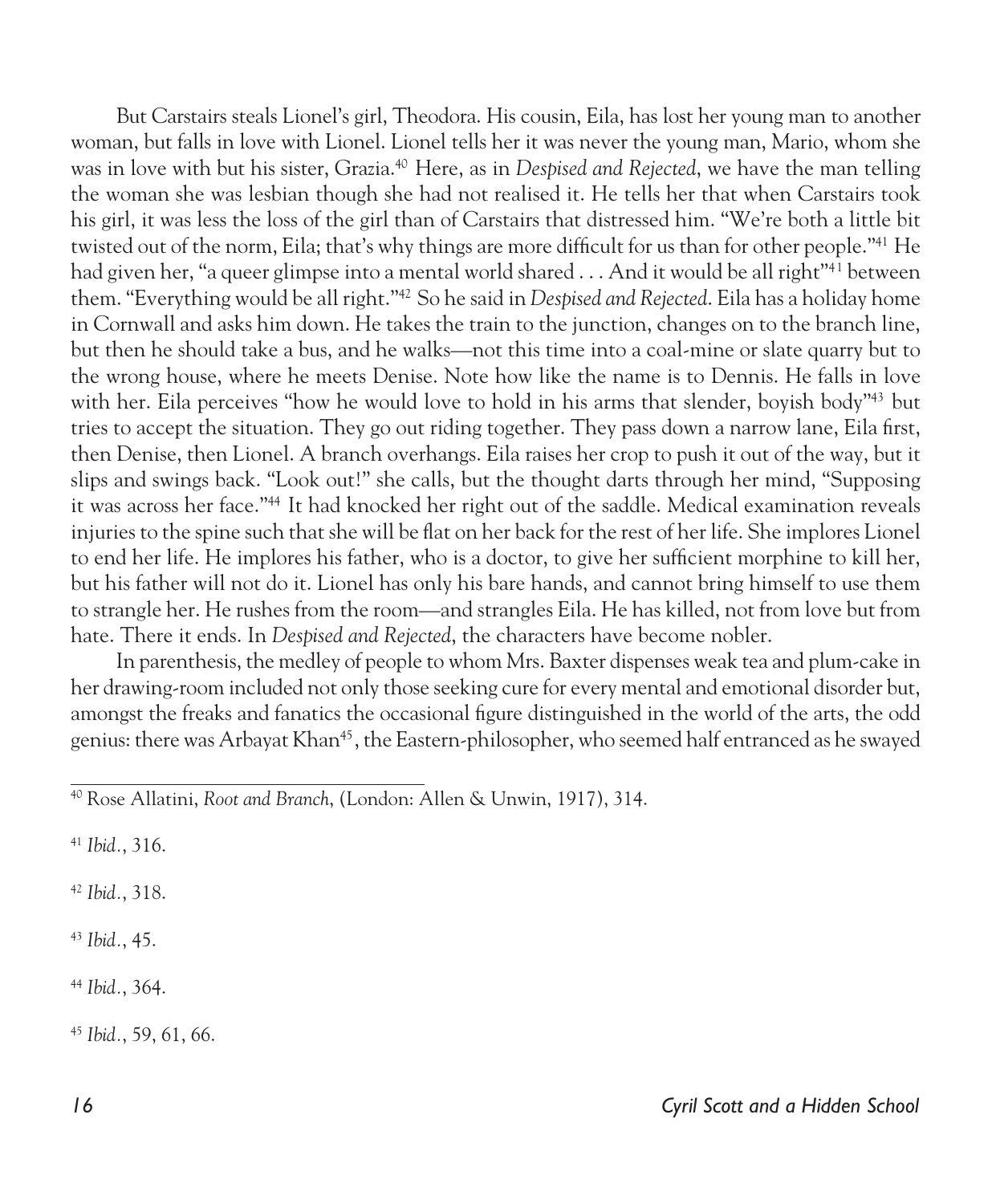while murmuring what sounded like some prayer, and, on being brought into the conversation, nodded his turbaned head and spoke some words of mystical teaching. Now this, it seems to me, can only be Inayat Khan, the Sufi mystic and musician, who sang and, with his brothers, played on their Indian instruments, and who later founded The Sufi Movement. In his gold robe, he was a majestic figure and there was at any rate one lady who took him to be the awaited Messiah. A very long time ago, when I was writing the biography of his daughter, Noor, her brother, Vilayat told me that amongst the interesting people his father met was Cyril Scott; I did not put this into my book, as Vilayat was unable to place the event precisely, either as to the when or the where, it was during his period in England*—*from mid or late 1914 to 1920*—*not in London but in some house in the country, whose he did not know. I have now to think it was the Chaplins', which argues for their quality.

In 1921, Rose had a book come out under her own name: *When I Was A Queen in Babylon*. 46 Dedicated "To my dear friends*—*Alex and Nelsa*—*in loving gratitude for all their love and understanding," it is largely about two characters who, though represented as brother and sister*—*Stephen and Cecilia—are plainly modeled on them. They run a kind of home for the sick or disturbed, called Hertswold, with an old workshop in the woods in which they tinker up broken hearts and broken heads. They regard it as their job. To them is brought a young woman, Lizie, who has been of concern to her family. Troubled by fragmentary recollections of her past existences, she appears insane. She is taken to doctors and analysts, but they fail to deal with a condition they do not understand, and that is why, ultimately, she is brought to Stephen and Cecilia at Hertswold, where the treatment by sound and colour therapy given her by Stephen does have some beneficial effect, and she develops a musical talent.

Was it in fact as a patient that Rose came to Alec and Nelsa? Did she, in fact, have recollections of a life in Babylon?

It is to Timothy d'Arch Smith that I owe the discovery of a banned, and apparently unknown, work by Cyril Scott. It was on 2 September 1997 that I received a note from him of the previous day's date:

I've just come across this reference in an old Michael de Hartington catalogue . . . Could be important.

[Scott (Cyril)] The *Autobiography of a Child, written from the Psycho-Sexual-Analytical Standpoint for Doctors, Parents, Teachers and Psychologists* (London, Kegan Paul, no date.) The book was banned in 1921.

I telephoned Timothy d'Arch Smith immediately. He said, "I hope I remembered to put in the square brackets. The book was attributed*—*by me*—*to Cyril Scott. I can't remember now why I attributed it to him." It was more than twenty years since he catalogued that collection.

<sup>46</sup> Rose Allatini, *When I Was A Queen in Babylon*, (London: Mills & Boon, 1921).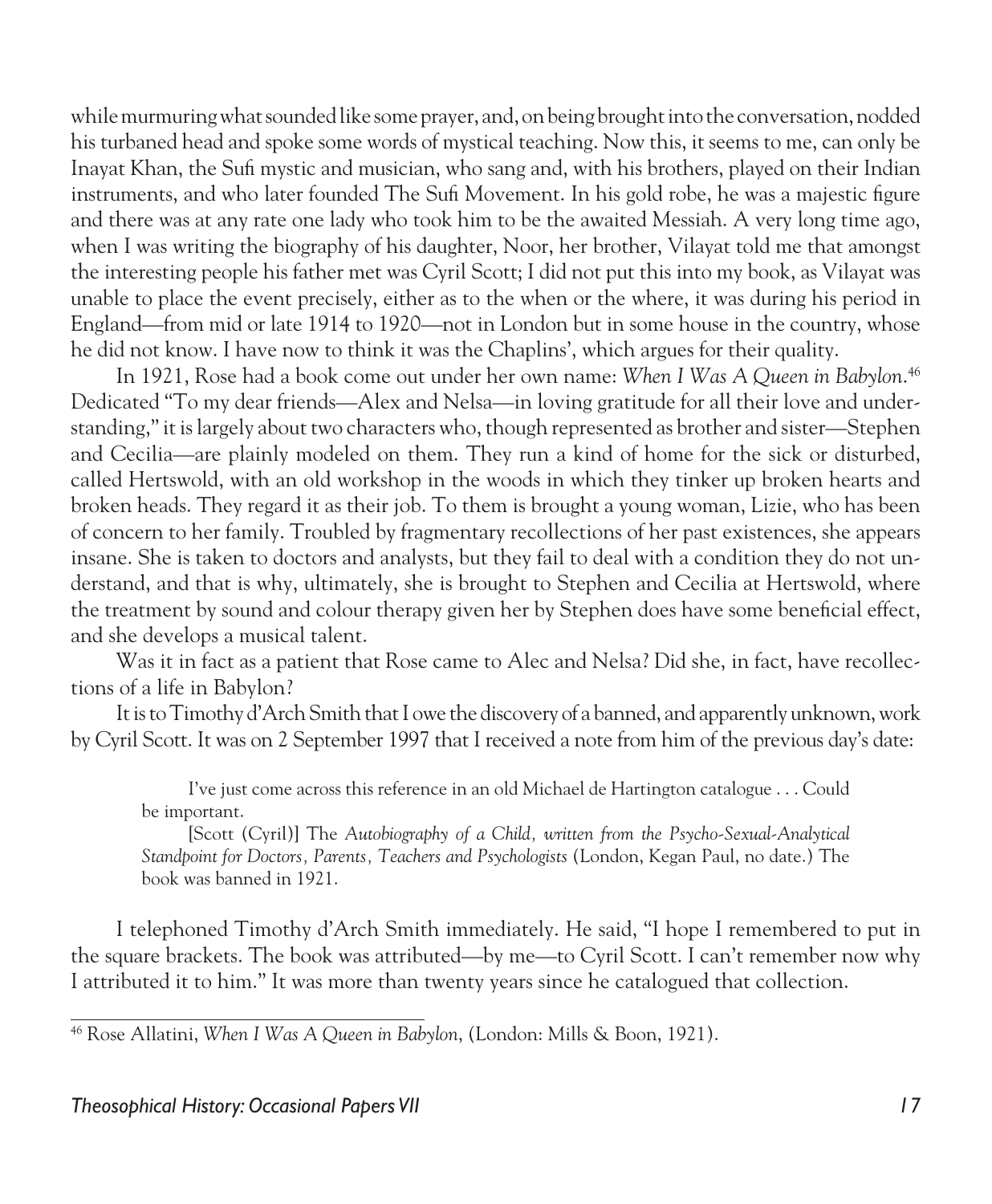It might be in the British Library, but that was in the process of transportation from the British Museum to its new home at St. Pancras, and would not be open till the end of November. There was a copy of its 1960 catalogue in London Library, which he would go to and consult, though once a book had been legally banned, it was not entered in the catalogue.

On 4 September he told me on the telephone he had been down to London Library and searched their copy of the British Library catalogue, in which, unsurprisingly, he found no entry for it. "Which doesn't mean it isn't there," but he had also looked in an international catalogue, and found there was a copy in the New York Public Library and one in a medical library in Washington. At this, I exclaimed in delight that I had a friend in New York, Mrs. Maureen Sullivan, who bought all my books and had, he might remember my telling him, come over to see me: she had been interested to hear I was now writing on Cyril Scott as she had read his book *The Greater Awareness* and the *Initiate* trilogy. I would ask her if she could look at it for me. He suggested I write also to the University of Cambridge and the Bodleian, although they were not listed. I said, "I will, but I pin my hopes on Maureen." He would look up *The Times* law report for me.

On the 5th he wrote that he had done so:

I was only joking when I said it was probably Lord Alfred Douglas who got it banned; but I'd never said a truer word. See *The Times* for 14 March 21, 10d: "Owing to objections having been raised [by Lord Alfred who was sent the book for review at his paper, *Plain English—The Times* 26 March 21: 5d] "to the form in which the psycho-analytical information . . . is conveyed. The publishers have, in the absence of the author in America, withdrawn the book from circulation." Douglas pressed hard to get the author's name but W.S. Stallybrass [legendary figure at Kegan Paul] refused to give it, saying he had written three other books on other subjects, was an Englishman and was not a doctor but "a well known professional man." 239 copies were seized and destroyed of 2000 printed (1000 for America).

By telephone he added, "It was heard before the Lord Mayor and he only awarded Lord Alfred £10, so he can't have thought it much of a complaint."

March 1921: that would indeed have been after Scott left on his American tour and before his return to England. From both the University of Cambridge and Bodleian Libraries I received replies informing me that they did not possess the book but that the British Library (*incommunicado*) did.

From Maureen I received a letter assuring me she would be "honoured and delighted" to research this for me, and a few days later, on 14 September, I received her telephone call from New York. There had been some initial difficulty in locating the title; then a wonderful young woman had come to her aid and together they had been backwards and forwards between the catalogue and the computer; then it was found, and to her delight was brought to her. It was in navy covers, the pages slightly yellowing, with a musty smell. "That book is certainly by Cyril Scott, in my opinion." There were passages of such philosophical wisdom and spiritual beauty (pp. 244-47) as she felt could only have been composed by the author of *The Greater Awareness—*"a prelude perhaps. As I was reading it I was wondering all the time why anyone should have wanted to ban this book. I had to think back into 1921*—*well,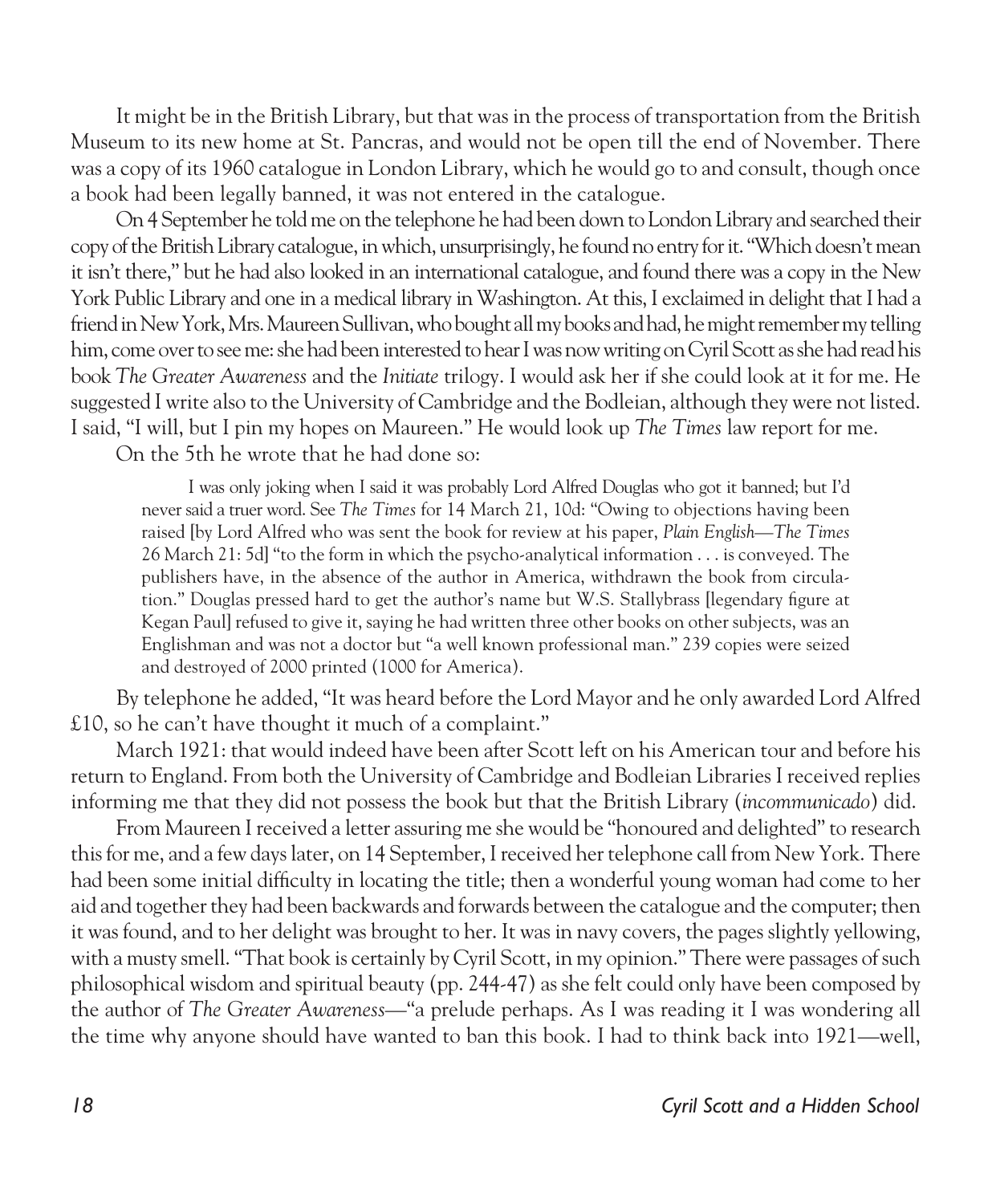perhaps to find masturbation and Jesus between the same covers could have upset somebody."

Then there arrived by registered airmail an enormous postal package, the whole 389 pages of it in photocopy, with a note, "For Jean, a gift, with love from Maureen." I put all else aside and read for many consecutive hours, making notes.

First of all, the fictitious name the author had created for himself within the pages (there was none on the title-page) Chadwick Steele, had the same initials as Cyril Scott, C.S.

I looked for details concording or not with his birthplace: The opening, "I was born in a suburb of one of those many large, ugly and colourless towns . . . arid and sordid . . . high factory chimneys. . ."47 would do well enough for Birkenhead, but the suburb, which, built on a hill which overlooked a plain "bounded by a distant range of hills" puzzled me till I thought that, whilst the Wirral peninsula itself was mostly flat, his vantage point probably gave a view of the north Welsh coast, with the hills that come before the mountains. His father was a merchant but amateur Mathematician.

Scott's father was an amateur Greek scholar, the purport of whose researches the son could never understand. Though there is the slight fictionalisation, there is the same idea, of a man who was, for his livelihood, in business, though his heart was in an abstruse private study. In *Autobiography of a Child*, he described the place in which they lived as lived in largely by nouveaux riches, who had earned their money in some plebeian manner and built themselves homes out there. I wrote to the Public Library of Birkenhead, and received from its Miss C.E. Bidston a most helpful letter with enclosed supporting photostats. Oxton was now within the town of Birkenhead, a Victorian suburb, distinguished largely by the residences of men who earned*—*or had earned*—*their livings in Liverpool, and, having made their money, retired there. It seemed to fit.

It was from his mother*—*whose Christian name in both autobiographies was Mary*—*that he had his love of music. In both autobiographies, the author says he remembered, as a child demanding to be helped to mount on to the piano stool, and then playing by ear. In *Autobiography of a Child*, he specifies that the piece was "Good King Wenceslaus", and that his mother had been playing and singing the carol over Christmas. Often she played hymn tunes. He made her singing difficult for her by weeping whenever she started*—*in *Autobiography of a Child*, he explains, fearing she was turning into an angel and so dying48 , in *Bone of Contention* he says, as Chopin is said to have done when his mother sang.49 In *Autobiography of a Child*, he adds that from the beginning he also extemporised, using technically correct harmonies, much to the astonishment of his mother.

<sup>48</sup> *Ibid.*, 32.

<sup>49</sup> *Bone of Contention*, 16.

#### Theosophical History: Occasional Papers VII and the control of the control of the control of the control of the

<sup>47</sup> Anonymous [but certainly by Cyril Scott], *TheAutobiography of a Child*, *written from the Psycho-Sexual-Analytical Standpoint for Doctors, Parents, Teachers and Psychologists* (London: Kegan Paul, 1921, confiscated), 16.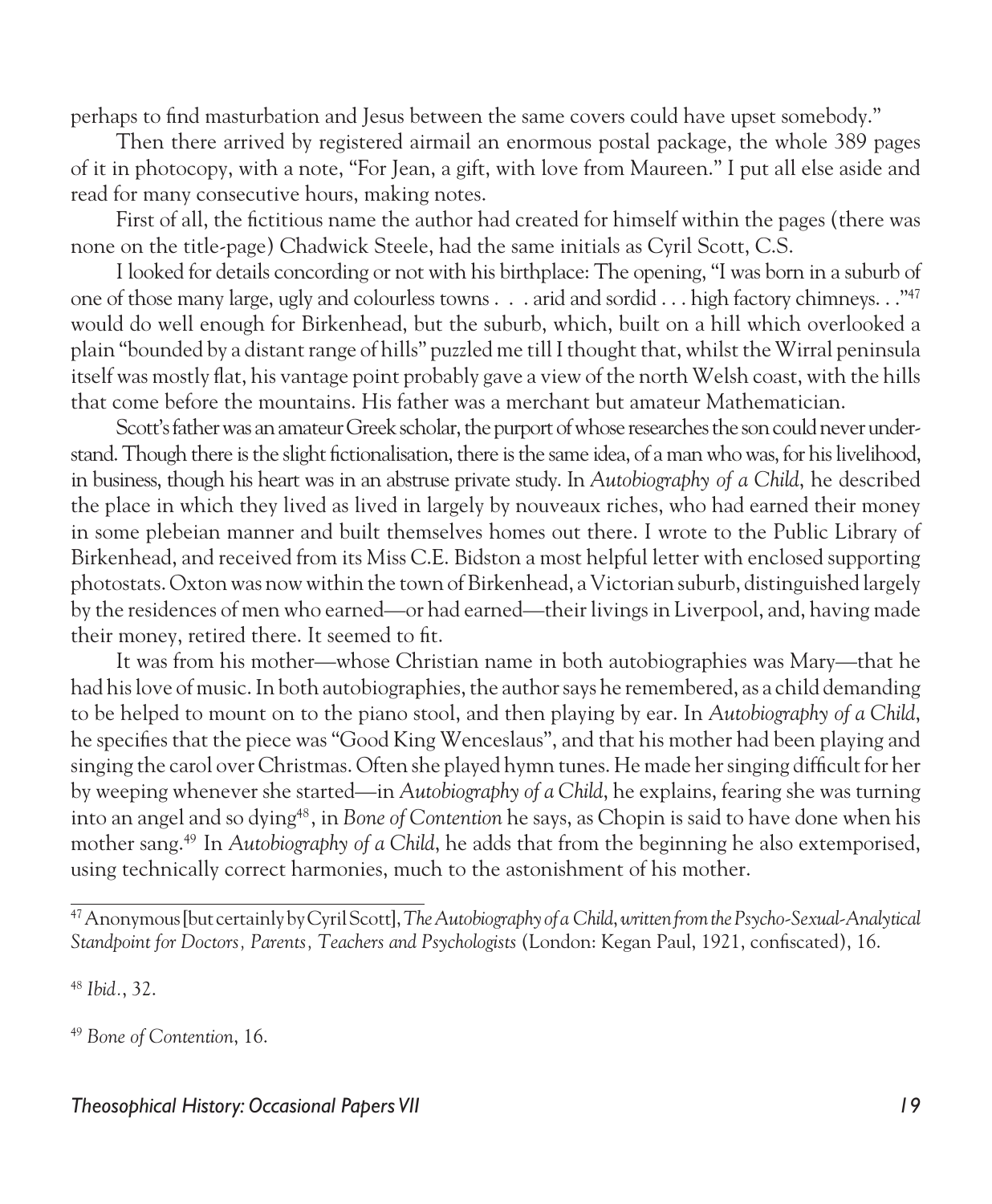But there are things in the anonymously published *Autobiography of a Child* which are not in either of the autobiographies later published under his own name. The earliest concerns an occasion on which he had been put to bed by his nurse, who remained sitting in the room to watch over him. He fell asleep. But then he woke, and there was sitting in the chair at the foot of his bed not the young and reasonably nice looking nurse but "an old, ugly and unknown woman."50 The shock was so great that when his parents returned they had to send for the doctor. He later realised that what had happened was not a hideous transmogrification; the nurse had left the room and a newly engaged elderly cook had deputised for her. But the doctor could not dispel his fear of what might happen if ever he let his mother out of sight. Indeed, he did not think his nervous system had ever completely recovered from that frightening occurrence.

But there follow a series of incidents. That nursemaid, if it was the same one<sup>51</sup>:

permitted herself to undress and even attend to the demands of nature in the room where I was lying, and did so on the supposition that "I was so young it didn't matter." But alas it mattered very considerably. . ..

It set up in him an obsessional desire to be present when she was undressing, not to caress her, not to view her nude as a whole, but just to view her white drawers "and the insignum (*sic*) of her womanhood."52 He would haunt the door of the lavatory when she was within, weeping at his non-admittance, and there came a time when he had only to visualise the performance he had first seen to experience "a sensation as nearly resembling an orgasm as it is possible for a child to get."<sup>53</sup>

On the same page we read that one day, as a treat, he and his sister (Scott had a sister) were sent out for the day in the company of one of the servants, who was both young and pretty:

After lunching at a tea-shop, we had occasion to visit some public lavatories, and here it was that the servant, after attending to my wants*—*for I was too young to manipulate my apparel*—*proceeded to attend to her own, without first asking me to withdraw.

This set up a complex lasting well into his twentieth year. The immediate result was to stimulate him to visualise the incident over and over again, times without number, provoking an orgasm every night and sometimes several times in a night. Far into manhood, it constituted the bane of his life.

<sup>51</sup> *Ibid.*, 57.

<sup>52</sup> *Ibid.*, 58-59.

<sup>53</sup> *Ibid.*, 59.

<sup>50</sup> *Autobiography of a Child*, 26.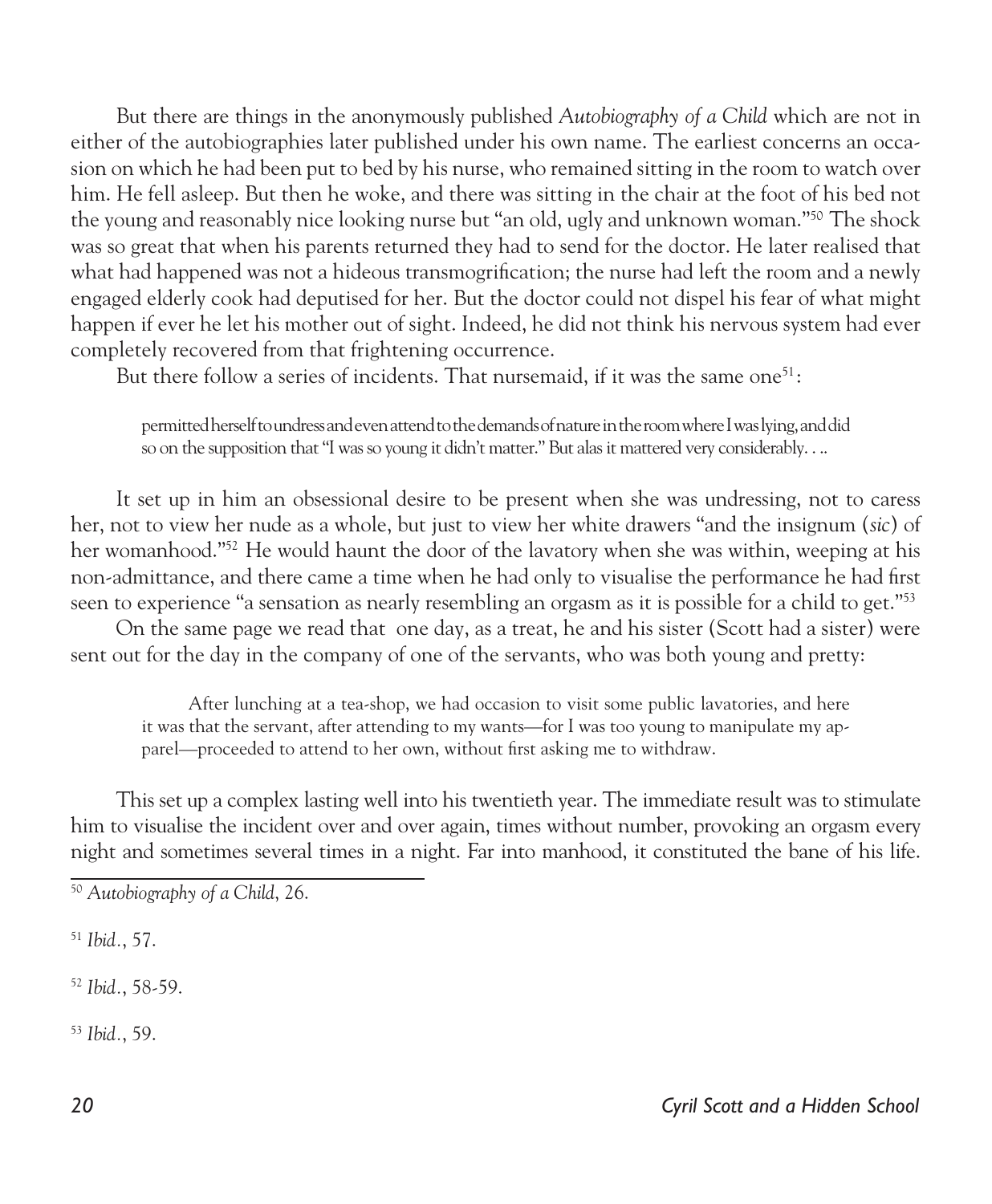Anything in the way of a day's excursion or picnic stirred him unbearably, its climax being when the female members of the party "wandered off by themselves"54 , and so anxious was he to dissociate these associations from any girl that he genuinely liked that if anything in the nature of a picnic was proposed he had to make excuses to get out of it so as to avoid becoming roused again. It got in the way of every relationship.

I had wondered whether The *Autobiography of a Child* would reveal early homosexual contacts, that would explain the portrait of Dennis in *Despised and Rejected*, but there did not appear to have been anything like that. The obsession was with women's urination. The longing was to be present while a woman relieved herself and it got to the point where he could hardly see a woman leaving the room without imagining her to be doing this.

Well, I can see now why Scott did not put his name on the title-page. I seem to remember Havelock Ellis had something like this, the culprit in his case being his mother; there is also a hint of it in James Joyce's *Ulysses.* 

From *Bone of Contention* we learned that he passed from the hands of the nursery governess at home to those of one to whose house he had to go for lessons; but from *Autobiography of a Child*, we learn more. There were besides himself three other pupils, his sister (older than he) and two other little girls, Muriel and Edith. Muriel and he were of the same age, both five years old, and she was his first real playmate; but she was always talking about drawers, and her curiosity concerning Edith was of such an order that, looking back on it, he saw her interest in her as homosexual. Yet when she grew up she married. This caused the author to wonder whether it was perhaps not unusual for an individual to start homosexual, changing to heterosexual with maturity. "I myself had at one time a passionate love-affair with a woman who had just previously been in love with one of her own sex."55 "Is this an allusion to Rose? In *Despised and Rejected*, the impression is given that the man was more consciously homosexual than the woman; here the contrary impression is created.

Then he fell into adoration of a grown-up girl of eighteen. His craving was that she should weep, so that he might comfort her.<sup>56</sup> Moreover, this longing persisted in all his tender associations with women, to the extent that he could hardly say he was free from it at the time of writing. It was not sadism, for he was never tempted to cause the weeping and distress he should relieve. This peculiarity, if there was none other, would suffice to identify the work as Scott's.<sup>57</sup>

<sup>55</sup> *Ibid.*, 90.

<sup>56</sup> *Ibid.*, 91, 155.

<sup>57</sup> *Bone of Contention*, 34.

<sup>54</sup> *Ibid.*, 61.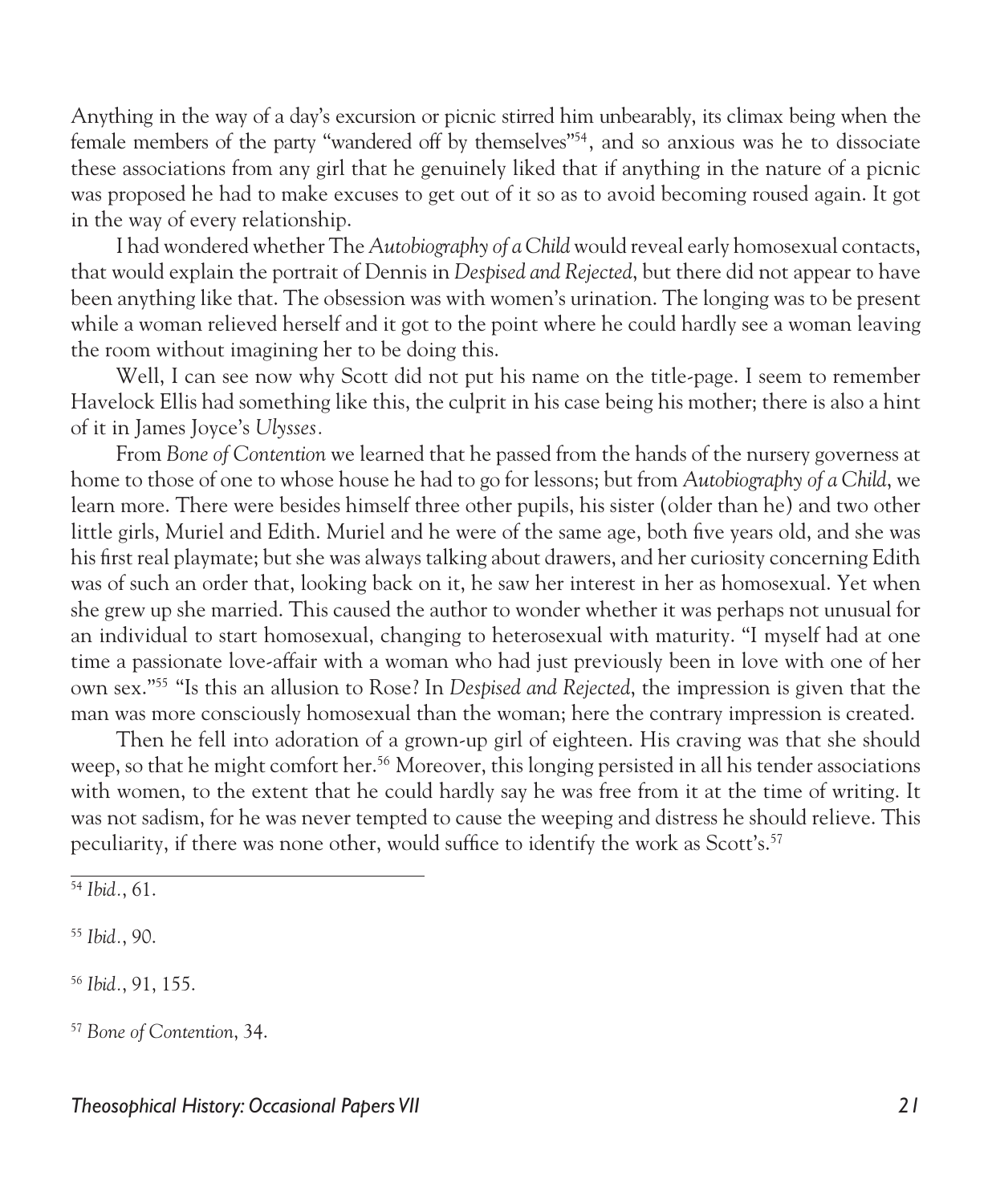Later he was sent to a day-school which took girls and boys up to a certain age, presided over by a gorgon of a woman. There he was thoroughly miserable. There are passages common to both autobiographies.

A piano teacher had been engaged for him when he was six. At twelve he was sent (as Scott) for musical education to Germany*—*where he was told what his first teacher ought to have told him, that in playing by himself from infancy he had got bad digital faults and must for months play five-finger exercises and nothing else.58 This, if there were no other evidence, would sign the *Autobiography of a Child* Scott, for he had, on his arrival in Germany, that humiliating experience.<sup>59</sup> The name of the town is changed from Frankfurt to Darmstadt (where he gave his first concert) but the abundantly described family he stayed with is obviously the same one, its name changed from Seiler to Schnitzler, and the fellow student Newnham-White is the fellow student Holland-Smith. Only Stefan George does not appear.

But then there is some juggling with persons and dates. Here, it was when he was only fourteen that he was taken by his parents for a holiday to the French seaside, Ambleteuse. Actually, it was when he was in his twenties that he spent a holiday with Dr. Bonnier in Ambleteuse, where they met the astonishing Mrs. Stevenson, who so impressed Scott. It is mentioned not at all in *My Years of Indiscretion* and only briefly in *Bone of Contention* that Mrs. Stevenson had a daughter, with whom he had a brief romance. In *Autobiography of a Child*, Mrs. Stevenson is omitted, but a chaste romance with a little girl is blown up into an idyll. As for Dr. Bonnier, he seems to be the second part of a pantomime horse, of which the first was a character he met in Germany but would only learn to appreciate when in his twenty-fourth year (when he would have got to know Dr. Bonnier) he met him again. "Mr. Strange" as he is here called, now showed him that there were words in the Gospels that were symbols, passages that needed to be read with the eyes of the spirit, and spoke to him of the Buddha and the ancient philosophies of India. This "cured me of many things, the most important of which was my sexual complex, though it took both effort and time. I found that my meditating on this exalted metaphysical system with intent to cure, my complex was at last eradicated."60

Why did he juggle with dates and persons? I think, by artistic licence, to have something nice to end the book with.

In the appendices, however, we have mature reflection, as well as a lot of references to works written by others, such as Freud, with citations and discussion of their ideas. He thinks Leadbeater

<sup>58</sup> *Autobiography of a Child*, 119 .

<sup>59</sup> *Bone of Contention*, 49.

<sup>60</sup> *Autobiography of a Child*, 246.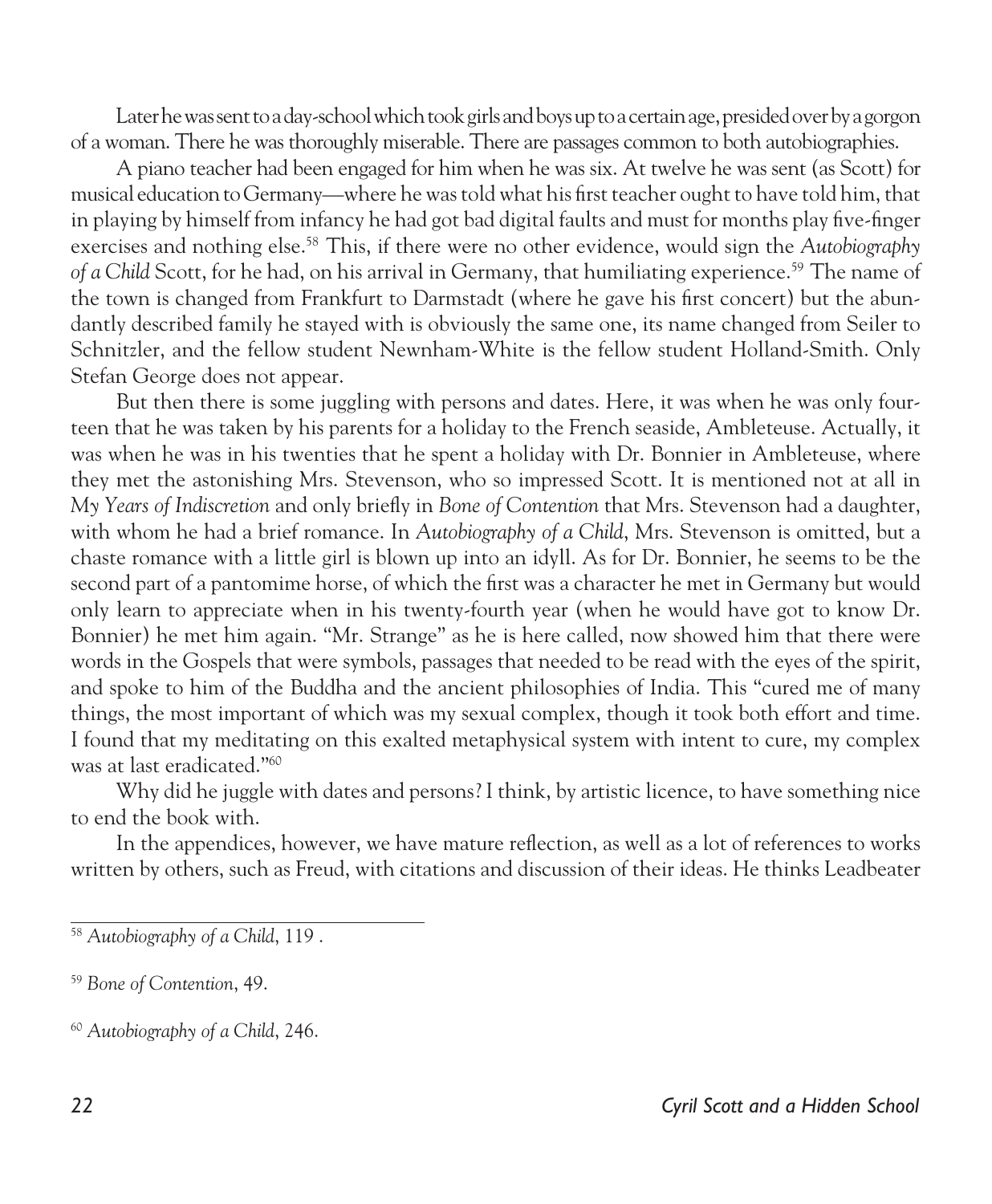was right in advising a regulated practice, providing it was only given to boys troubled by masturbatory impulsions<sup>61</sup>; he had earlier pointed out that solitary sex must always be more debilitating than any reciprocal practice between two persons, whether of opposite sex or same, since there is in it no exchange of magnetisms. Here speaks the pupil of the teacher of tantric yoga; the Tantrikas have always a lot to say about the magnetic side of sex.<sup>62</sup> In *Bone of Contention*, there is a passage<sup>63</sup>:

 . . . during the first world war when matters of sex were still regarded with hypocritical intolerance, I was unwise enough to write an anonymous book in the hopes of creating that understanding which in accordance with the French proverb is said to be the prerequisite of pardoning. But, alas for my good intentions. Oscar Wilde's friend, the late Lord Alfred Douglas of all people, brought an action against its publishers, who were ordered to burn the whole edition. One aspersion cast on me in Court*—*and not being present I could not refute it*—*was that had my intentions been really altruistic I would have written the book under my own name. Queer reasoning, considering that most of the intimate revelations had been confided to me by several of my friends, who in that case might have been identified . . . I was sorry for the publishers, but it was largely their own fault for badgering me to add details and notes which were not in the original script. I warned them . . . when correcting the proofs I was careless.

When first I read this passage, I took the sexual peculiarity which required for its forgiveness that understanding of which is spoken in the French proverb, to be homosexuality. I therefore took the passage to refer to *Despised and Rejected* which had certainly been banned and though some points puzzled me, I thought he was avowing a silent co-authorship with his future wife of that book*—*on which I do indeed think he had some influence*—*and was until more than two months after I gave my talk on Scott to the Theosophical History Conference in London on 13 July 1997, unaware there was a second banned book "in the family" so to speak.

Now it appears to me that the passage above quoted refers to The *Autobiography of a Child*. It is not about homosexuality and the obsession which the text presents is with women's urination; but two things indicate it as the subject of his reference here. First is the allusion to "notes"; there are no notes to *Despised and Rejected* but thirty-three pages of them to *Autobiography of a Child*. Then there is the role of Lord Alfred Douglas. He is not known to have played one in regard to *Despised and Rejected*, but the publishers, Kegan Paul, were unwise enough to send a copy of the *Autobiography of a Child* to an organ, *Plain English* for which he reviewed, and he informed against it to the police.

<sup>62</sup> *Ibid.*, 291.

<sup>61</sup> *Ibid.*, 354.

<sup>63</sup> *Bone of Contention*, 34.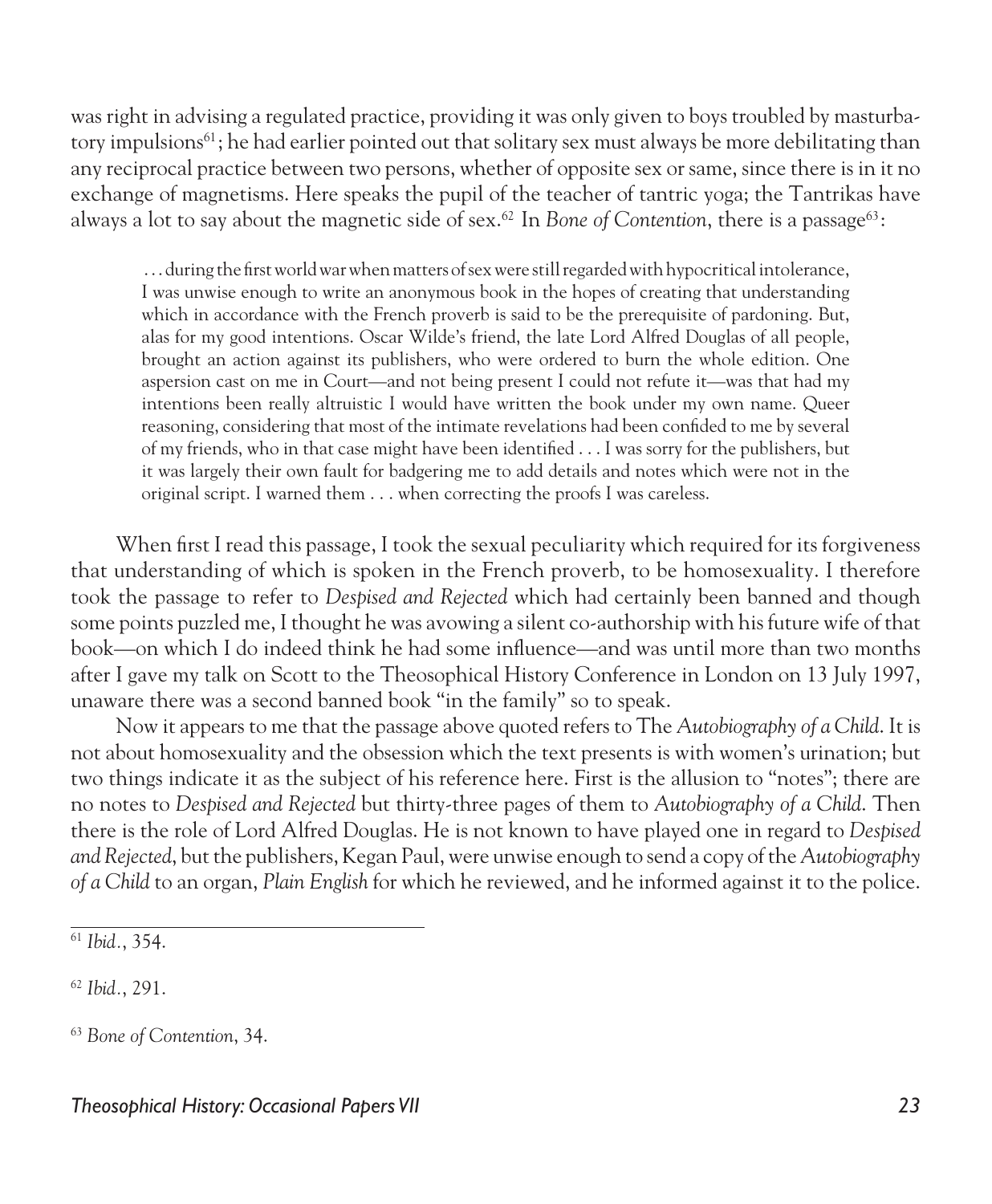Scott had left for a tour of America, so that when Messrs. Kegan Paul were prosecuted for the crime of publishing an obscene libel, they were able to say the author had gone to America.

The book is not obscene. I would say its chief message is to mothers and others having to do with small children: "Never suppose them too small to matter."

Yet had it not been suppressed, it might have robbed Richard Hughes' novel, *A High Wind in Jamaica,* of the position ascribed to it in the *Oxford Companion to English Literature* (1985) as the book that ended the Victorian and sentimental traditional presentation of children as always innocent little angels.

The transatlantic tour arranged for Scott by his manager took him, playing his own piano solos, conducting his Passacaglia, lecturing and attending receptions, to New York, where he stayed for three weeks and took time off to go out to Nyack for instruction in Tantric yoga by Dr. Bernard, Philadelphia, Boston, Chicago, Buffalo, Montreal, Winnipeg, Toronto and back to New York, from which he sailed in February*—*not, however, straight home. Perhaps because the trial of Kegan Paul for the crime of publishing his *Autobiography of a Child* was coming up in March, he idled March away in Italy or France and on a lovely April day landed in Folkestone and took the train to London. It surprised him that his housekeeper did not open the door to him, but he had his keys. On his desk he found a note from her, "Forgive me . . ." with a row of pawn tickets, in respect of his clothes. Then he saw, propped up prominently, a warning not to take a light upstairs because of the gas. Indeed, the smell of it grew stronger as he mounted. In his bedroom, the eiderdown was on the floor near his fireplace. Rolled inside the eiderdown was his housekeeper, the gas-tube<sup>a</sup> in her mouth.<sup>64</sup>

His doctor rang the police for him, and as they would not be able to move the body immediately, invited him to come to his place for a day or two.

It must have been soon after this that Scott*—*more than usually in need of a rest*—*went down to stay for a while at The Firs. This time something new happened. Mrs. Chaplin came up to him and said, "The Master has offered to speak with you."65 She took him into a small, private, oak-paneled room, and the smile and gesture with which she motioned him to be seated were simply not her smile and gesture. He had no doubt that he was being interviewed by the Master Koot Hoomi. Things were told him of a personal and private nature, and he was overwhelmed by the Master's tolerance. The Master said it was he who had inspired him with some of the ideas in *The Initiate*, and that if he wrote further he would at times be able to inspire him again. He wished him to marry Rose.

This was not an order, yet it was put in such a way that, though Scott had not had in mind to marry, to refuse would be to create a blockage to his progress along the path. No time can have been lost in applying for the licence, for (I have obtained a copy of the certificate) on 11 May 1921,

<sup>64</sup> *My Years of Indiscretion*, 263-64.

<sup>65</sup> *The Initiate in the Dark Cycle*, 16.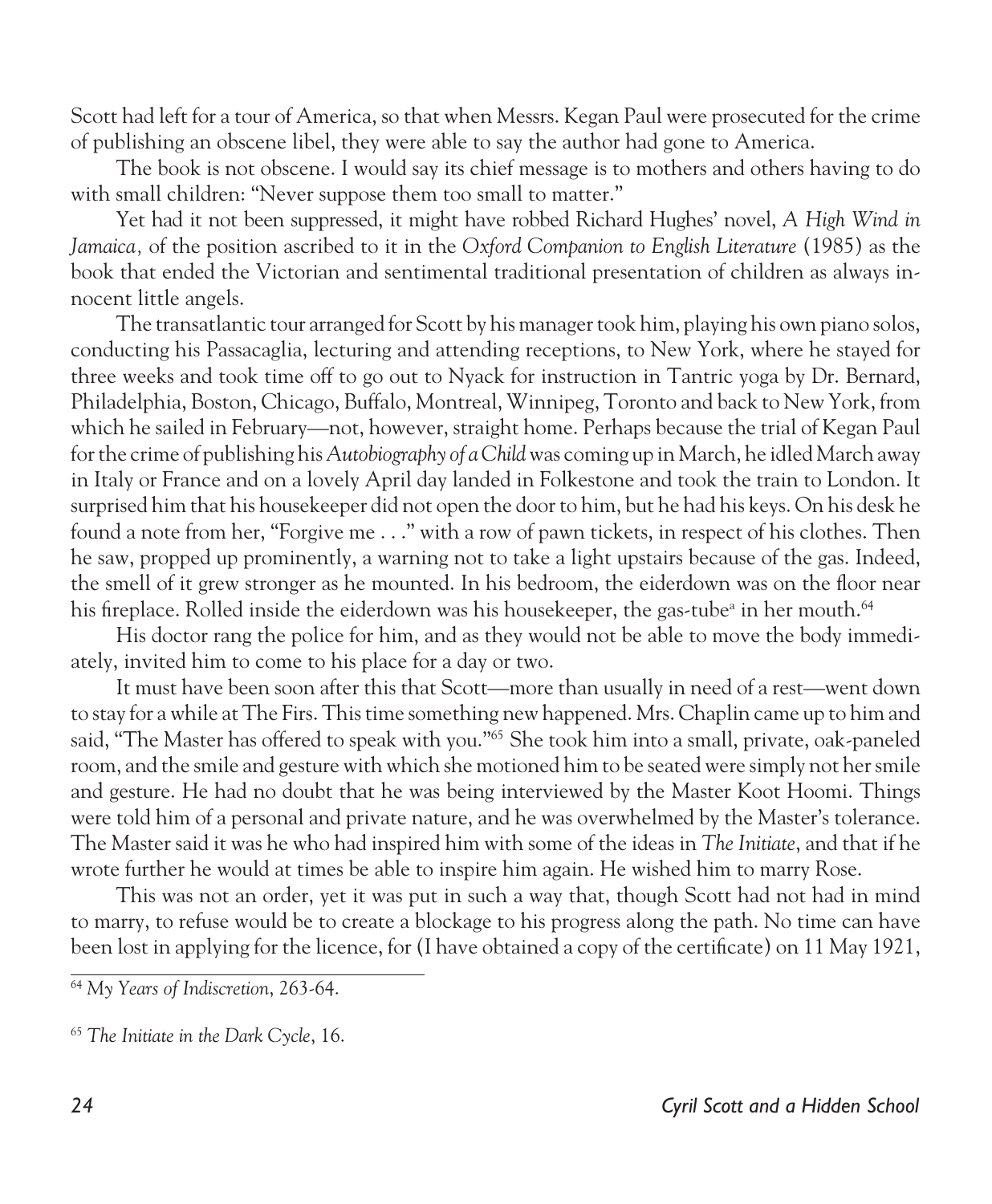at the Register Office of Paddington, in London, Cyril Meir Scott, aged 47, Bachelor, Musical Composer, of 24 Newton Rd, son of Henry Scott, Greek Scholar, and Rose Laure Allatini, Aged 31, Spinster, of 7 Campden Hill Mansions, Kensington, daughter of Robert Allatini, of Independent Means, were married, in the presence of Eugene Goosens Jnr., Robert Allatini and Marjorie Ridgeway Kushing.

Scott writes<sup>66</sup>:

Rose and I made what among Occultists is called an occult marriage, and I for one have never regretted it.

It had after all a seven years apprenticeship behind it. Rose, too, was a pupil of the same Master and he told them it was not the first life in which they had been significantly linked $66a$ :

I am not prepared to divulge our names. Suffice it to say that neither of us was English, that Rose was an authoress and I a composer and had been one, in my previous life. Between that and the present one I was only out of incarnation some thirty years and Rose still less.

This is a claim that they were Chopin and George Sand.

Chopin died on 17 October 1849, that is just thirty years before Scott was born. I would have compared their horoscopes but for a complication. He said he was born on 1 March 1810, but the baptismal register of the parish church of Brochow, Welasova Wola, near Warsaw, gives his date of birth as 22 February.<sup>67</sup> This was presumably supplied by his parents. Could the discrepancy be to do with that between the Julian and Gregorian calendars? Russia was still on the Julian. Poland had in 1582 been prompt to adopt the Gregorian, but had been much under the domination and influence of Russia at various times before his birth and would become so again; but just at the time of his birth, his birthplace would have been in the briefly lasting Duchy of Warsaw, created by the Treaty of Tilsit, 1807, under the domination of Napoleon, who gave the government of it to the Elector of Saxony. My feeling is that Chopin was confused, and thought, whether this was so or not, that he had, when he entered France, to add some days to his birth date as given, to bring it into line with the calendar in use in western countries. Only, in that case, he did not add sufficient. The number, for that time, was twelve, which would have made it 6 March, but he may not have known the number.<sup>b</sup> 6 March would bring his Sun from 3  $\frac{1}{2}$  Pisces to the conjunction of Pluto in ⁄ 15 or 16 of the sign and Venus to the conjunction of both; also, the Moon from Libra to late Pisces or early Aries, but the matter is too speculative to build upon.

66a *Ibid.*

67 Adam Zamoyski, *Chopin. A Biography* (London: Gollancz, 1977), 34.

#### Theosophical History: Occasional Papers VII and the control of the control of the control of the control of the control of the control of the control of the control of the control of the control of the control of the contr

<sup>66</sup> *Bone of Contention*, 177.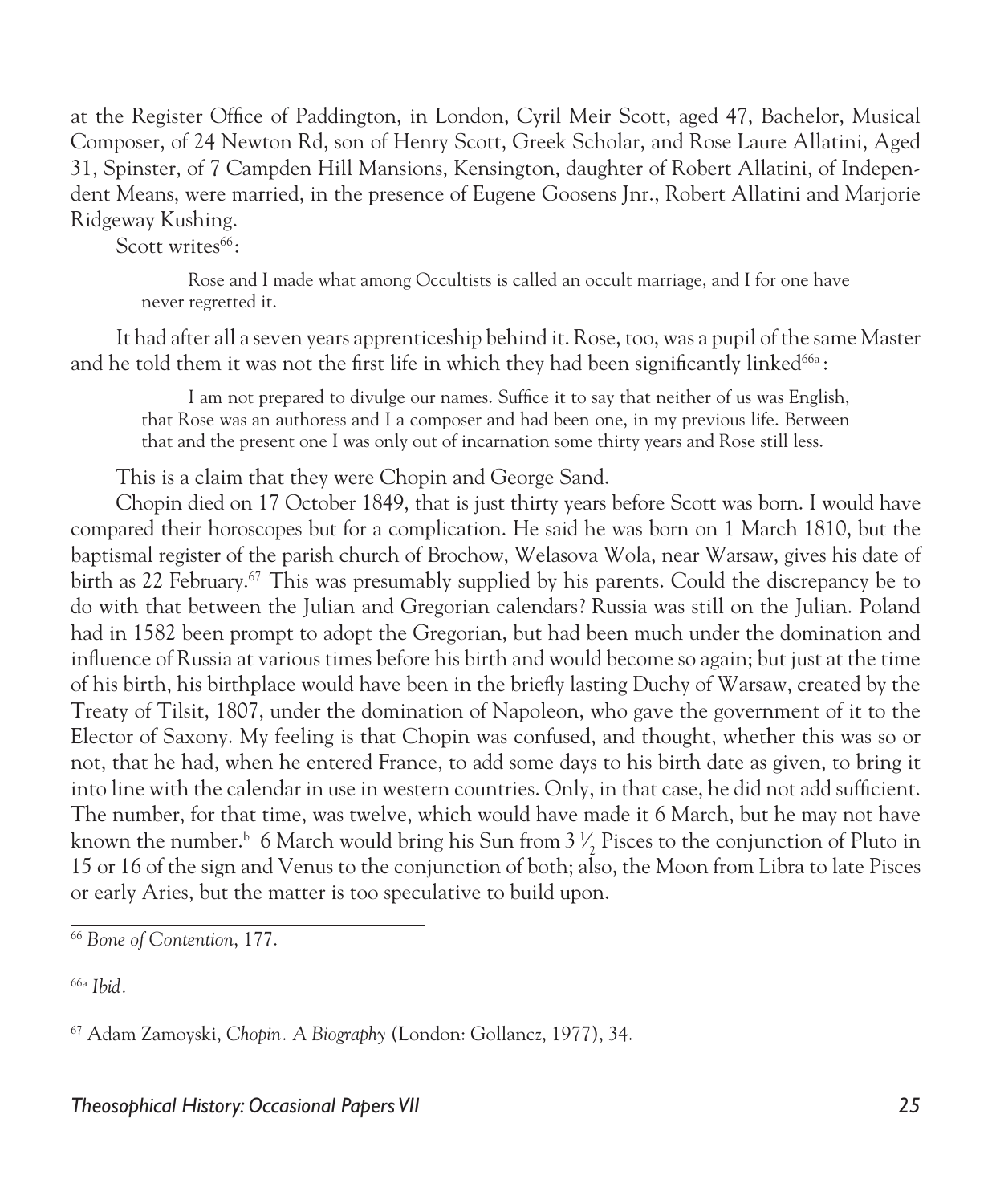Both Scott and Chopin were virtuoso pianists as well as composers, Chopin composing only piano solos and concertos. Scott was original in his chords, Chopin in his own way of playing. He used his thumbs on black notes<sup>68</sup>, and I am wondering if this explains his writing chords that stretch well over the octave, making them impossible to many pianists. Scott, in Appendix IV $^{69}$  to his autobiography, sets out, in order to show the difference, the usual dominant seventh chord 1, 3, 5, 7, and his own, 1, 4, 7. This sounds less sweet and more clangy or biting. To illustrate its use he presents three bars from one of his compositions, but the example includes a chord for the right hand stretching over ten notes, which is more than mine can span. The last chord of his *Lotus Land* also seems to me impossible, unless played *stringendo*.

What of George Sand? 1 July 1804*—*8 June 1876, née Armandine Lucille Aurore Dupin, though born in Paris, was, because of family quarrels, brought up by her grandmother, in a huge country house, Nohant, near Le Châtre, in Berry (Indre)*—*the Sologne district. Her marriage, at eighteen, to Casimir Dudevant, turned out unhappily, and she had obtained a formal separation from him, with restitution of Nohant, her dowry and principal custody of her two children. Her first novel was written in collaboration with a lover, Jules Sandeau, and when they parted she kept half his name to form her pen-name, George Sand. She wore men's clothes for horse-riding and some other occasions, and Jeanette Foster includes her in her *Sex Variant Women*70 , but there is no evidence of lesbianism. And yet again, I do notice in *Nanon*, one of her least known novels, which I have nowhere seen commented upon, set in the Berry countryside in the time of the Terror, a curious inversion of traditional romantic roles: it is the heroine who rescues the hero in distress, holding up the tumbril that was carrying him to the guillotine. One of the other characters says to her, "*Vous êtes ni une femme ni un homme, vous êtes l'un et l'autre avec les meilleures qualités des deux sexes*"*—*"You are neither a woman nor a man, but both, with the better qualities of both sexes."71

She had several lovers before she met Chopin, by Donna Dickenson's count eight, mostly younger than herself and less well off. It was in her flat in Paris that Sandeau had lived with her for a year, and when her holiday in Venice with Alfred de Musset ended in quarrels, he had to ask her for his fare back to Paris.

She probably met Chopin in the last days of October 1836, in the salon of Marie d'Argoult, Liszt's mistress, and on 5 November it was Chopin who entertained Liszt, his lady and George Sand.

<sup>68</sup> *Ibid.*, 103.

<sup>69</sup>*Bone of Contention*, 237.

<sup>70</sup> *Sex Variant Women*, 127-28.

<sup>71</sup> *Nanon*, George Sand (Paris: Flévy, nouvel éd., 1878) pp. 271-72.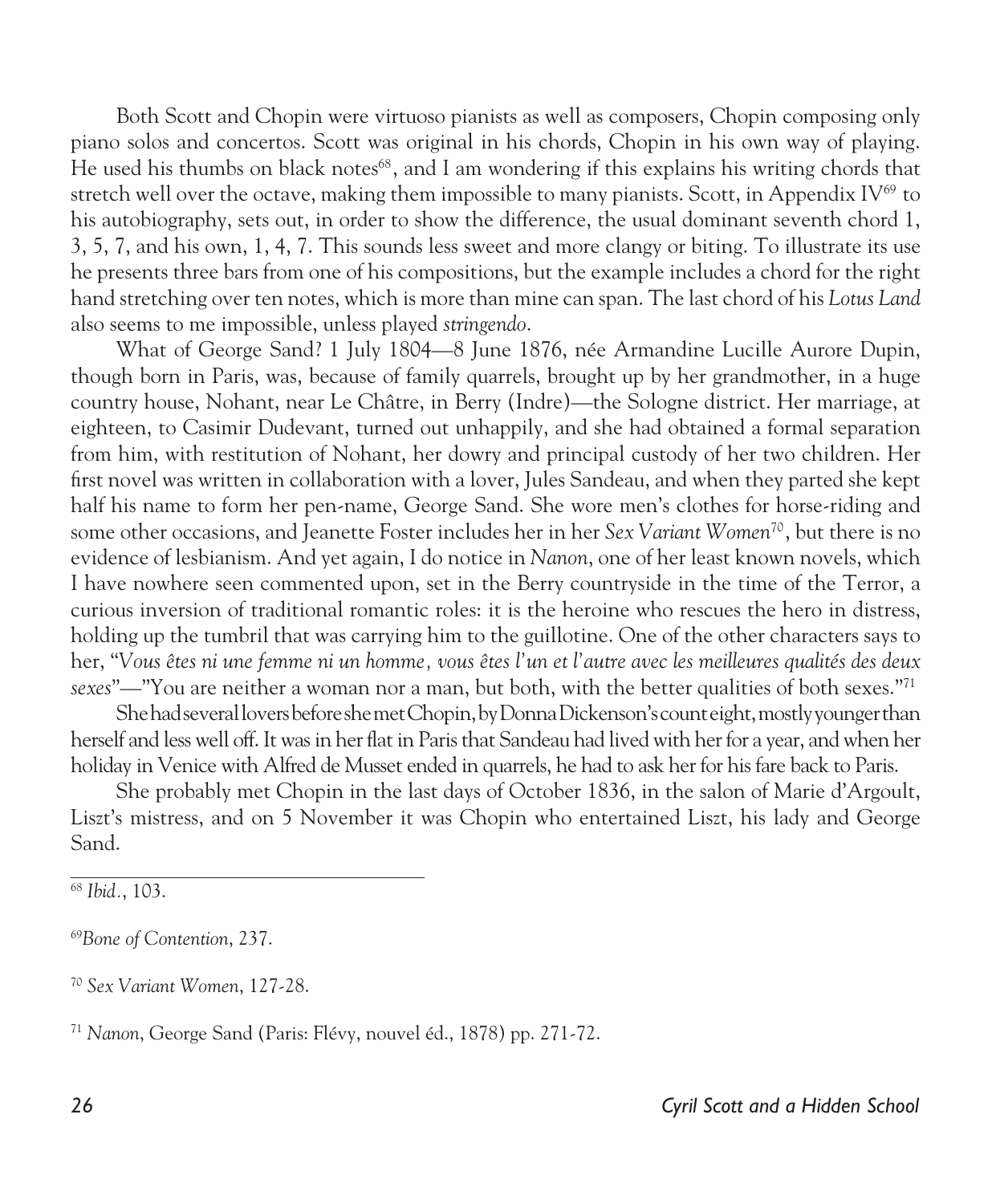It is eighteen months later that we find Sand writing, from Nohant at the end of May 1838, to Chopin's childhood friend, Albert Grzymala<sup>c</sup>, thanking him for his letter of advice.<sup>72</sup> If he could assure her that the lady to whom Chopin was engaged would make him happy, she would avoid seeing him again. (He was not engaged. He had been in love with a Polish girl but her parents had made their engagement conditional on an improvement in his health, and had more than a year before they finally rejected him on her behalf.) If on the other hand Grzymala thought Chopin not really cut out for marriage, she would permit herself occasional chaste meetings with him. She had thought of herself as in a sense married already (to her son's tutor) and was not inconstant, but yet there was, when love had invaded one's heart, already in the slightest caress an infidelity, as much as if they had gone further. She had found Chopin timid and with religious scruple, it was as if a wind had taken them, and yet she had not liked the words with which he had backed out, that last night in Paris, that it would be a pity to soil their love with a further transport (*un transport de plus*). It shocked her he could think of the ultimate embrace (*dernier embrassement*) as soiling; it would have been as holy, pure and devoted as the rest.72a

Was he, as Sand seemed to think, at twenty-eight still virgin? Or as Donna Dickenson suggests, homosexual? There is no evidence for that. In *Lucrezia Floriani* Sand makes Lucrezia say of Karol that to have idealised a fiancée was not the same thing as to have held a woman in his arms.73 But Delacroix began his double portrait of them in July of that year, and in September she wrote to Delacroix that she had been made lazy by the fatigue of a happy love, beneath the beautiful star. She began to think there were angels who walked this earth, only disguised as men.<sup>74</sup>

With an inherited liability to consumption, Chopin was coughing badly, and went with her and the children to Majorca, where she had taken a villa for the winter. But the weather was cold and he began to cough up blood. They were back on French soil on 24 February 1839. She ordered a piano from Pleyel to be sent ahead to Nohant, to be a surprise for Chopin when they arrived. She gave him a room there and he stayed for eight years. He paid rent for it, and referred to her in public as "Madame Sand, my hostess." Delacroix, who came to visit, has left us a lyrical description of the strains of Chopin's music floating out from his room to mingle with the songs of the birds and the scents of the flowers.

It was a perhaps unique case of two creative geniuses living together. They achieved the solitude needful to creativity by respecting each other's space and hours. The only house rule was that everybody sat down to the main meal between five and six in the evening. Then, after a pleasant

73 George Sand, *Lucrezia Floriani*, (Paris: Flévy, nouvel éd., 1888), 106.

<sup>74</sup> *Correspondance*, IV, 462.

#### Theosophical History: Occasional Papers VII and the control of the control of the control of the control of the control of the control of the control of the control of the control of the control of the control of the contr

<sup>72</sup> Georges Lubin, editor, *Correspondance de George Sand*, volume IV (Paris: Gaîner, 1966), 428-31, 435-37.

<sup>72</sup>a *Ibid.*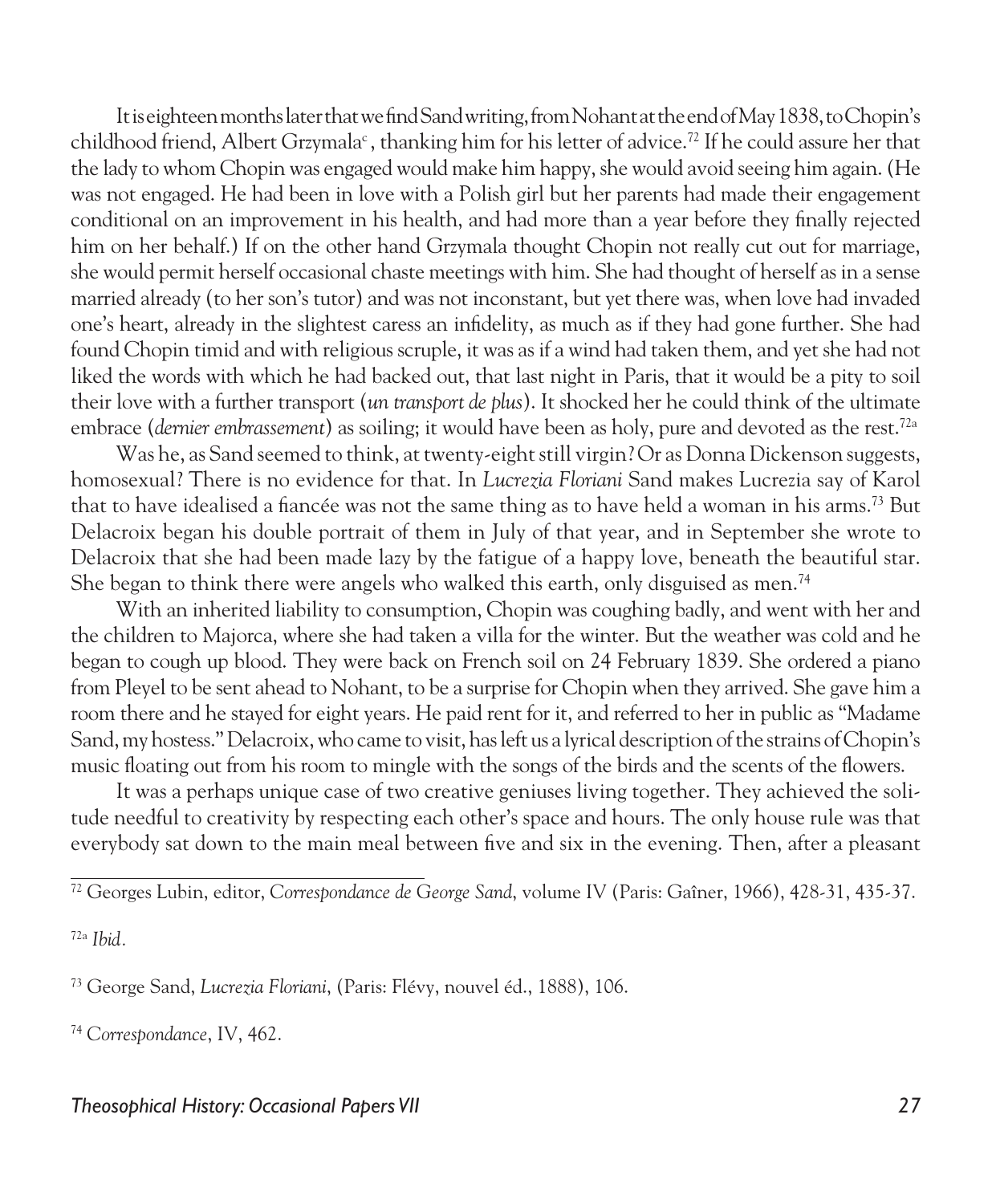interlude for conversation, he went to bed and she started her night's writing. For both of them it was a highly productive period, during which they produced some of their best works. As Marie-Paule Rambeaud pointed out, the descriptions of Prague and Bohemia in *Consuelo* were probably given her by him, for he had been there and she had not.

In the wood above her bed she carved a date, 19 June "1839."75 Their biographers have wondered whether it commemorated the first, the only or the last occasion on which their love was consummated.

Nine years after her first letter to Grzymala, she wrote to him, on 12 May 1837, that for the last seven years her relations with Chopin had been lived "in virginity,"76 He had complained, but it was for his well-being. In that case, the date inscribed above the bed may be of her great renunciation.

Though his retrospective jealousy of her former lovers irked her, it was her children who broke them up. The boy resented his presence and wanted him out, while the girl tried to enlist him on her side in her quarrels with her mother. After some misunderstandings, he did not return to Nohant from some time in Paris. She wrote to his sister to ask if he was well.

Accepting an invitation, he crossed the Channel and at six in the evening of 20 April 1858 stepped on to England at Folkestone and went on to London. For three months he had a suite of rooms in Dover Street, Picadilly. He played informally before Queen Victoria and the Prince Consort at the Duchess of Sutherland's and wished Paolo Veronese could have painted the scene; and he found time to attend the opera in the Haymarket Theatre. In latter July he took the train to Edinburgh, and on 26 July arrived in Manchester, where he was to give a concert on the 28th.77 He was thirty miles from Liverpool and Scott's birthplace, and if his host*—*for he was staying at Crumpsall House*—*thought he should see some of the local scenery, could well have been driven through it. But he had been in a depression since his rift with Sand, which neither his tour of Britain nor his return to Paris lifted. When she learned he had died she appeared profoundly shocked and said she could not do anything at all for several days; and it was found after his death that he still had a lock of her hair pressed in his diary.

If this was the pre-history of Rose and Cyril Scott, it explains so much. Donna Dickenson writes, "I cannot believe that Sand and Chopin were ever greatly compatible at the sexual level."78

75 Adam Zamoyski, *Chopin*, 174; Curtis Cate, *George Sand: A Biography* (London: Hamish Hamilton, 1975), 485.

<sup>76</sup> *Correspondance*, VII, 701.

77 Ates Orga, *Chopin, His Life and Times* (Tonbridge Wells: Midas, 1976), 127.

78 Donna Dickenson, *George Sand, A Brave Man—the most Womanly Woman* (Oxford: Berg, 1988), 111.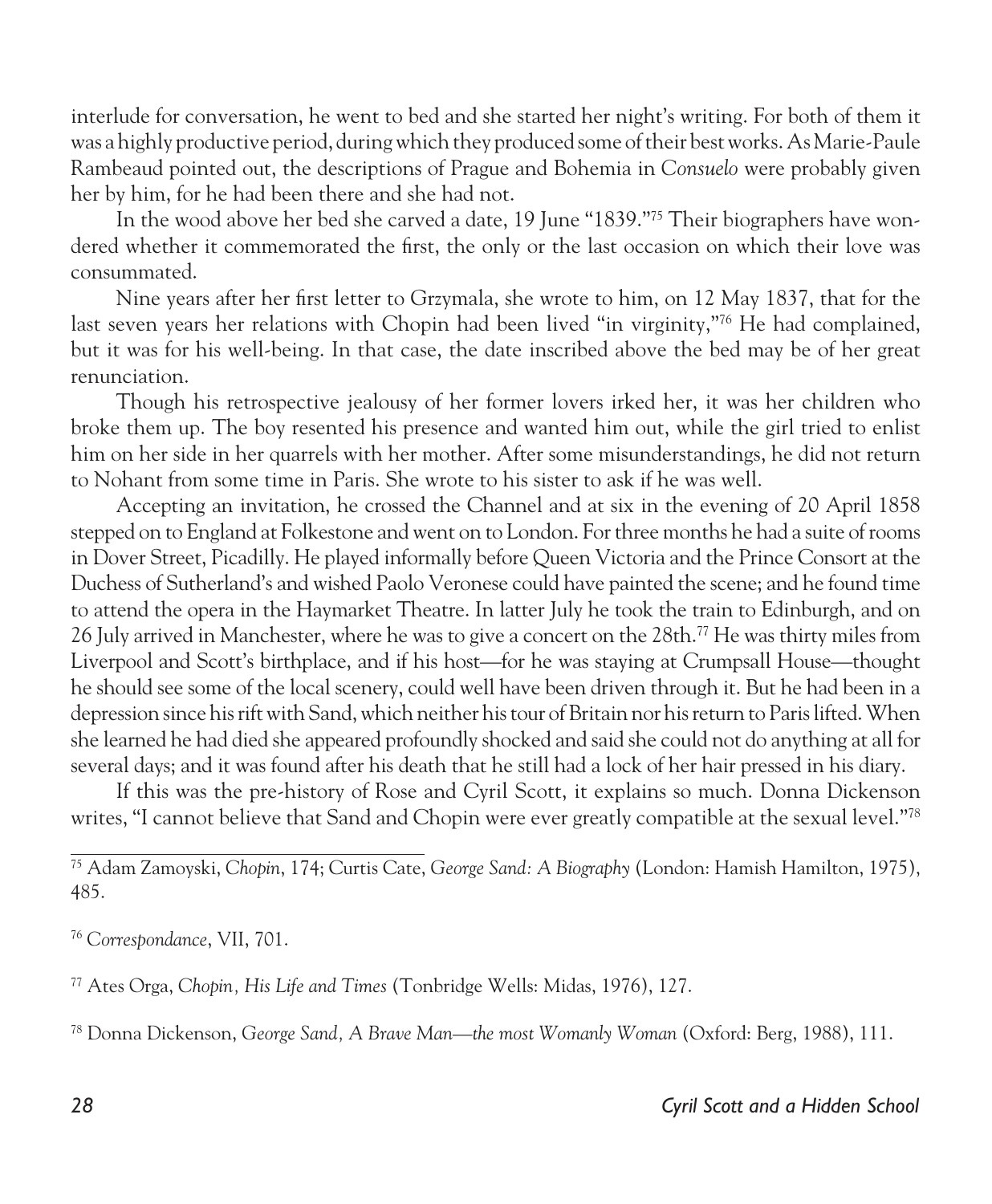It could have been said of Antoinette and Dennis, Viola and the Initiate's pupil. The Master, then, in bringing them together, took aboard a known difficulty for the sake of a deep link. He said they were to have two children, a boy and a girl. These arrived.

But did Chopin ever show interest in the hidden laws of nature? Pierre Leroux, editor of a review to which Sand contributed, believed in the evolution of the soul through reincarnation79 , and he paid them a visit. Sand wrote to a friend, on 26 February 1830, that she had adopted some of his ideas<sup>80</sup>, and again, probably on 8 March of that year, that he was her "new Plato."<sup>81</sup> The ideas figure prominently in her three-volume novel, *Consuelo* (Paris, Flévy, nouvel éd. 1851). Though it opens in Venice, some time in the previous century, the heroine, Consuelo, a serious opera singer, is soon moved by the plot to a castle on the Bohemian border of Bavaria, seat of the Rudolstadt family*—*of German name but Czech origin, like the Lobkowitz family, whose castle Raudnitz or Roudnice is now in the Czech Republic, some twenty miles north of Prague. The young Count Albert, sensitive violinist and obvious mystic, recognises in Consuelo the reincarnation of Wanda Ziska, whom he had loved in his previous incarnation, as Jan Hus, Czech-speaking Bohemian patriot born 1360, burned at the stake 6 July 1412. They marry and she becomes the Comtesse von Rudolstadt. Here a conventional romance might have ended, but in the two-volume sequel, *La Comtesse de Rudolstadt* (Paris, Lévy, nouvel éd. 1857) they have further tests of character to undergo*—*in the course of which, at the court of Frederick the Great she meets the Comte de Saint Germain. She by now believes her husband is dead, and only from an old servant of his learns his true dignity; he was an Adept or Master of a very esoteric order. It would bring together the Templars, Moravian Bretheren, Herrenhunters, Theosophists, Pythagoreans and *Illuminés*, against intellectual tyranny. When again she meets her husband, it is to go through the initiation that he did long ago; and this she must do alone. She now finds herself in a subterranean world of caverns, dungeons and torture-chambers. When she emerges, it is to find herself surrounded by the robed figures of the Masters of all these orders, by whom she and her husband, now at her side again, are married. The legal marriage had been performed by a priest; this is something deeper. Have we here the idea of the "occult marriage" of Rose and Scott?

We know that Sand read these novels aloud to Chopin and that he interested himself at least to the point of interjecting that Consuelo should at no point tell even a white lie. But Sand had never been in Prague nor travelled the route from Vienna to Prague, and Chopin had, twice; it must have, as Donna Dickenson points out, been he who furnished her with the description of what her characters would see. Further, I would add that the whole idea of situating her characters

<sup>81</sup> *Ibid.*, 590.

<sup>79</sup> Cate, *George Sand*, 495.

<sup>80</sup> *Correspondance*, IV, 561.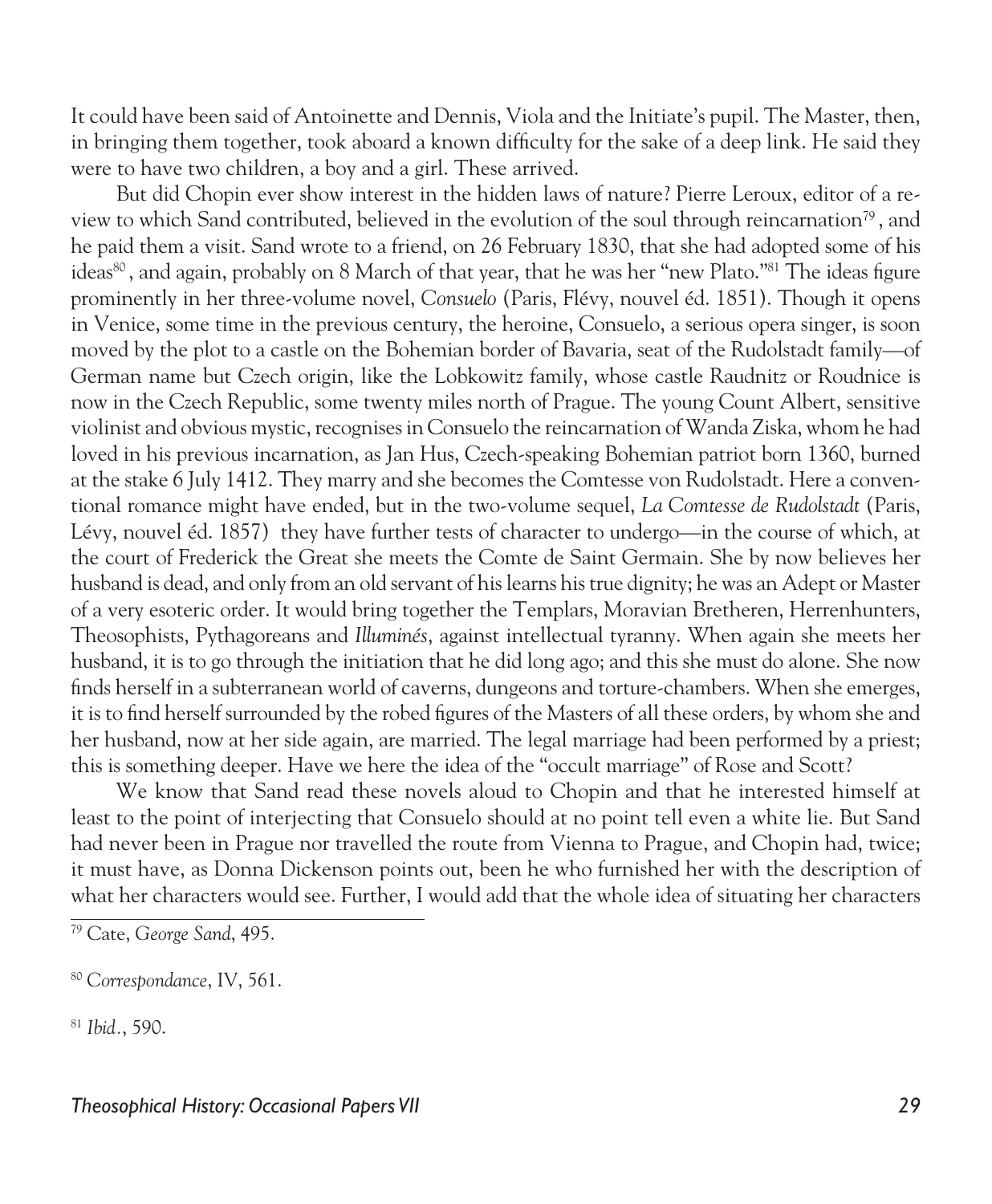in these parts must have come from her interest in what he told her of them. Sand's Europe was France, Italy and Spain*—*Latin not Slav. In *Nanon* her heroine feels in touch with the Druids and Druidesses who worshipped at stone circles when her home, Nohant, was part of Roman Gaul. But all these Bohemian and Czech characters must have been furnished to her by Chopin, who, for all his Polish patriotism, had visited Prague before he came to Paris.

Sand ordered homeopathic medicines for Chopin, and in one of his last letters he mentions using them. Scott would later interest himself in homeopathy.<sup>82</sup> In the photograph taken in the last year of his life, and in the magnificent portrait by Delacroix, Chopin looks like Scott. Eye-colour and hair type are determined by genes, but it is said that as the permanent individuality evolves it shows more and more through the personality, in the look in the eyes, and manner. Scott tells us that Baroness Rothschild, who had as a child been a pupil of Chopin, told him he had "a touch exactly like her master's."83

But who was that other composer Scott was told he had been before the last? The occultism in *The Magic Flute* obliges one to think first of Mozart, but physiognomy and personality are wrong. The only one who has the Scott-Chopin face*—*in the bust by Houdon*—*is Gluck. He died in 15 November 1787, twenty-two years before the birth of Chopin. Born on 2 July 1714, in Bavaria near the Bohemian border, his name is thought to have been of Czech origin, and when his family left the district, young Gluck ran away to Prague. Gaining the patronage of Prince Lobkowitz, he accompanied him to London, and so met the Comte de Saint Germain. All three were associated with operatic productions at the Little Theatre, in the Haymarket, in the spring of 1745.<sup>84</sup> As they attended all rehearsals, it is likely they sat together. A contact with a master is never unimportant. Gluck treated in his operas classic Greek themes with spiritual content; like Consuelo, he disliked trills and ornaments introduced to enable the singer to exhibit virtuosity.85 The music should serve the story, not the other way about; it was a theme of Consuelo's. Nothing is known of Gluck's love-life, save that he married, but had no children.

But who was the Initiate of the books? I can remember from long ago a speaker at one of the public lectures of the Theosophical Society wondering whether he and Sir Thomas could be respectively Sir Henry More (of whom Blavatsky spoke) and perhaps Sir Thomas Vaughan reincarnated; and when it became known that I was now writing about Scott, Alan Senior wrote to me from Scotland

<sup>82</sup> Zamoyski, *Chopin,* 249.

<sup>83</sup> *Bone of Contention*, 202.

<sup>84</sup> Jean Overton Fuller, *The Comte de Saint-Germain* (London: East-West, 1988), 68.

<sup>85</sup> Alfred Einstein, *Gluck, His Life and Work*, translated from the German by Eric Blom (London: Dent, 1936).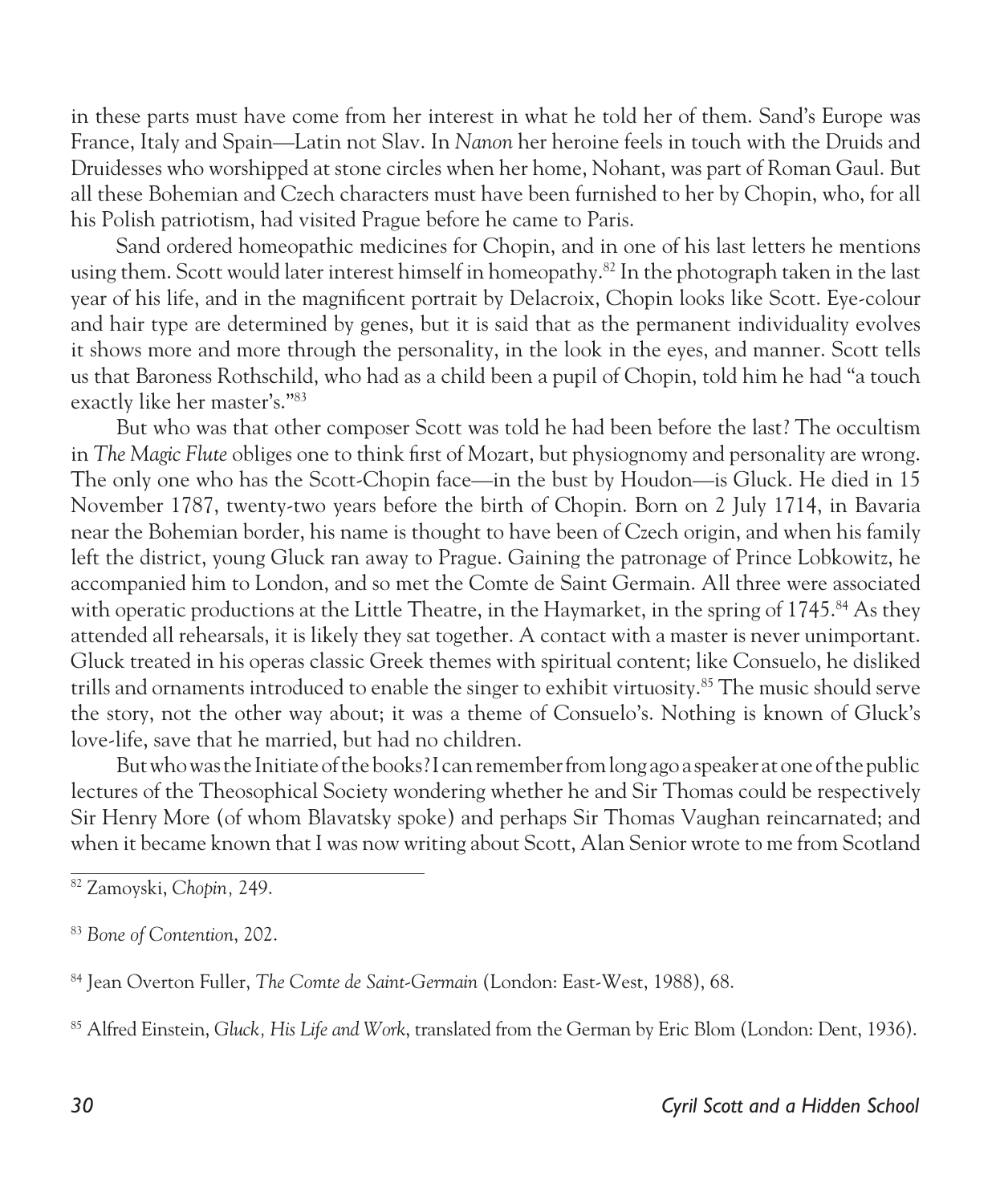asking me if I believed the Initiate a fictitious or a historical character while, from the Bristol Lodge, David Harvey wrote offering me the loan of rare Scott books and suggesting the Initiate was Dr. P.A. Bernard of Nyack, New York. I pointed out to him that the first of the *Initiate* books was published in 1920 and Scott did not go to the United States until 1921. But then I noticed something. In *Bone of Contention*, Scott said Bernard was "a very heavy cigar smoker"86 and in the second volume of the trilogy, *The Initiate in the New World*, the Initiate was constantly lighting cigars.<sup>87</sup> These he did not smoke in the first book, though on one occasion he accepted a cigarette.<sup>88</sup> The Initiate in these two books is not, as is feigned, the same person. The encounter with Bernard had set Scott's imagination off again and he had attributed to him the advice to marry "Viola" (Rose) which he had actually received in England from Mrs. Chaplin as from Koot Hoomi.

But who was the Initiate in the first book? It will be recalled that Scott once spent a holiday with Dr. Bonnard in Ambleteuse. There they had met a Mrs. Stevenson. In *My Years of Indiscretion* there is a chapter-heading: "The Apostle of Non-Jealousy."89 Mrs. Stevenson had told Scott she and her husband were the confidants of each other's affairs<sup>90</sup>, which so impressed him that a score of years later he made non-jealousy a salient teaching of the Initiate. Further, the name supplies the first half of another equation: Ambleteuse + Crowhurst = Amberhurst, where Dennis and Antoinette meet in *Despised and Rejected*. But Scott fed into the character of the Initiate much of his own mystical apprehensions. As to the rose which he finds on his pillow though the door was locked from the inside, I feel it to have been transported from that bunch which Colonel Olcott, while travelling in Rajputana in 1879, received, not indeed in a paranormal manner but in circumstances sufficiently mysterious for him to believe the gift was from the Master Morya and conveyed his blessing.<sup>91</sup>

<sup>86</sup> *Bone of Contention*, 167.

<sup>88</sup> *The Initiate, Some Impressions of a Great Soul,* 24

<sup>89</sup> *My Years of Indiscretion*, 89.

<sup>90</sup> *Ibid.*, 63-64.

91 Henry Steele Olcott, *OId Diary Leaves*, volume II (Adyar, Madras: The Theosophical Publishing House, 1928), 48-49.

<sup>87</sup> *Initiate in the New World*, 40, 45, 73, 90, 97, 106.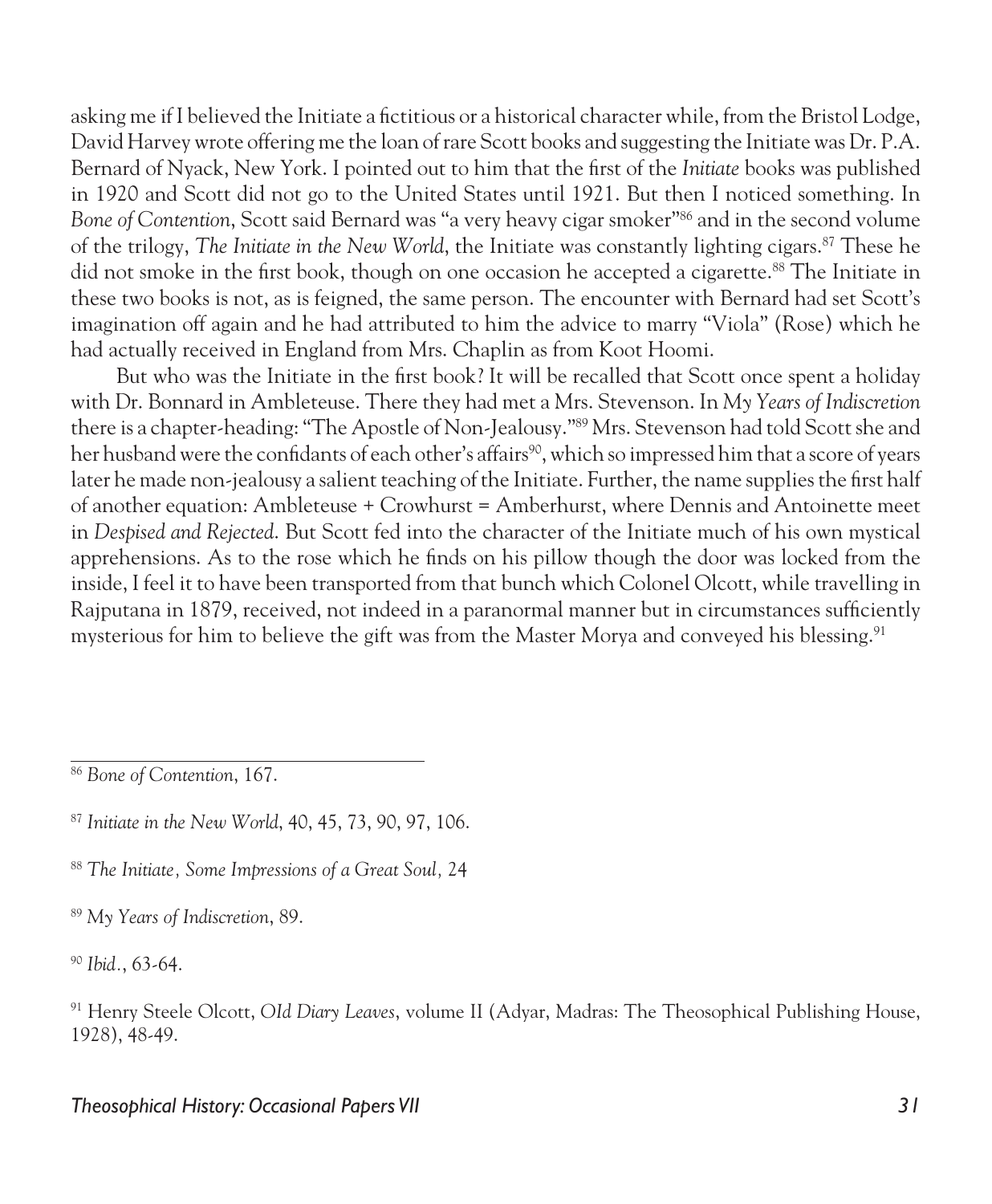In the third book the cigars and the non-jealousy have been dropped. It was in a house hidden among trees<sup>92</sup> filled with singing birds<sup>93</sup> in an oak-paneled room<sup>94</sup> that Sir Thomas received the author, as in The Firs, surrounded by trees, Mrs. Chaplin invited him into the oak-paneled room, for his interview with Koot Hoomi. People have looked for the Master's house in areas served by the Great Western Railway but Paddington was a blind. The inappropriate remarks about Krishnamurti will have come from Anrias. If Koot Hoomi really inspired anything in the first *Initiate* book I think it would have been chiefly the idea of an illuminated being going about unrecognised, save by a few, in worldly London, an antidote to the tendency to look to India and Tibet for teaching.

But Scott had notions of his own he wanted to put over, and if he had presented them simply as his, people would have asked his authority, so he had to create one. At the Theosophical History Conference in London in July 1997, at which I spoke on Scott, Daniel Caracostea, who had come from France to participate, handed me four sheets of photostats. "I made these for you." They were handwritten letters from Cyril Scott, dated 22 November 1929 and 29 November 1929, to Dr. Paul Thorin, appreciating his review of his *Initiate* books (July 1929, pp. 161-84) in *Lotus Bleu*, the French Theosophical journal, under the title "*Les Maîtres Vivants*." Scott said, "If you have another copy of the Review to send me, I will post it to my Master." Mrs. Chaplin was dead. Scott was keeping up the myth he had woven. Perhaps he just wanted a copy for a friend. In a p.s. he added, "I am amused to hear that some members of the T.S. over here imagine that Bishop Wedgewood (*sic*) is the Initiate I wrote about. This is quite untrue, though Bishop W. is a very good friend of mine."

Perhaps I should have mentioned above that Sir Thomas wears a skull-cap<sup>95</sup>, as did Dr. Bonnier. And Bonnier was "a great soul"96 : see the sub-title of first *Initiate* book.

In *Music, Its Secret Influence Throughout the Ages* (1933)97, Scott says instruments in which strings have to be plucked*—*as by the plectrum in the harpsichord*—*correspond to a critical spirit and it is no accident that the predominance of that instrument in the eighteenth century coincides with its scepticism (but surely the harp, plucked with the fingers, can be romantic and plaintive); strings played with

<sup>93</sup> *Ibid.*

<sup>94</sup> *Ibid.*, 122.

<sup>95</sup> *Ibid.*, 110, 133.

<sup>96</sup> *My Years of Indiscretion*, 53-54.

97 Cyril Scott, *Music, Its Secret Influence throughout the Ages* (London: Rider, 1938).

<sup>&</sup>lt;sup>92</sup> The Initiate in the Dark Cycle, 133.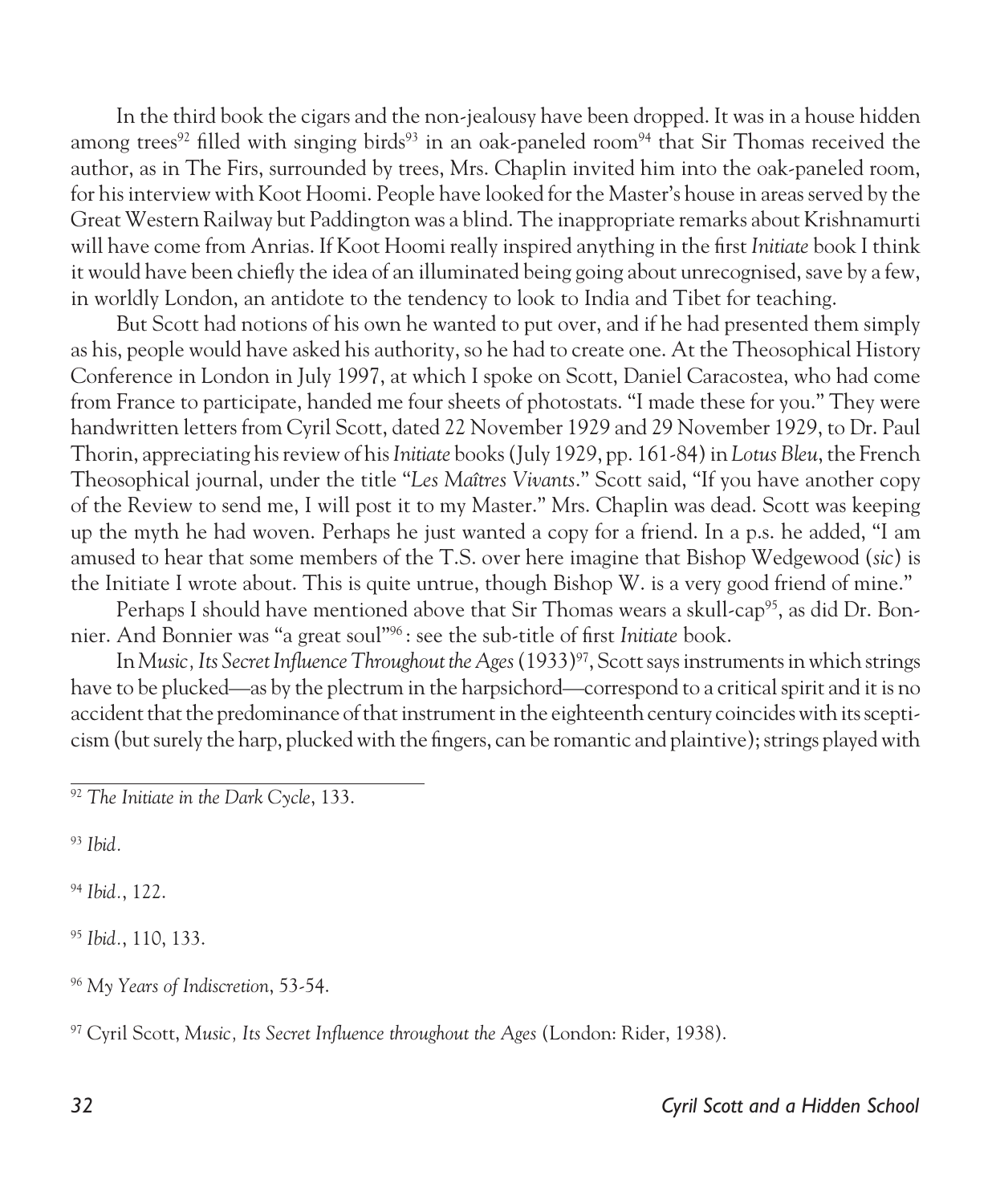the bow are emotional and pensive. It seems far-fetched to lay to Handel's door the Victorians' love of pompous architecture, convention and hence prudery, or to credit Chopin with the emancipation of women. Ernest Newman wrote an unkind review of it, "Pythagoras Dodders" and, in Scott's words, "was able to indulge in an orgy of causticity and fun-poking at its expense."98 Professor Parrott reminds us that Newman had poured scorn over Miss Jourdain's account of the music she heard in Versailles when revisiting the scene of the *Adventure*. Indeed, Parrott attributes the neglect into which Scott's music now began to fall to the hostility of a considerable part of the musical world to any form of mysticism. He likens the case to that of Skryabin [Scriabin]. Why is it, I wonder, that while the artists interested in Theosophy, Kandinsky, Franz Marc and Mondrian, are still honoured, their musical equivalents, Skryabin and Scott are stood in the corner for their mysticism and by-passed?

Scott had long been interested in therapeutics and alternative medicine, and now produced *Victory Over Cancer Without Radium or Surgery*. As a non-medically qualified person he had to rely on writings of the qualified, but has come up with some interesting quotations, for instance, from a Dr. John Round, D.Sc., the observation that among animals (captive or domestic) there is a higher incidence of cancer amongst carnivora and scavengers than amongst herbivora; dogs and cats are liable to it, but it is very rare in horses, goats, sheep and cattle; amongst birds, very high in the raptors*—*eagles, vultures, barn-owls—but very low in all others; it is very high in both rats and mice.<sup>99</sup> No figures are given, but a statistician could ask zoos to submit them. Lest the possible implication misguide pet-owners, the Cats' Protection League has over the years found necessary to warn its members on more than one occasion not to try to make cats vegetarian: cats need an amino-acid, taurine, which they find in meat, and lacking which their eyes turn pink and they become otherwise unhealthy. On the other hand, some vets advise against giving them red meat, which strains their kidneys. I would add that it is unnatural; a cat could not catch and kill a cow. If, as Anna Kingsford believed, the carnivorous animals have to learn to become vegetarian, it can only be gradually, after long aeons.

Dr. Round's observations may be slightly undermined by the remark of the veterinarian, Rolf Harris in the BBC programme Animal Hospital screened on 26 September 1996, that while both mice and rats frequently develop tumours, in mice they are usually malignant, in rats usually not so. Both are scavengers, but it is rats that will at times kill small animals for food*—*wild rats, that is, I do not know about the pet rats brought to veterinarians. I would like to be informed whether shrimps and prawns get cancers; they are the scavengers of the sea-bed and, like vultures, feed on flesh that is not fresh.

Dr. Round's observation that carnivorousness is half-way to parasitism, taking from eaters of plants instead of from plants direct*—*finds an odd echo, later placed in the book, a quotation from

<sup>98</sup> Ian Parrott, *Cyril Scott and his Piano Music* (London: Thames, 1922), 34.

<sup>99</sup> Cyril Scott, *Victory Over Cancer Without Radium or Surgery* (London: True Health, 1939; Wellingborough, Aquarius, 1958), 96-97.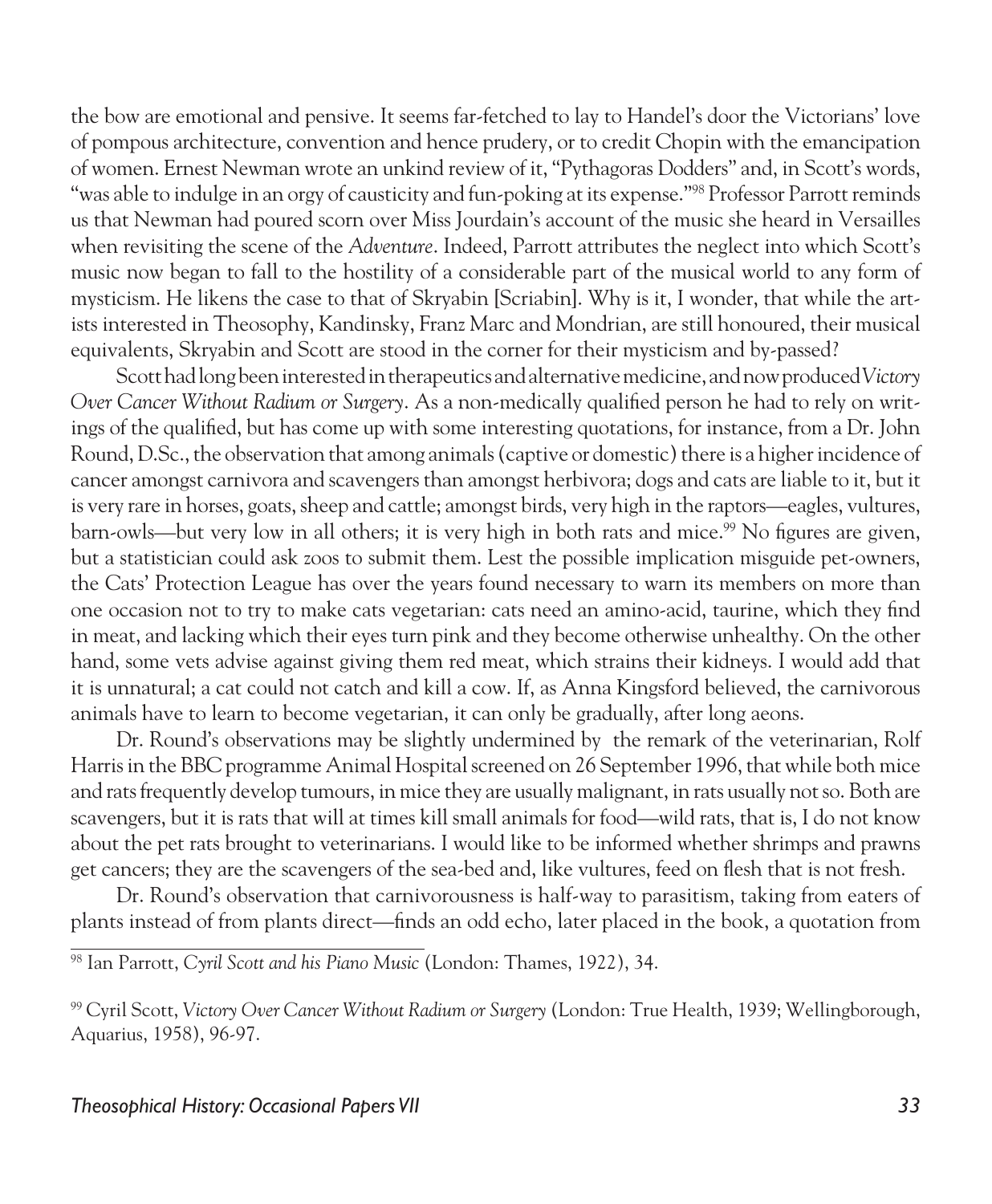a letter signed merely, "A London physician; the writer points out that the vegetable and animal kingdoms stand opposite to each other in that the vegetable (by day) gives off oxygen and absorbs carbonic acids, to produce matter on which animals feed; whilst the animal, absorbing oxygen and giving off carbonic acids, burns up the foods and returns them to the earth and air. In health, that is; when either vegetable or animal are depressed, deprived of fresh air and right food, they tend toward the character of the other kingdom: the vegetable to fungus, which absorbs oxygen and gives off carbonic acid like an animal, and the animal to cancerous growths that usurp the functions of the vegetable."100 I have a gut feeling there could be something in this. Scott, though very much of the fresh air, fresh fruit and vegetable brigade, is not denying the adverse effect of the known cancer-causing irritants, but regards them as mainly bringing out and up malaise in the system as a whole, which if more organically healthy would have more resistance to the irritants. Scott would later produce two small practical booklets, *Crude Black Molasses—the Natural Wonder Food* (London, True Health, 1949) and, from the same firm in the same year, *Apple Cider Vinegar*.

Mrs. Chaplin died. As Scott is vague about when, I asked the Librarian at Hastings to search for me, and he found an entry in *The Hastings & St. Leonards Observer* of 6 August 1927 in the Deaths column:

Chaplin*—*On 27th July, Nelsa, the wife of Alexander Chaplin, of "The Firs," Crowhurst, Sussex.

I regretted that we had nothing written by Nelsa Chaplin herself, through which we might get the feel of her personality at first hand, nor any photograph. Perhaps none was ever taken. Hastings knew of none, but the Librarian checked that the name of Chaplin remained in the Hastings Telephone Directory, at the same address, until 1930, when the same newspaper reported that Alec Chaplin had died, on 16 August of that year, aged 56. Scott says he had injured himself with his own X-rays.

In his autobiography, Scott confirmed that Nelsa Chaplin was the original of Christobel Portman in the last of the *Initiate* books, always busy and loving, prematurely silvery-white haired. For him, her loss was heavy, for it meant no more interviews with the Master Koot Hoomi. But then, Brian Ross*—*David Anrias*—*turned up, and as it were took over. The attack on Krishnamurti in *The Initiate in the Dark Cycle* cannot be debited to her, for she had died before his dissolution of the Order of the Star and the publication of the yellow Star bulletins quoted; the critique is of the kind expressed by Anrias in his own work.

*The Vision of the Nazarene*101 by Scott carries a frontispiece drawing of Jesus by Anrias, but the substance may have been given Scott by Nelsa Chaplin before she died, as he said she was overshadowed not only by Koot Hoomi but by Jesus. The use of Biblical-sounding words such as "Lo" and "Verily" and the old English "welkin" for sky, to my mind argue against their being those of Jesus.

<sup>100</sup> *Ibid.*, 199-200.

<sup>101</sup> Cyril Scott, *The Vision of the Nazarene* (London: Rider, 1935).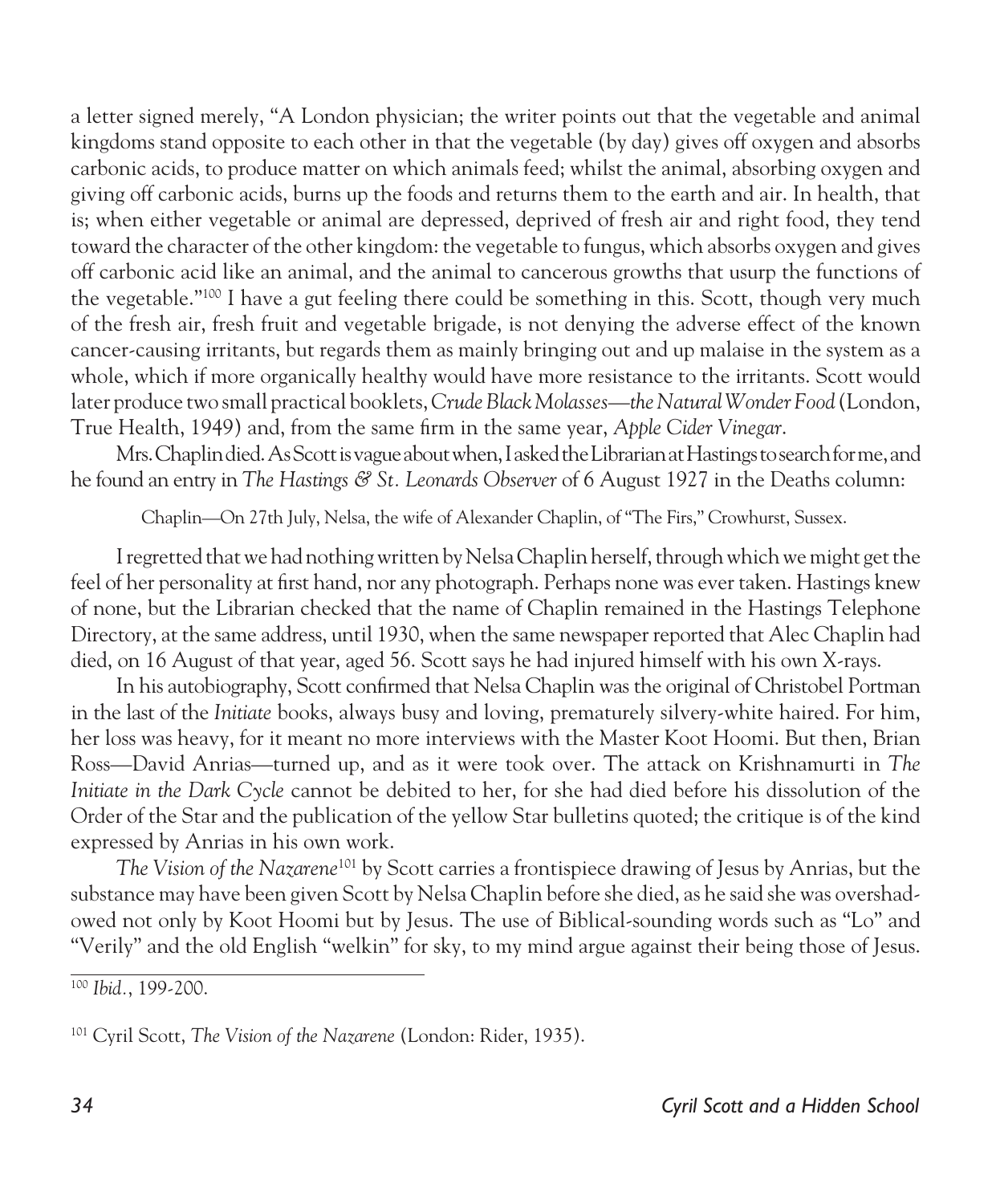Scott accepts that he was now incarnated in a Syrian body, but then his present languages would have been Syriac and French plus perhaps modern English, not the English of the King James *Bible* and Shakespeare. The sentiments expressed are such as one feels Jesus would endorse.

Scott's Outline of Modern Occultism<sup>102</sup> aims at being a broad and simple presentation for people who have not ventured upon the subject before, agnostics looking for something to latch on to. Hence, it glances at Spiritualism and at Christian Science before coming to Theosophy. It is still not a bad book "for starters."

In *The Greater Awareness* (1936)103 he considers various moral and social questions in the light of Theosophical teaching; it is a trying to go deeper into the problems that arise in life.

Meanwhile, Rose had been writing vigorously.

In 1933, Rose published under her married name, Mrs. Cyril Scott, *White Fire*. My first information about this is owed, again, to Timothy d' Arch Smith. He had a copy of it through his hands a few years ago, but it was before I had begun to research Scott, and he had sold it to one of our customers. He recalled it now as something of a mystical trend which might be germane to my enquiry. He could not ask to borrow it back from the customer as he could not remember which it was. He tried to get another copy through the trade and I also tried another specialised dealer, to no avail. I tried London Library; they did not possess it; I tried the Theosophical Library and the Society for Psychical Research; there the librarian suggested I try the College of Psychic Science; they had not got it either. Then it arrived in photostat from New York. I had not even mentioned to Maureen Sullivan that this was a book I had been looking for; she had simply come across it in the catalogue of New York Public Library while applying for the *Autobiography of a Child* and thought it could chance to interest me. "I must have been guided", was her comment when I told her how long I had been looking for it.

It is a book of short stories with spiritually intended psychical slants. The first and longest, "Galileo" was about a young amateur astronomer, Dennis Fayne. Curious how the name Dennis haunts the Scotts, but this one is meant to be not her husband but Anrias, whom they had recently met, for under the influence of an aged recluse, the young astronomer becomes an astrologer. The recluse, with long straggling grey beard is endowed with a Scottish accent but this and The Firs-like setting may mask the Adept of the Nilgiri hills said by Anrias to have been his instructor.

The story which gives its name to the volume is the last. The teller is at a dinner where the guests fall to talking of Indian swamis, gurus*—*and Devadas, who is obviously meant to be Krishnamurti. He had been heralded, "billed", as coming to give the world new teaching, but had apparently disappointed. One, Teresa, says, "He had a high mission . . . was to have brought us happiness*—*shown the way to . . . perhaps we didn't really understand him he wanted to make us independent of old

102 Cyril Scott, *An Outline of Modern Occultism*, (London: Routledge, 1935).

103 Cyril Scott, *The Greater Awareness* (London: Routledge, 1936).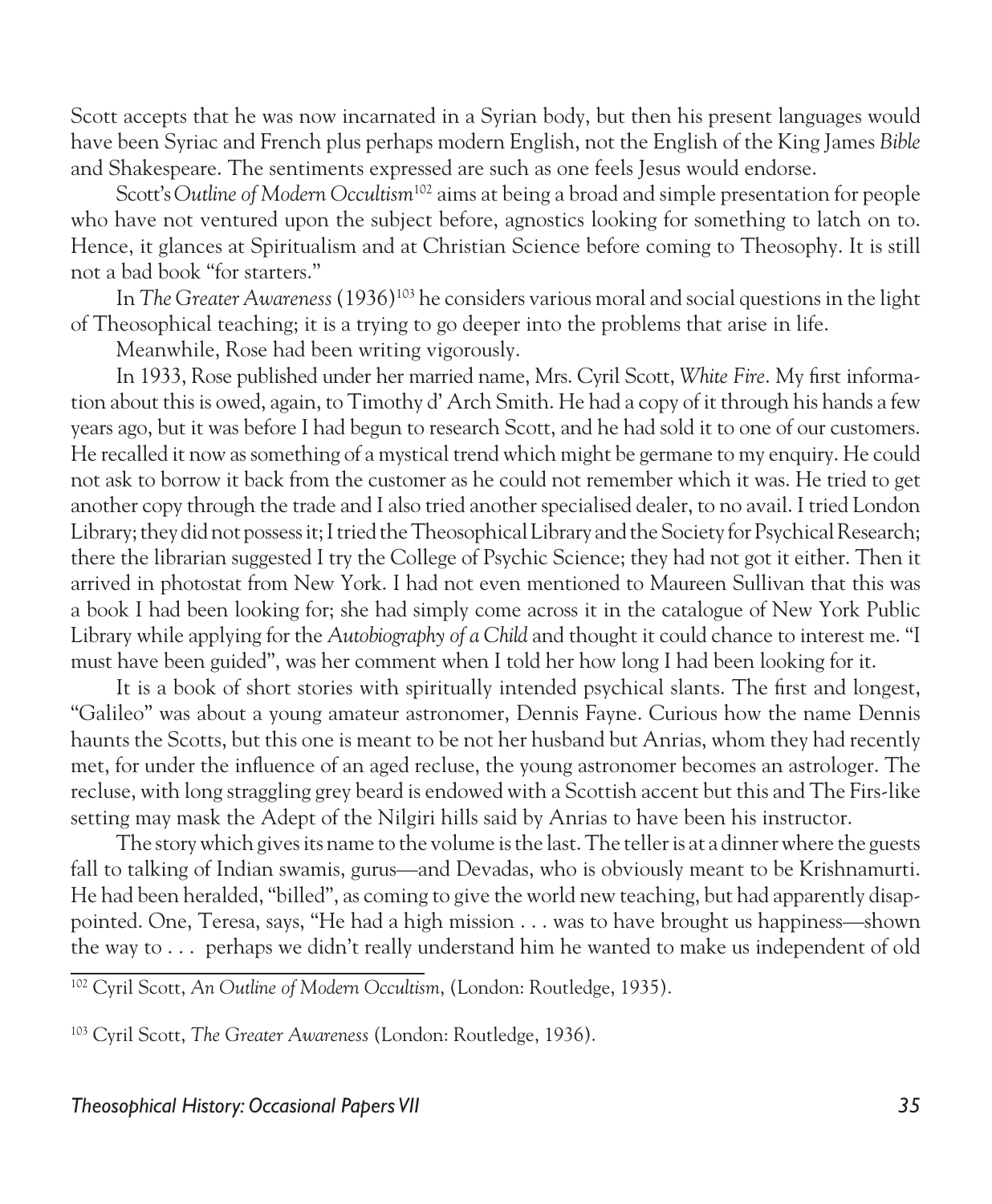traditions and standards . . . but*—*perhaps*—*some of us were too old ourselves to take his way."104

Another declares that the trouble with Indians is that their teaching has evolved to meet a disposition to metaphysics and abstract thought, useless to Westerners, who are differently polarised. Devadas, in his view, was partly westernised and so fell between two stools.[Needless to say, there is here a misunderstanding, which I shall tackle in my book on Krishnamurti.]

But then the youngest member of the party, Carl Harling, seventeen years old, exceptionally beautiful and just returned from Germany where he has been studying music, says, "If one could blend the two . . . ." There is a teaching that cannot be given in words but only through music. After the dinner they walk in the dark garden and he speaks more about this: "I turned to look at the boy, it was almost as if fire radiated from him, fire enveloped him as he spoke.. but it was the blazing *White Fire* of diamonds . . . ." He seems conscious of having a high mission, providing he doesn't muff it; but "They" won't let him muff it. She "sensed the capital letter from something in his inflection." They return to the house, and later he plays, improvises.<sup>105</sup>

An invocation it seemed, to what he had termed the fire from Heaven, which should kindle an answering flame to leap upwards from earth . . . an invocation to ineffable presences which, though unseen, intangible, charged the atmosphere with a vibrant sense of their nearness . . . his music suggested states of being beyond the range of everyday knowledge, sensed, glimpsed sometimes in dreams, and submerged again . . . spheres beyond and beyond the frontiers of human consciousness . . . aspired to perhaps in moments of high endeavour. It awakened memories and set the thoughts drifting down grim corridors of the past, with sounds that I could only liken to a swift interplay of geometrical figures of miraculous precision and beauty, it stimulated the mind and carried it out and out to realms of dizzy and unfamiliar speculation.

It is a nice piece of writing and calls to my mind the way in which Sand writes of music, as spiritual experience and form of relationship. It was twelve years since Rose had been told that she was Sand, and she may of course have read some of the novels of that former existence.

The story-teller looks round at the other guests and sees how the lines in their faces has softened and wonders<sup>106</sup>

. . . if it were true . . . that each human being is attuned to a basic chord of his own to which he responds, then perhaps it might be that Larry, sensing these chords and sounding them with all their variants and elaborations, played upon each human organism as upon a musical instrument, keying it to a higher and higher pitch . . . which nevertheless remained the particular

104 Mrs. Cyril Scott, *White Fire* (London: Secker, 1933), 244-45.

<sup>105</sup> *Ibid.*, 274-75.

<sup>106</sup> *Ibid.*, 281.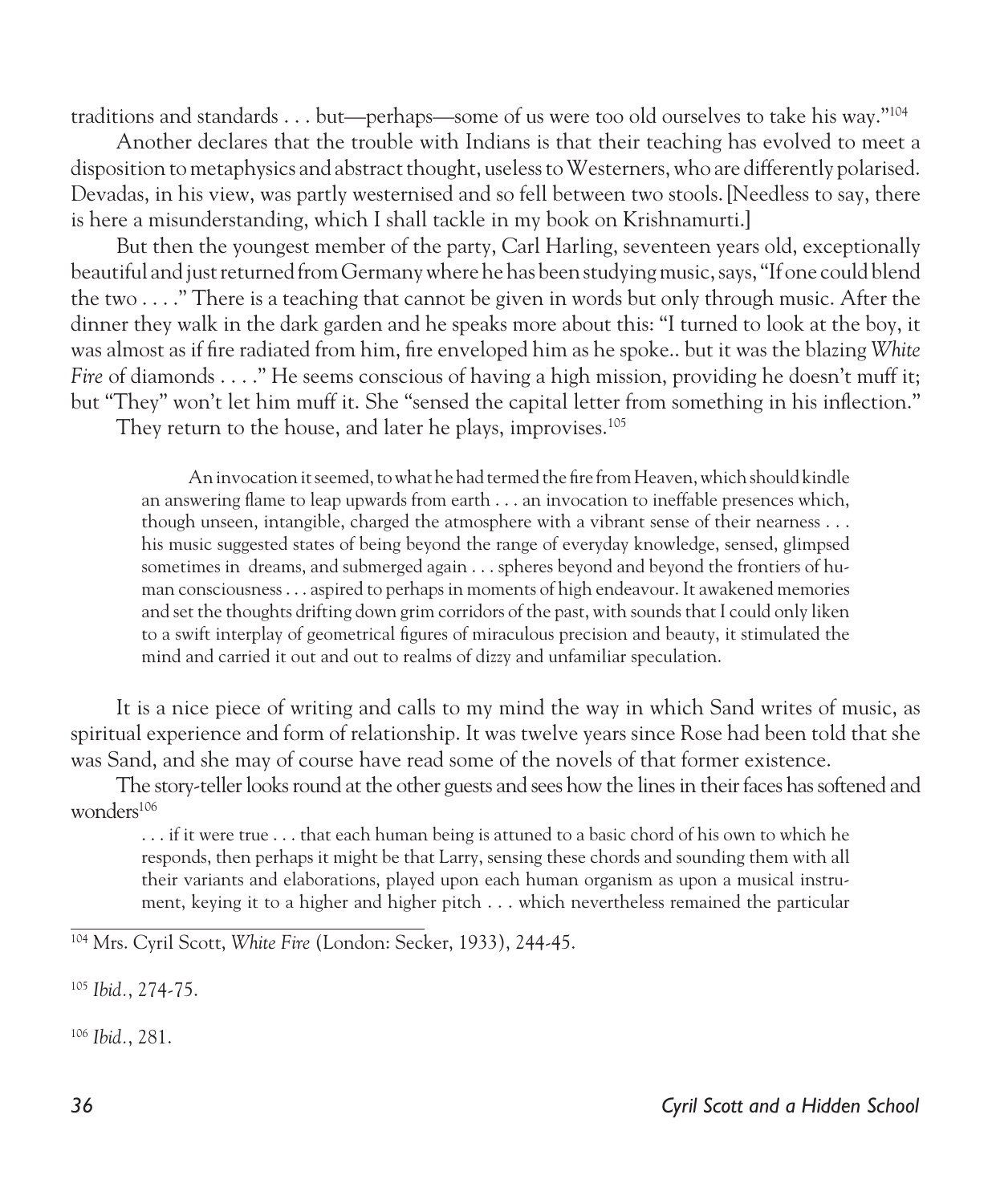pitch to which he, as an individual, must aspire . . . Thus to each would be given according to the measure of his needs and his responsiveness*—*given in a code which the brain might seek in vain to decipher, but by reason of its very disguise, perhaps, spoke all the more surely . . ..

This is real occultism, and I think Blavatsky would have appreciated it.

Only why is the pianist through whom all this is wrought made so young? Partly, I think, to have a boy to oppose the boy Krishnamurti brought by Mrs. Besant and Leadbeater from India. But just come from studying music in Germany suggests Scott at that age. I hope the thought was not in the mind of Rose that the Masters now found it easier to work through her husband than through Krishnamurti and transferred their channeling. Perhaps one should read this as her tribute to Cyril.

In 1935, Rose published, under the pseudonym Lucina Wainwright, *Waters Meet*. 107 This is set in Austria, but is this time not about her family. On holiday there is Phillipa Langford, an English woman, about forty, who lost her fiancé in the first world war and feels sad and lonely. But in the hotel she meets Stefan, who is a doctor, and he advises her to go up into the mountains. This she does, taking her painting things to Innsbruck and then higher still. She finds a chalet with superb mountain views to paint; her room looks straight on to a glacier. Stefan says she looks as though she had been in converse with mountain spirits.

Later, they visit it together. On their way down, however, the weather changes to nasty, and Stefan is taken, by appalling pains in his stomach and whole intestinal abdominal region. He had been telling her of his dream, which was to create a kind of guest house, to which sick people would come, to be healed of their illnesses and so to become their full potential. But Stefan, though he has the power to heal others, cannot heal himself. Phillipa, now deeply in love with him, tries to help him down, but between the weather and his pains, he dies. She resolves to go to Rye and to create the place of his dream.

Why was it to be in Rye? One will remember the dedication of Anrias's first book, "To Rose and Cyril Scott in memory of time spent in Rye during 1932".

Now that the Chaplins were both dead, Rose wrote*—*this under the pseudonym Lucina Wainwright*—*a novel about them*—The Oracle*. In this they are given the names, Henry and Anne Hamilton, and their home in the woods in which they receive sick people is called Restholme. The local G.P., Dr. Sawyer, is sympathetic, and together they form a triad, the doctor treating the patients at the physical level, Henry at the mental and Anne*—*who of course in *The Oracle*, also called "the little one" as in some of the other books*—*at the psychical*—*and so are able to call down a greater force for healing than either of them could have channeled alone. To Restholme come as patients two young people, who are plainly Rose and Scott again; the girl is this time called Pauline, who is French but has lived for so long in England that it feels now like her own country*—*as with Antoinette in *Despised and Rejected* and Rose in real life, except that her background was not French but Viennese*—*and

<sup>107</sup> Lucina Wainwright (Rose Scott), *Waters Meet* (London: Secker, 1935).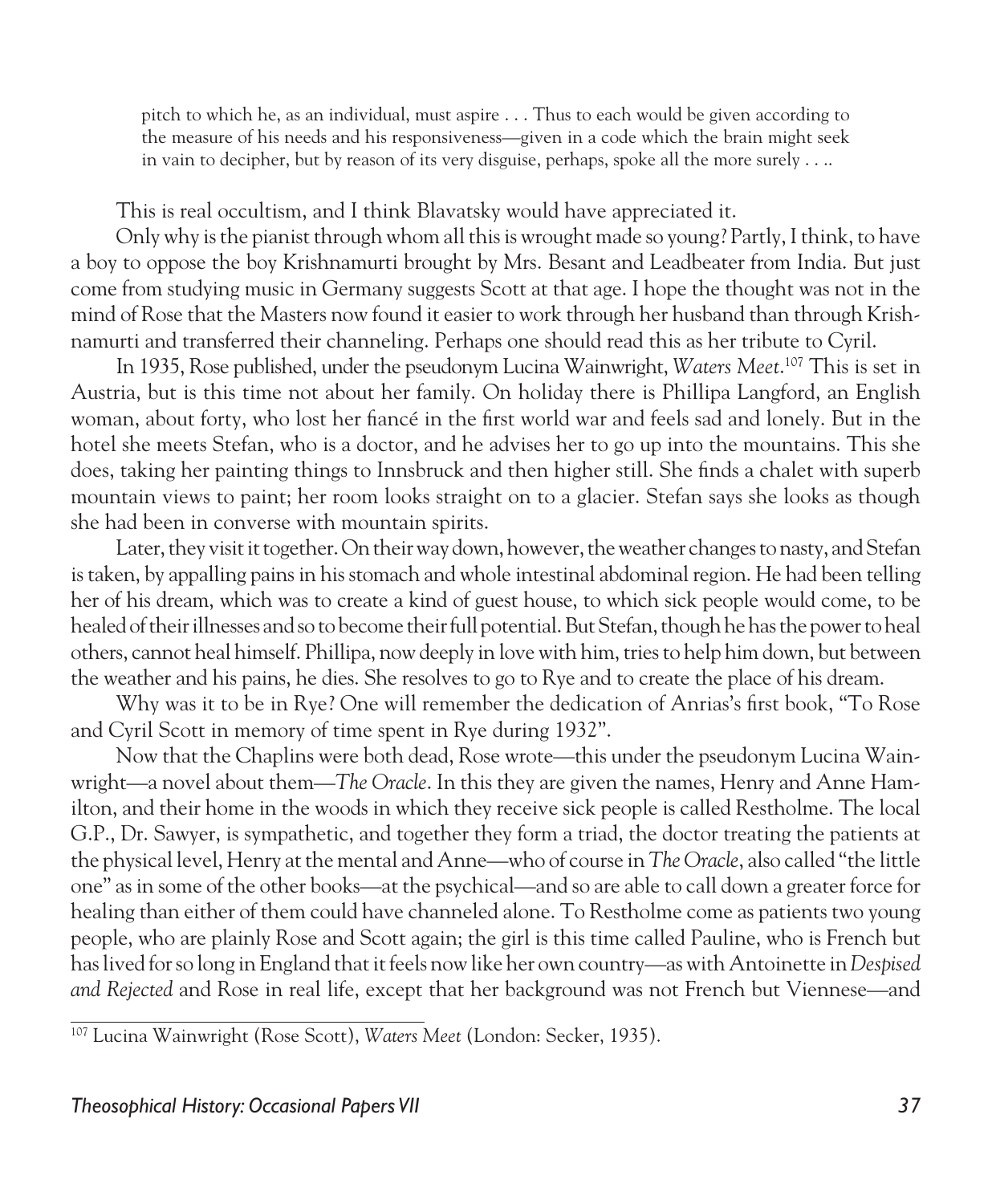Richard, an author. Anne sees at once that they have been together for many lives and so anticipates for them a joyous future; but though they are indeed instantly attracted, drawn together, there is a hitch. They are neither of them sure whether it would be right for them to marry. He is unfaithful to her with another young woman*—*in *Despised and Rejected* with a young man*—*and this provides for Pauline a great test for she has to get over her jealousy and transmute her distress into understanding friendship. After going on for some years in this indeterminate way, they do, with some help from Anne, as *The Oracle*, make up their minds and marry (no mention here of Koot Hoomi).

But now Henry falls ill. He who had healed others is unable to cure himself. He undergoes more than one operation, but is in appalling pain. Anne, seated by his bedside in the nursing home tries to call him back into the body from which he seems to be slipping away, but he is so pain-racked, the room feels like a torture-chamber. Unexpectedly, almost detachedly, she sees a torture-chamber of the Inquisition. On the rack, a hapless creature is being broken. The menials operating the instrument of torture are being urged on by an inquisitor in a hood. The face beneath the hood is Henry's. It is not cruelty for its own sake that drives him to incite the torturers to further efforts. He is possessed by the idea that only by being made to recant can the soul of the heretic be saved<sup>108</sup>, and it matters not if only the utmost pains can wring from him admission of the true faith. The realisation that he has a terrible karma does not take away from Anne's love*—*they have been together for many lives*—*but she understands now that although by healing all who have come within his orbit, including probably some of his former victims, he has considerably reduced that karma, there is still that which remains. Dr. Sawyer thinks she has rallied the patient, but now she faints.

She becomes aware of an immense black shape or force of concentrated enmity. Perhaps if she could receive the impact, Henry might be spared to continue the work. (I cannot believe that a vicarious atonement of this kind could be allowed, but in Sinnett's book *Superphysical Science* the chapter entitled "The Brotherhood of Sacrifice"109 contains an idea of this sort, with which both Rose and Nelsa may have been familiar.) Pain is already within her; dying of cancer, she asks Pauline to carry on the Work of Restholme, then dies*—*to return as the first child of Pauline and Richard. The ending, which is obviously fictional, seems too contrived, but the significance of this book lies in its central revelation, concerning Alec Chaplin. Now we understand the pains that seized Stefan in *Waters Meet*, and now we read again the passage in Scott's *Bone of Contention*, which concern Alec<sup>110</sup>:

<sup>108</sup> Lucina Wainwright (Rose Scott), *The Oracle* (London: Methuen, 1937), 191-92.

<sup>109</sup> A.P. Sinnett, *Superphysical Science* (London: The Theosophical Publishing House, 1924), 197f.

<sup>110</sup> *Bone of Contention*, 160.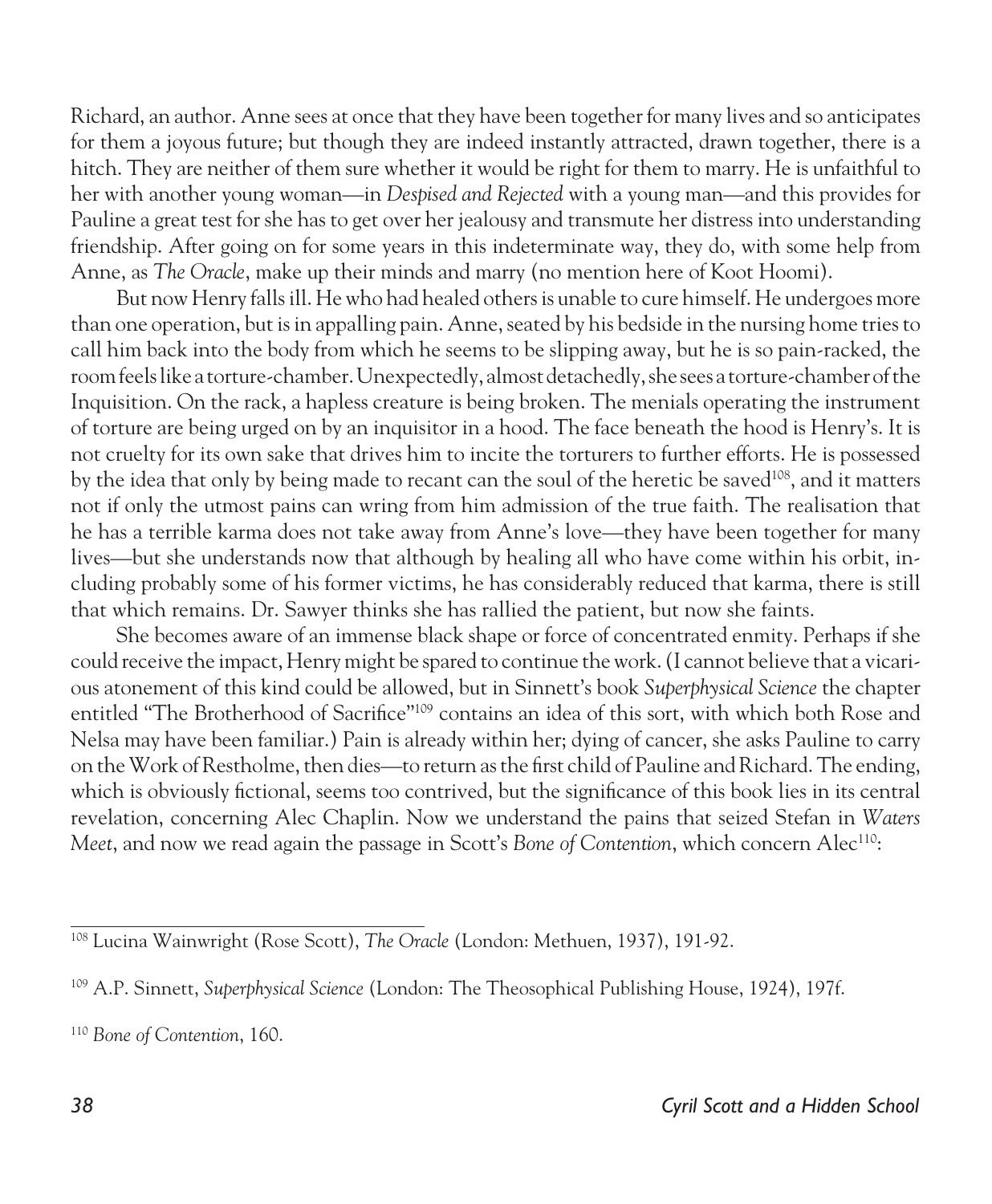He had been among the original experimenters with X-rays and had got burnt, irreparable damage having been done to his stomach. He had already had one serious operation, and was eventually doomed to die after a third and worse one . . .

I applied for the death certificates of the Chaplins, and on these read that, in the Hastings Central Sub-District, on 27 July 1927, Ellen Louisa Chaplin (so "Nelsa" was a made-up name) of The Firs, Crowhurst, Sussex, female, of 51 years, wife of Alexander Chaplin, retired radiographer, died of (a) Carcinoma, Stomach and intestines (b) General infection of nearly all abdominal organs. No P.M. Certificate by W.G. Richards M.B., notified by F.E. Bendit, present at the death*—*so she must have been only a couple of years older than Scott*—*and that in St. Marylebone, London, Alexander Chaplin, male, of 56 years, of The Firs, Crowhurst, Sussex, Retired Radiographer, died of (a) (Exhaustion) (b) gastric fistula (c) operation gastrectomy resection of intestine for duodenal and gastric ulcers, June 11th, certified by Constance H. Chaplin, sister, present at the death.

It did not, perhaps, further our deeper understanding, but I had felt I should obtain whatever was officially available.

But why did Rose, in *Waters Meet*, which is plainly about Alec Chaplin, locate in Rye the house in which he used to heal? Rye was only about twenty miles from Crowhurst and was the home of another writer now to become important in the story.

There are two well-known books by H.K. Challoner, *Watchers of the Seven Spheres* (1933)111 and *The Wheel of Rebirth* (1935).112 I will take the second first as it was composed earlier, except for an Epilogue set in Switzerland. It opens in what is plainly Rye, in a bungalow on a shingle ridge between the sea and the marsh, wherein the author, and to a lesser extent two house-guests, are precipitated back in memory to another sea-shore, outside the City of the Golden Gates in the Atlantis of some 800,000 years ago. They*—*four of them, the three present and a woman recently passed over*—*were utilising a woman, creating elementals, which they were attaching to themselves with magic formulae, to be repositories of their powers, which they would pick up again from life to life, dragging under their control their present rulers and even the lords of the planet. What they had overlooked was that by aligning themselves with the involutionary elemental life they were fating their very beings to annihilation*—*which they must have suffered, had they not*—*belatedly*—*realised their mistake. After thousands of lives of degradation, it was in Egypt that the author at last made a cry for help. At his approach to the temple, a ragged old beggar rises, and without a

<sup>111</sup> H.K. Challoner, *Watchers of the Seven Spheres* (London: Routledge, 1933). In later editions the title is *Regents of the Seven Spheres.*

<sup>112</sup> H.K. Challoner, *The Wheel of Rebirth* (London: Routledge, 1935).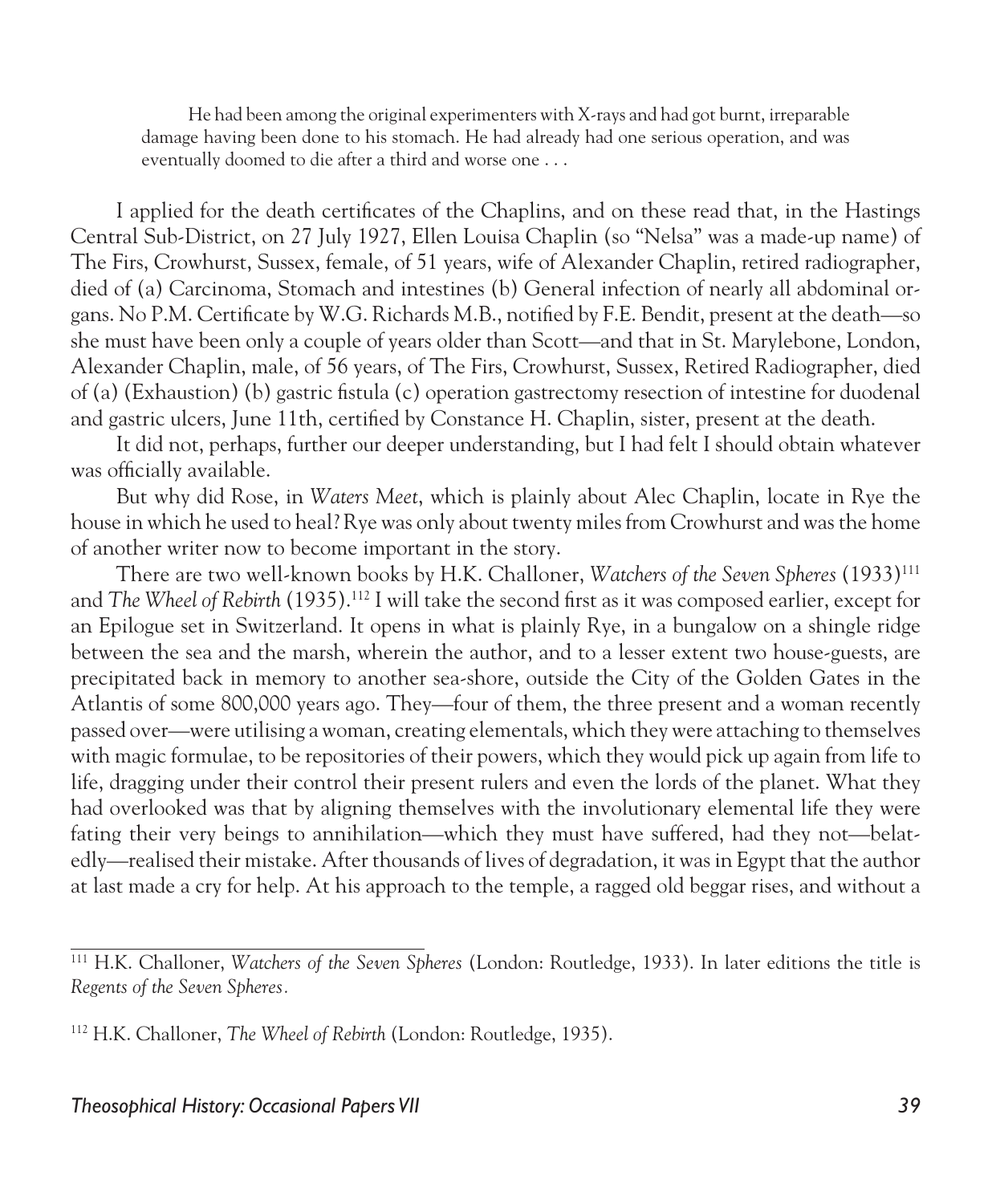word begins to walk.<sup>113</sup> The author follows, and is led into the presence of a Teacher, who enables him to see the horrible elementals which long ago he attached to himself, and which, to be rid of, he will have over the millennia to ingest and transmute. In key incarnations, he and his ancient confederates meet again, at first in hate, but gradually learning to bear with one other until now they meet with only the last of the elementals to face.

The book carries an introduction by Cyril Scott and an acknowledgement to David Anrias, both of whom the author met a year or two after the events.

In the first book of Scott's *Initiate* trilogy, there is, in the part entitled 'The Circuitous Journey", a ragged old beggar, following whom the supposed Initiate in a past life is led to his Master.114 It cannot therefore be ruled out that Challoner allowed a memory of this literary source to leak into the literary shaping of memories of the far past. On the other hand, the ragged old beggar may be an archetype symbol, having a significance akin to that of the leaden casket in *The Merchant of Venice*, the Fool in the Tarot pack or indeed the Fool in *Twelfth Night*. As Blavatsky said, initiates' lives have a tendency to imitate symbols.

Challoner had been in low health following the revelations at Rye, and after a year or two was taken for a holiday in Switzerland. In the Alps, Challoner met the deva described in the Epilogue to *The Wheel of Rebirth*, learned to paint and brought back to Rye the paintings of devas seen among the peaks. which form the glory of *Watchers of the Seven Spheres*. The medium has the fluidity of water-colour, but with perhaps slightly more body to it, and the style recalls that of the Anthroposophists, Schindler and Merry. The text is blank verse, but it is the pictures that provide the attraction, eight of them in full colour. It has an Introduction by the author of *The Initiate* etc., a dedication to "The Master Hilarion" and the frontispiece is entitled, "The Master Hilarion showing himself in Deva form." The head of a ray must be a human, but Leadbeater does relate the fifth ray to nature study, and therefore not only to those forms that the natural science of today can observe but the underlying elemental life, the nature spirits.<sup>115</sup> Challoner may have been on a deva line.

In the Epilogue to *The Wheel of Rebirth*, the speech by the deva has, in a later edition, undergone revision. Most of the alterations are trifling, but one has significance. The words, "There will

<sup>113</sup>*The Wheel of Rebirth*, 77.

<sup>114</sup> Scott, *The Initiate, Some Impressions of a Great Soul*, 215-16.

<sup>115</sup> C.W. Leadbeater, *The Masters and the Path* (Adyar, Madras: The Theosophical Publishing House, 1925).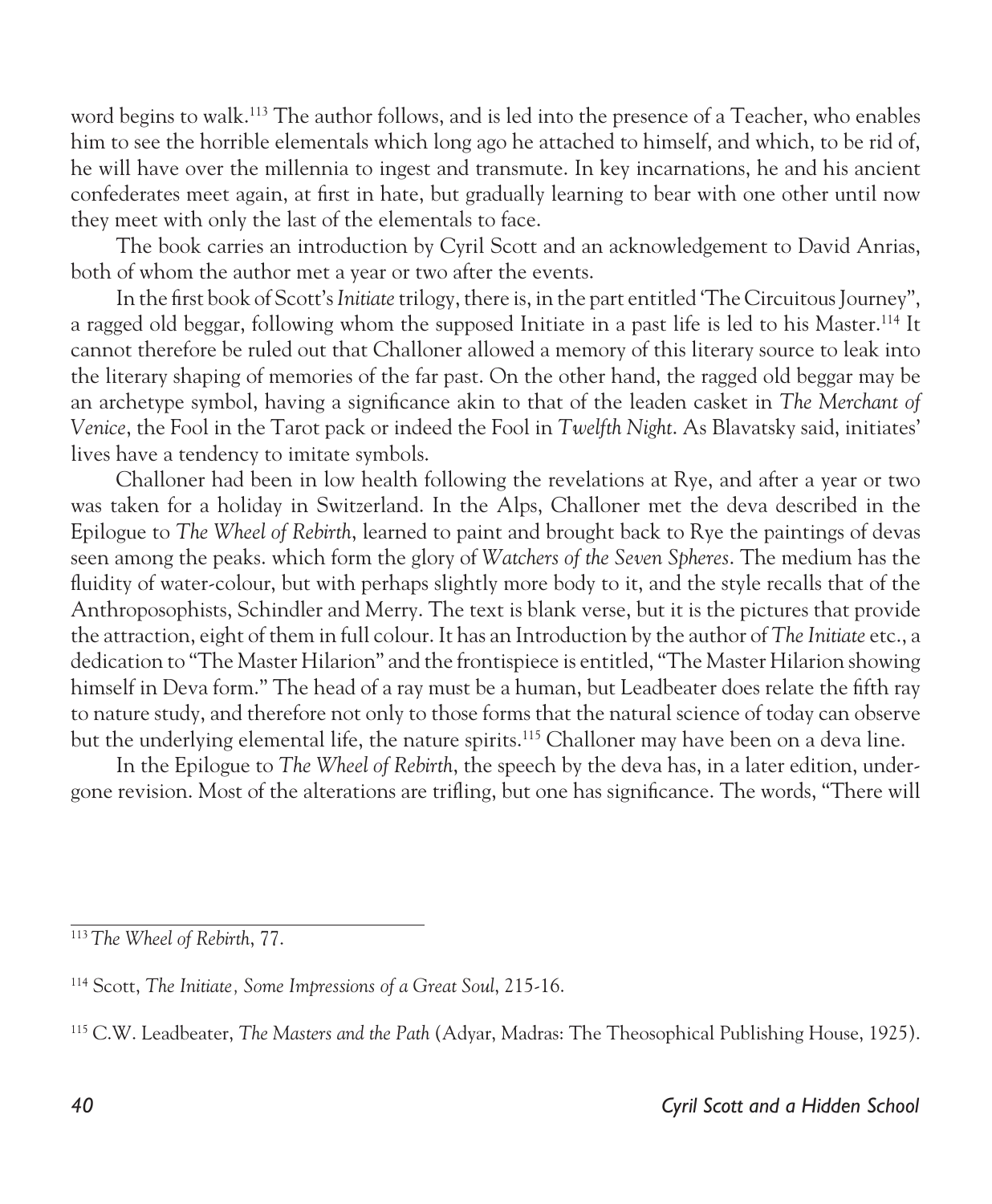be no fresh revelation, for no revelation is needed"116 —transparent gunning for the Theosophists' expectations of Krishnamurti*—*have been omitted. Here is a warning that the words are, in fact, Challoner's. I make these points not to discredit the whole but because it is always needful to be wary. Cyril Scott, on making allowance for psychics' errors, has told us that if while playing in public, he forgets where he is in some composition, he does not get up from the piano and say, "Ladies and gentlemen, I've forgotten this portion of my piece."117 He invents something that seems to be in keeping with it until he picks up the proper thread again. If this happens with a psychic, what is filled in will be from the psychic's own preconceptions and prejudices, which may include elements alien to the communicator, assuming that there genuinely is one. Indeed, if the writing of Scott's *Initiate* trilogy was occasionally inspired by the Master Koot Hoomi, I do not think we need attribute to the latter the words (concerning the possibility of another war) "What we Masters fear for humanity is a conflict between the Yellow Races and the White."118 This was published only three years before the foundation of the Nazi party in Germany; but the "Yellow Peril" was a popular panic of the 1920s, in which Scott obviously shared. It was then imagined that the Chinese were multiplying so fast that China would be unable to contain them and they would come swarming over Europe.

"A Music-Deva", the coloured frontispiece to the third of Scott' *Initiate* books, is unsigned but obviously by the same artist, and *Watchers of the Seven Spheres* carries an "Introduction by the Author of *The Initiate* etc." in which Scott*—*remarkably generous in the way he helped junior writers with introductions to his publishers and to the reader*—*has written six pages without using a pronoun that gives away the sex of the author. Suspecting the pseudonym of a woman, I wrote to Barry Thompson, who was able to tell me that H.K. Challoner was the pen name of Janet Melanie Ailsa Mills, who wrote novels as J.M.A. Mills, was born on 1 April 1895 and had painted in Switzerland.

Had she come to Rye early enough to form part of The Firs group? Mr. Springford, since my letters had started him inquiring around, had been brought one volume of the visiting book of The Firs, starting at 27 December 1935. Though this was after the Chaplins' death, he found;

<sup>116</sup> *Ibid.*, 282; rev. ed., 280.

<sup>117</sup> *My Years of Indiscretion*, 113.

<sup>118</sup> *The Initiate in the New World*, 232.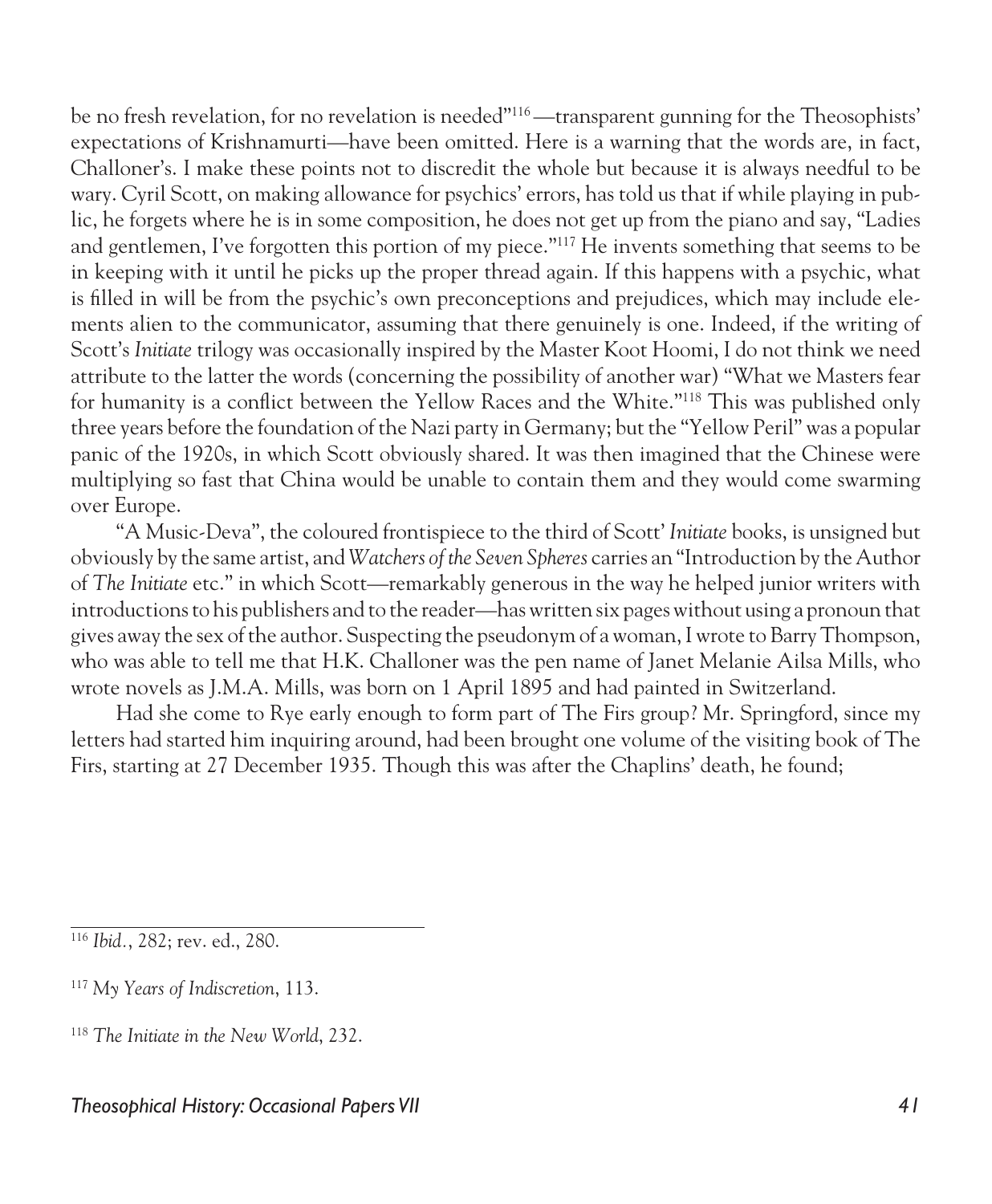| Mrs. Cyril Scott                                  |  |
|---------------------------------------------------|--|
| with Mrs. Neilson  Arr. 27.12.1935  Dept. 30.3.36 |  |
|                                                   |  |
|                                                   |  |
|                                                   |  |
|                                                   |  |
|                                                   |  |
|                                                   |  |
|                                                   |  |
|                                                   |  |
|                                                   |  |
|                                                   |  |
| Mrs. Cyril Scott                                  |  |
|                                                   |  |

Ross he did not find, but Mrs. Mills had been brought, whether or not brought also before the Chaplins' deaths. The Epilogue to *The Wheel of Rebirth* placed the holiday in Switzerland long after the occult experiences forming the main part, which the Prologue makes plain took place at Rye. Moreover, in a middle chapter, on her past incarnation in Germany, there is a reflection that many of those who in past lives abused the fire elemental are today<sup>119</sup>

risking their lives experimenting for the benefit of their fellows, with electrical currents and the various rays which will eventually be used to cure most of the ills of humanity . . . Many . . . sustain injuries in the process so that ultimately their bodies are . . . destroyed by the same element they once used upon others.

This seems tailor-made to fit Alec Chaplin, who, Scott tells us somehow burned his stomach with the X-rays he used to cure others and over the years slowly died of the injury. This suggests Mrs. Mills may have belonged to the Firs group at any rate in Alec's time. She seems, however, not to have been a pupil of Nelsa, for she had, at Rye, her own small occult, karmically linked group, and the Teacher who wrote through her hand the commentaries on her memories. How true are they? I find the fragmentary memories more credible than the commentaries, which, though sometimes showing penetration are often platitudinous and in places, I feel, wrong. Automatic writing does not involve or develop the higher faculties, and for this reason I do not believe that Masters communicate through it. The long passages in inverted commas come, I believe, from Mrs. Mills' own mind, trying to make sense of the memories.

<sup>119</sup> *The Wheel of Rebirth*, 198-99.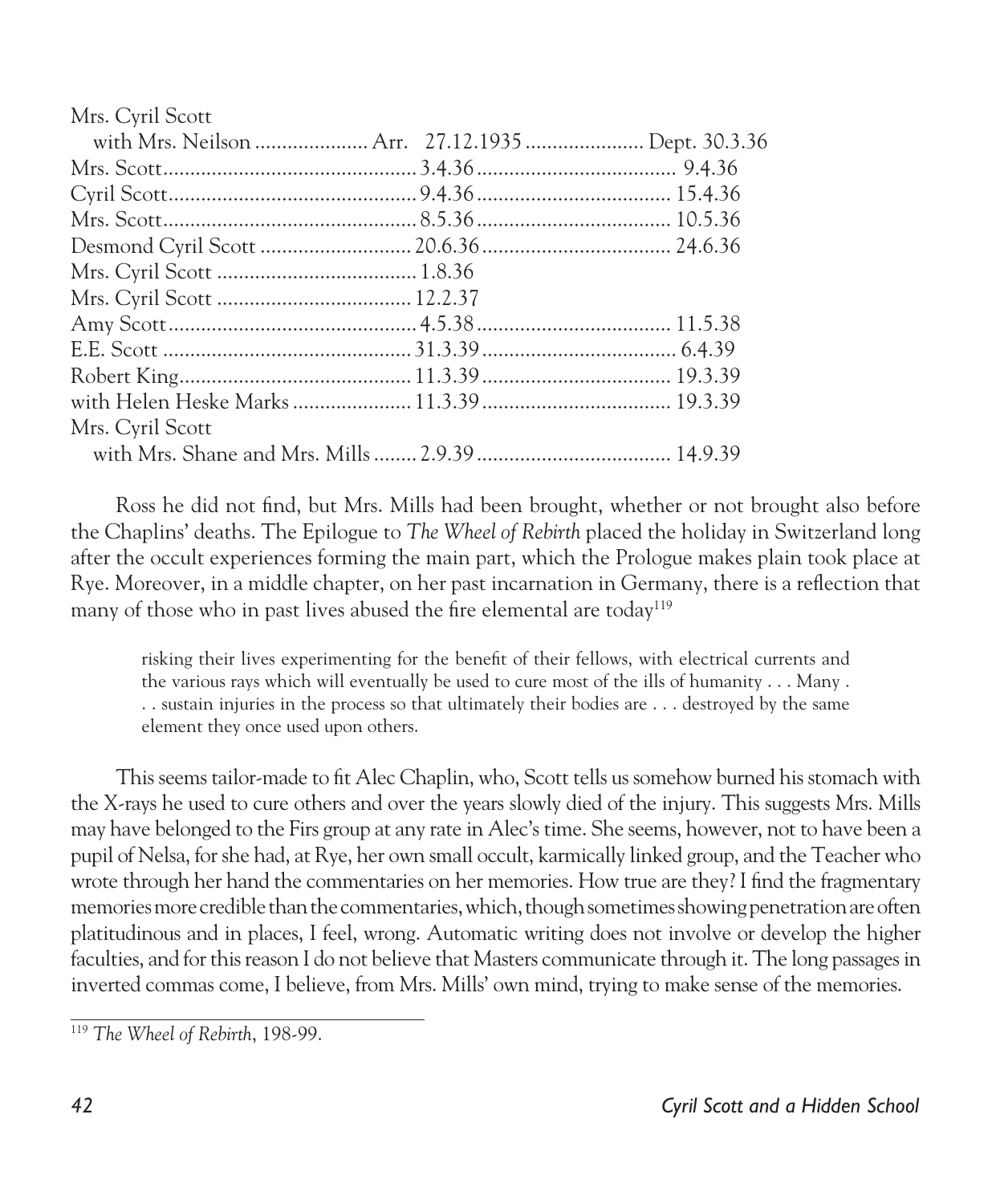As to the absence of wartime entries in the Firs visitors' book, Mr. Springford reminded me that they were during the war in the restricted area, which stretched from the coast twenty miles inland. To enter this required permission. Rose and Mrs. Mills were there the day before the war was declared (3 September 1939) but the restriction would not have come into force immediately, and in any case, Rose could certainly have left to rejoin her husband.

Yet this she did not do. In *Bone of Contention*, Scott writes<sup>120</sup>:

When in 1939 the second world war eventuated, it broke up our home for good. My children, still relatively small, had to be got out of London at almost a moment's notice, but as my married sister owned a little house in Somerset, she was able to accommodate both them and myself. As for my wife, she was able to share a domicile near Rye with our mutual friend, the occultist and gifted writer, A. [*sic*] K. Challoner, with whom she stayed till the end of hostilities.

There is something unexplained here. The bombing did not start for a long time, but even if it had been deemed desirable to get the children out of London as quickly as possible, this could have been arranged without splitting husband and wife. In *Destination Unknown* (1942)121, Rose describes what it was like to be living in a south coast town, obviously Rye, during 1940-41 when they could see the German bombers passing over their heads on their way to drop their loads on London.

Then Scott writes<sup>122</sup>:

When the war was nearing its end, my wife became worried as to what was to happen to me. Before the war we had lived in a large house, with adequate domestic staff to look after it, and with our respective work-rooms sufficiently far from each other for me to pound on my piano without disturbing her too much while she was writing her novels.

On the other hand, the *Dictionary of National Biography* said that Scott and his wife parted amicably in 1943, when she came to live in London with her two children. Things were not quite tying up. 1943 was not towards the end but in the middle of the war, and the children must have been brought back from the west country; indeed Scott says he spent most of the war in various places in Devonshire, the children now attending boarding schools (presumably not in the holidays).

<sup>120</sup> *Bone of Contention*, 210.

<sup>121</sup> Eunice Buckley (Rose Scott), *Destination Unknown*, (London: Secker, 1942).

<sup>122</sup> *Bone of Contention*, 217.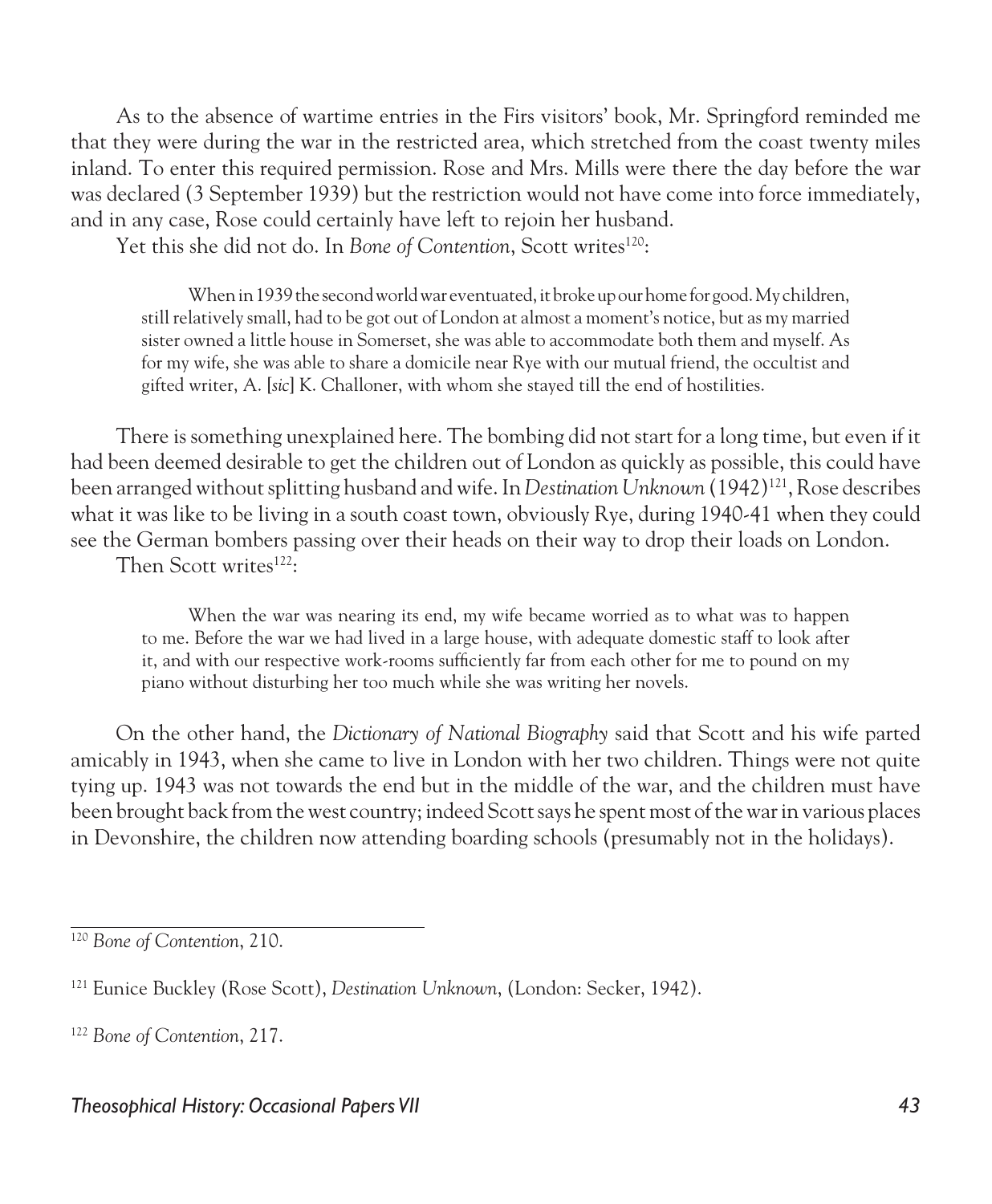The passage of Scott's quoted above continues<sup>123</sup>:

My wife's poor health was such that she felt she could no longer cope with it [the house]. In view of all this, she contrived to snap up a small domicile in London, whilst Marjorie, who was homeless, agreed, in accordance with K.H.'s wishes and intentions, to be a companion to me and look after me when and where we found a suitable home.

Who was Marjorie? In Devonshire, in 1944, Scott had met a young woman, Marjorie Hartston, ill, homeless, deserted by her husband and bereaved of a nearer tie. He took her in, gave her homeopathic medicines and showed her the portraits of the Masters in the book by Anrias. Some time after that, she told Scott, that she had been asleep when she became conscious of a light in the room. Thinking she had left the electric light on, she opened her eyes and saw the Master Koot Hoomi standing there, saying "We know he is looking after you." Scott was overjoyed, because, to him, it meant that he had once again a link with his own Master. Why did he not make it internally? It is a weakness in Scott that he felt this constant need of a medium. To be too often on the receiving end of communications encourages dependency instead of developing one's own faculties; it is leaning for support instead of gaining the vertical. And there is the danger of being misled. I am prepared to give some credence to Mrs. Chaplin, but the clairvoyance of Anrias, by which Scott was for a while very much influenced, was a very chancy affair, sometimes on target and sometimes right off. Incidentally, what had happened to Anrias? He had not died, for his later Foreword to the third edition of *Through the Eyes of the Masters* is dated from "North Devon, August 1946." He had just gone out of Scott's life, leaving the vacuum filled by Marjorie. We do not know enough of Marjorie's communications to Scott to be able to test them.

What had happened to the "occult marriage" of Scott and Rose? The big house they used to own had probably become too expensive for them to keep up since the drop in Scott's income. In *Destination Unknown*, Rose mentions that the popularity of radio had reduced sales of printed music; but while this will to some extent have hit all composers, Scott, after having obtained great success while very young, had suffered an eclipse of interest in his music. Though it was still played sometimes on the BBC, he could not obtain performance of his new works, with their new inspiration, and could not understand why this was. Had something gone wrong for Scott that he had not pin-pointed? Had his attack on Krishnamurti and his teachings (while under the influence of Anrias) caused appreciable nuisance? Or whatever it was that put him out of step with Rose?

Did Rose remain in London on her own, or, as Jonathan Cutbill thought, go to live with Mrs. Mills in Rye? The blurb of a book of Challoner's published in South Africa in 1982, *Man Triumphant*, referred to her living in Rye, aged eighty- seven, "alone". Leslie Price, founder of *Theosophical His-*

<sup>123</sup> *Loc. cit.*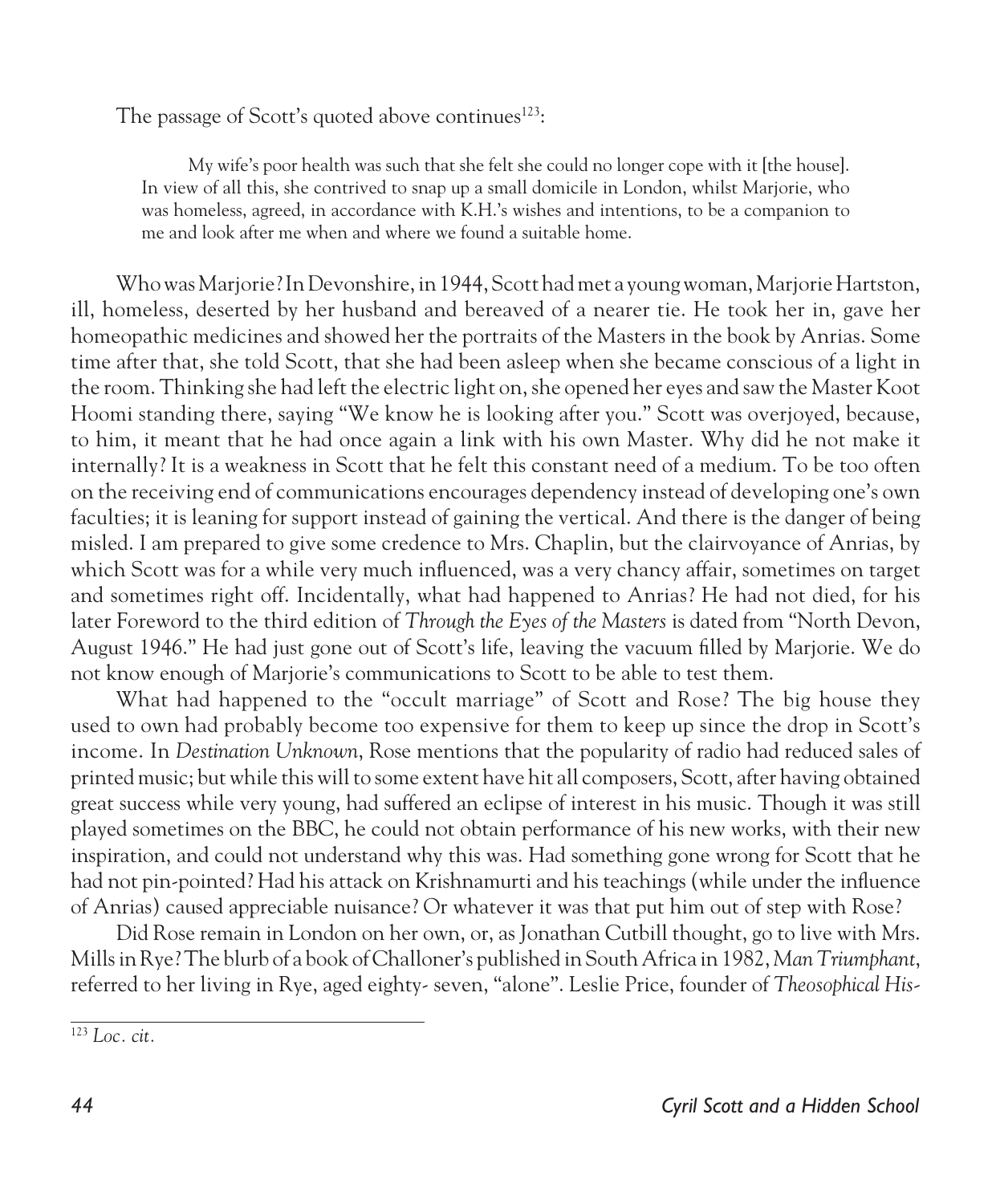*tory*, wrote to me that during his period as manager of the Theosophical Bookshop he had seen a file of letters passed between Challoner and the Theosophical Publishing House which he thought might interest me. He thought they would now be at HQ, so I wrote there and received from Barry Thompson a complete set of them in photocopy. They ranged from September 1966 to June 1968, and concerned a book, *Out of Chaos*124*,* co-authored by herself and Roland Northover, which the TPH were publishing. Most of Challoner's were typed from Westlands, Beckley, Rye (well inland from the shingle strip) but there was a run of them handwritten from Switzerland from May to October 1967. One, dated 7 May from the Hotel Excelsior, Montreux, is in a different hand, and begins, "I am writing this for Miss Challoner, who has had an accident to her right hand recently." It is signed, "Rose L. Scott." A few days later. Miss Challoner was writing, with her own hand, on 15 May from the Hotel Edelweis, Murren, that the enclosed blurb "was largely concocted by Mrs. Cyril Scott." So Rose, then seventy-seven, was with her on that holiday. But did that mean all the year round? *The Authors' and Writers' Who's Who* for 1971 gives the address of Eunice Buckley as 159 Holland Park Avenue, London.

Scott, after having lived with Marjorie at Pevensey Bay, Sussex, for some two and a half years, moved with her to a house in the Sussex Downs near Eastbourne and Rose came to see them comfortably settled in. An exercise in non-jealousy perhaps, but which suggests she was living somewhere near. Later, Scott and Marjorie moved to Eastbourne; and when Challoner sent the TPH a list of names and addresses of persons it was hoped might buy the book, if leaflets were sent them, included on it was: Cyril Scott, Santosa, 53 Pashley Rd., Eastbourne. I would have thought he might have been sent a complimentary copy.

Scott died on 31 December, 1970, aged ninety-one and a quarter.

Rose survived him ten years. I wrote to Hale, the publishers of most of her last books, asking if they had a photograph of her (for there was none in Scott's books) and could tell me where she was living after the war. John Hale replied to me: for some years her letters came from London, then from Peasmarsh, Sussex; they had no photograph but he could forward a letter for me to her daughter.

I looked up Peasmarsh. It was only about a mile from Beckley, Rye. It looked to me now as though Rose had taken a cottage within a short walk or bus-ride from her friend's.

From Scott's daughter, I received a very warm reply:

<sup>124</sup> H.K. Challoner and Roland Northover, *Out of Chaos*, (London: The Theosophical Publishing House, 1967).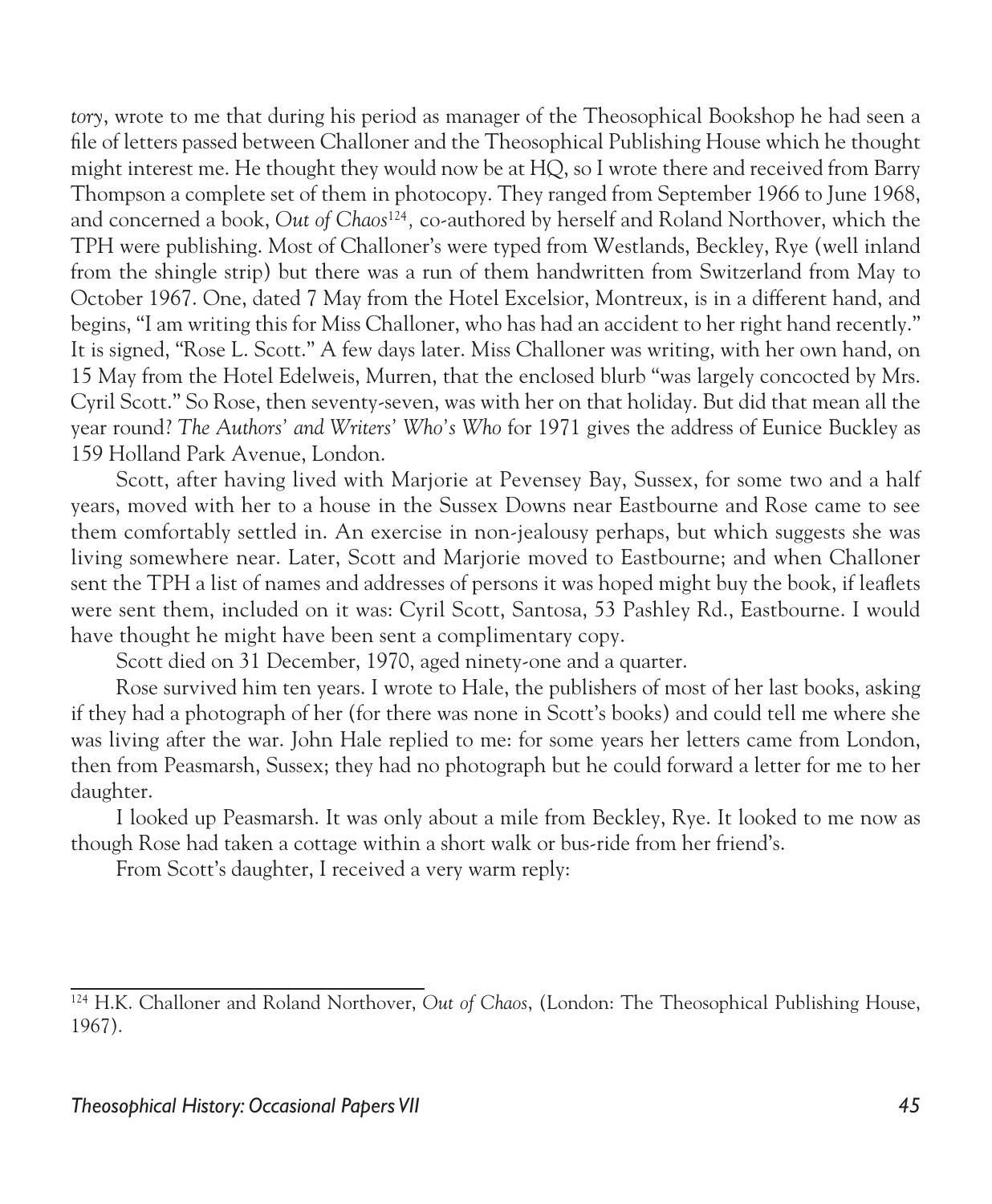18 Dec. 1997

Dear Mrs. [*sic*] Fuller,

Thank you for your letter enquiring about my mother, Rose Laure Scott. She died in 1980 at the age of ninety.

At the beginning of the war she and my father separated and he went to Devon and she shared the house at Beckley nr Rye, with Melanie Mills*—*known to my brother and I as Melon (a term of endearment).

Rose stayed in Beckley throughout the war*—*(our house in London having been sold) and moved into a flat in London when the war was over*—*some time later, Melanie and my mother wrote their books in the peaceful surroundings*—*and once a year used to go off to Switzerland, where Melanie used to paint and my mother carried on writing. (Her books are out of print now, apart from 'You've got to have gold', which is in large print for those with poor sight. I enclose two photographs of her (having searched through my albums.) The one taken in 1928 appeared in newspapers at the time, and the other one was taken at Beckley in 1943.

Meanwhile, my father had met Marjorie Hartston,*—*and they set up house together, first in Pevensey and then in Eastbourne. They did not marry, but Marjorie was known as Mrs. Hartston Scott and she was really like a step-mother to us.

When my father died in 1970 at the age of ninety-one*—*Marjorie remained in the house in Eastbourne*—*and sadly died just last month [later] at the age of eighty something. (We never knew her exact age.)

So now my brother Desmond Cyril Scott who lives in Toronto, Canada, is coming with his wife to stay with me and we have to go down to Eastbourne in the new year to sort out everything (which will not be easy).

During the war Desmond was in the Navy and I was in the WAAF. He married a Canadian (having emigrated after being at Drama School and then getting his degree at Cambridge.)

Their son & daughter are gifted. The girl is a clever musician.

I married an Army Captain and travelled all over the world with him. But sadly he died two years ago. His obituary was in *The Daily Telegraph—*we have 2 girls, both married to GPs.

Luckily we bought our house some time ago (when he was due to go to a Staff college in Camberley) and here I remain.

It is interesting about the paper you have been writing about C.S. as his music is hardly ever broadcast but he had many other achievements with books on health and Theosophy etc., Philosophy*—*

One of my sons-in-law (being a doctor) has read some of Cyril's books on cure of cancer & many other subjects to do with illness and says that he wrote before his time. Rose Laure Scott was born in Vienna in 1890, 23rd January. I hope this letter will be of some help.

Yours sincerely, Vivien Stafford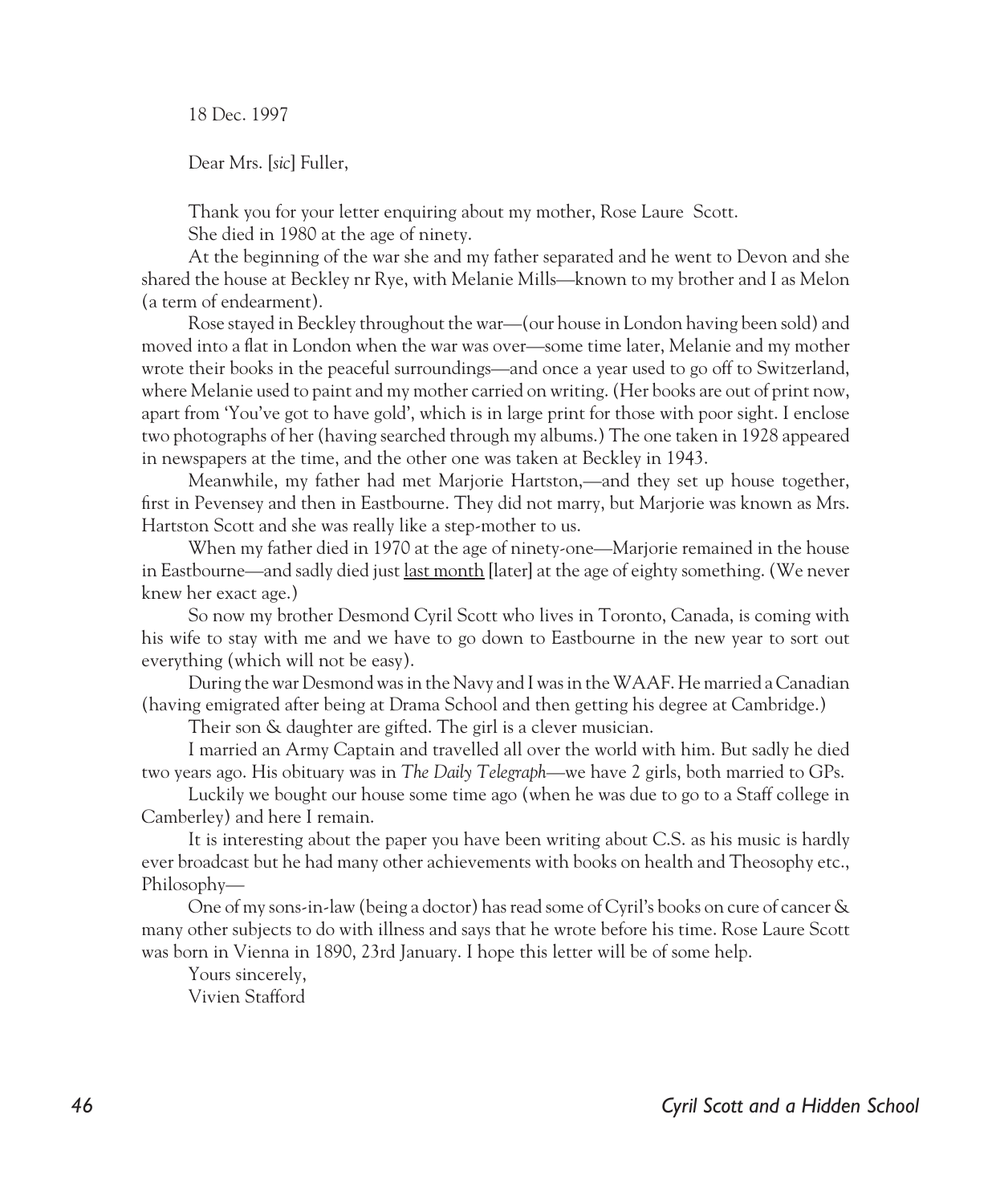The enclosed pictures, especially the 1928 one, showed a very beautiful woman. Not unlike Sand, I thought, but improved. I wished I knew what had gone wrong for Cyril and Rose; but the elements that make a relationship are so subtle an outsider cannot know them, and it was better not to pry.

I thought I had finished my Scott research, when I answered the telephone to hear, "It's Maureen. In New York. I think I've found another Scott book. It's like *The Autobiography of a Child*. . . . the same although different. I feel it's Scott." There was an Introduction by Scott and the title was *The Boy Who Saw True*. I had a feeling that was a well-known book and thought I might be able to find it in libraries here. Indeed, the Society for Psychical Research sent me a copy of the original edition, of 1953, and the Theosophical Society one of the second impression, 1961, and then I received, as a gift from Maureen, one of the seventh impression, 1982, with the publisher's wrapper still on it and the Quest Bookshop's sticker. Scott's Introduction was dated from Eastbourne December 1952 and said that the diary had been sent to him by the widow of the man the child-diarist had grown up to be; and the publisher's blurb sustained this.

The diary started on 1 January 1885. Its supposed author had been born on 1 October, so would have had Sun in Libra like Scott. His father was a north country business man who read books, including Pepys' diary. It struck me as suspicious that a child who wrote "close" for "clothes", "sossages" for sausages, "assydrops" for acid-drops and "dairy" for diary, should spell Pepys correctly. Birkdale sounded like Birkenhead. On 23 January, the child wrote he asked his mother whether she said her prayers in the closet, "because the clergyman said in his sermon when we pray we ought to enter into our closets."125 His father told him the word used to mean small room, not WC. This was reminiscent of a passage in The *Autobiography of a Child*, where the clergyman's sermon at evensong ended, "And so, my brethren, when this evening you enter into the privacy of your closets (sometimes he would vary it with the word chamber . . . .126 Obviously these pages had the same author. They had a maid called Bucktrout "all names with uk sound horrid".<sup>127</sup> Was this a dig at Rose? His first playmate was a little girl of his own age, called Marjorie, surely the Muriel of The *Autobiography of a Child*.

We play together in the sand hills where there is nobody and sail paper boats in the puddles she knows how to make.128

<sup>126</sup> *Autobiography of a Child*, 281-82.

<sup>127</sup> *The Boy Who Saw True*, 128.

<sup>128</sup> *Ibid.*, 37-38.

#### Theosophical History: Occasional Papers VII and the control of the control of the control of the control of the control of the control of the control of the control of the control of the control of the control of the contr

<sup>125</sup> Anonymous [Cyril Scott], *The Boy Who Saw True*, with an Introduction and Notes by Cyril Scott (London: Peter Neville, 1953; London, Neville Spearman, 1961), seventh impression, 1982, 32.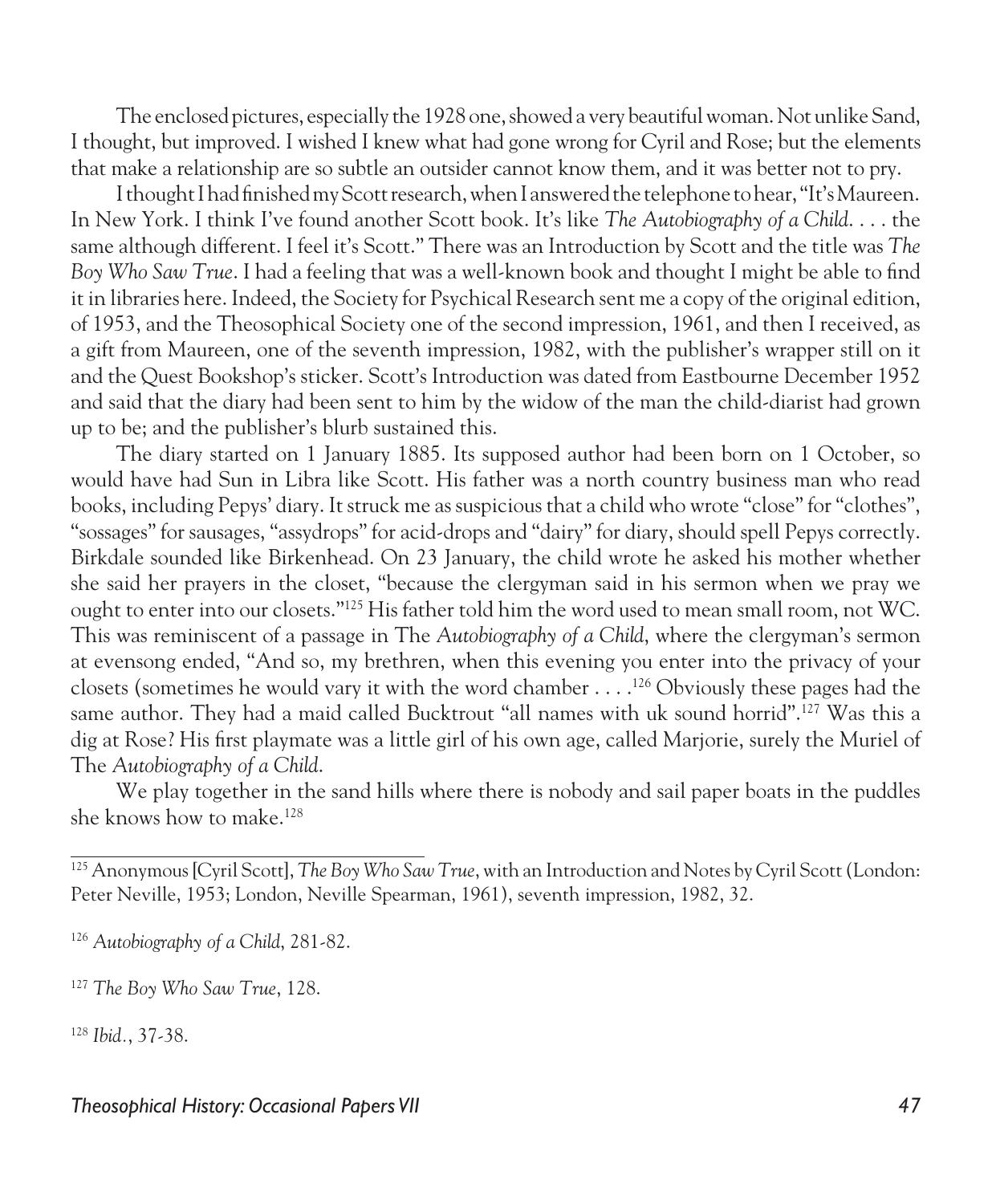I suppose if one had not read *The Autobiography of a Child* one would not realise that these were not of sea-water.

She pestered him to take down his pantaloons. "The woman tempted me", said Adam and, says Scott as editor in brackets: "Hereafter follow a few sentences which show that the child was obviously oversexed for her age and an exhibitionist at that . . ."

But the text that he claims to be editing is surely not that of the Victorian child but of his own *Autobiography of a Child*. He did not want it prosecuted again, in the revised version. Why had 1885 been chosen as the year in which the diary should start? Scott was born in 1879, so on 1 January 1885, he would have been five years old, the age of himself and Muriel when they became playmates, as explained in the earlier work.

What distinguishes that from this is that the narrator is made to be clairvoyant. He sees everybody's "lights", by which one is meant to divine their auras. People's lights go bluer when they go into church. His father's are only yellow. His mother's are blue most of the time, but sometimes when she hugged him they turned pink. Now, in Besant and Leadbeater's *Thought Forms* (1901) it is explained that yellow is shown as representing intellect, blue devotion and rose pink affection129, and in Leadbeater's *Man Visible and Invisible* (1902) there are representations of sudden rush of affection, swirling rose-pink forms in an ovoid turned mainly that colour, and of sudden rush of devotion, the same but everything blue instead of pink.130 The reader is meant to take the child's vision as confirming Besant and Leadbeater but I submit that Scott is taken from them.

The many references to fairies, elves, gnomes and devas are, of course, taken from Geoffrey Hodson's books. Indeed, Hodson's *Fairies at Work and at Play* (1925)131 is cited in the appended notes; only the reader is meant to believe the later clairvoyance of Geoffrey Hodson confirmed that of the boy forty years earlier.

The clairvoyance of the supposed boy troubles his parents, who wonder if something is wrong with him. When the family doctor comes, he is allowed to talk with his young patient alone, and asks him about the things he sees. The boy says, Jesus and a lot of elves, a crab clinging to a lady and another lady with an old gentleman inside her. The doctor, not hostile, says "Tut, tut, tut,

131 Geoffrey Hodson, *Fairies at Work and at Play*, (London: The Theosophical Publishing House, 1925); *The Kingdom of Faerie* (London: The Theosophical Publishing House, 1926); *The Brotherhood of Angels and of Men* (London: The Theosophical Publishing House, 1927), *etc*.

<sup>129</sup> Annie Besant and C.W. Leadbeater, *Thought-Forms*, (Adyar, Madras: The Theosophical Publishing House, 1901), frontispiece.

<sup>130</sup> C.W. Leadbeater, *Man Visible and Invisible*, (Adyar, Madras: The Theosophical Publishing House, 1902), plates facing 104, 107.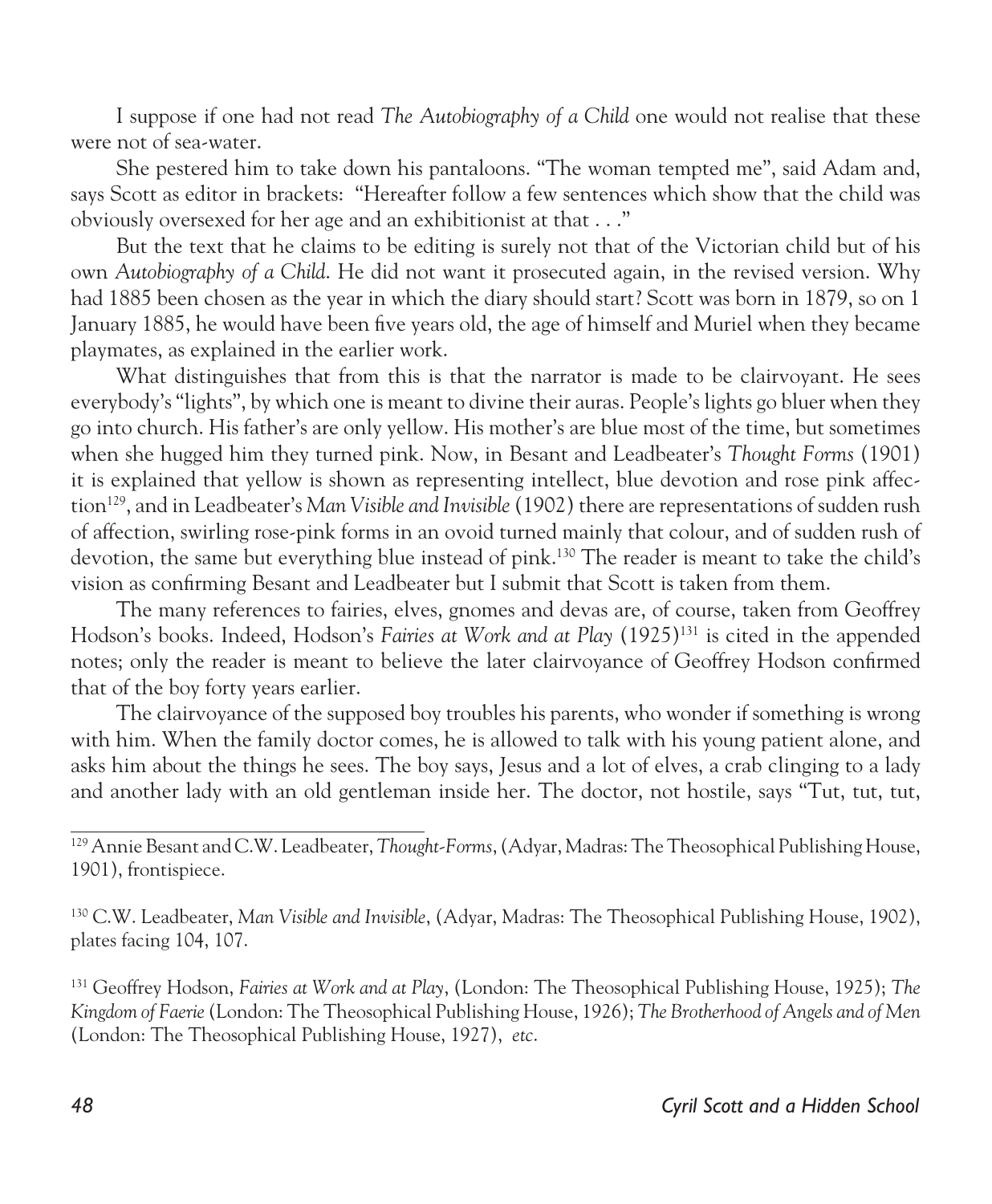that was a funny thing to see."132 He assures the boy that doctors are good at keeping secrets. For months, I had been looking for a personage in Scott's entourage who said, "Tut, tut," an expression used more than once by Sir Thomas.133 Now I had found him. It was the family doctor whom Scott had added into Dr. Bonnier to make up the secret Master in the Dark Cycle.

In the *Autobiography of a Child*, there was a Mr. Podmore<sup>134</sup>, whom he met through his tutor Mr. Grantham; Mr. Podmore was a repressed homosexual, who proceeded to fall in love with him. Podmore being an uncommon name, I wrote to the Society for Psychical Research and asked them for whatever they might have on Frank Podmore, one of their earliest members. They sent me photocopies of his entry in two encyclopaedias plus *The Strange Case of Edmund Gurney*, by Trevor Hall<sup>135</sup>, who did indeed advance the idea that Frank Podmore was a homosexual. There was, however, nothing to suggest a connection with Scott. But now, in *The Boy Who Saw True*, there appeared a Mr. Patmore136, whose name sounded rather like Podmore, who was the boy's tutor, who was not a homosexual but who was very keen on psychical research<sup>137</sup>—or rather, became so after the boy's visions started him off. It was he who, through the boy, put perceptive questions to the Elder Brother whom the boy had taken for Jesus, and wrote the replies down at dictation, thus producing Scott's own views upon spiritual matters. At the schoolroom level, he incorporated Dr. Grantham's instructions concerning language; where Dr. Grantham had talked about syllables<sup>138</sup>, Mr. Patmore talked about vowels.<sup>139</sup>

 Scott, in his repetitious autobiographies, is all the time decomposing his personages and recomposing them in different combinations to make different characters. It therefore dismays me

#### Theosophical History: Occasional Papers VII and the control of the control of the control of the control of the control of the control of the control of the control of the control of the control of the control of the contr

<sup>132</sup> *The Boy Who Saw True*, 48.

<sup>133</sup> *The Initiate in the Dark Cycle*, 111, 126, 134.

<sup>134</sup> *The Autobiography of a Child*, 291-95.

<sup>135</sup> *The Strange Case of Edmund Gurney*, Trevor Hall (London: Duckworth, 1964), 174, 200f.

<sup>136</sup> *The Boy Who Saw True,* 69 and thereafter *passim.*

<sup>137</sup> *Ibid.*, 80, 89, 90, 91-92 and ff.

<sup>138</sup> *Autobiography of a Child*, 267 ff.

<sup>139</sup> *The Boy Who Saw True*, 99.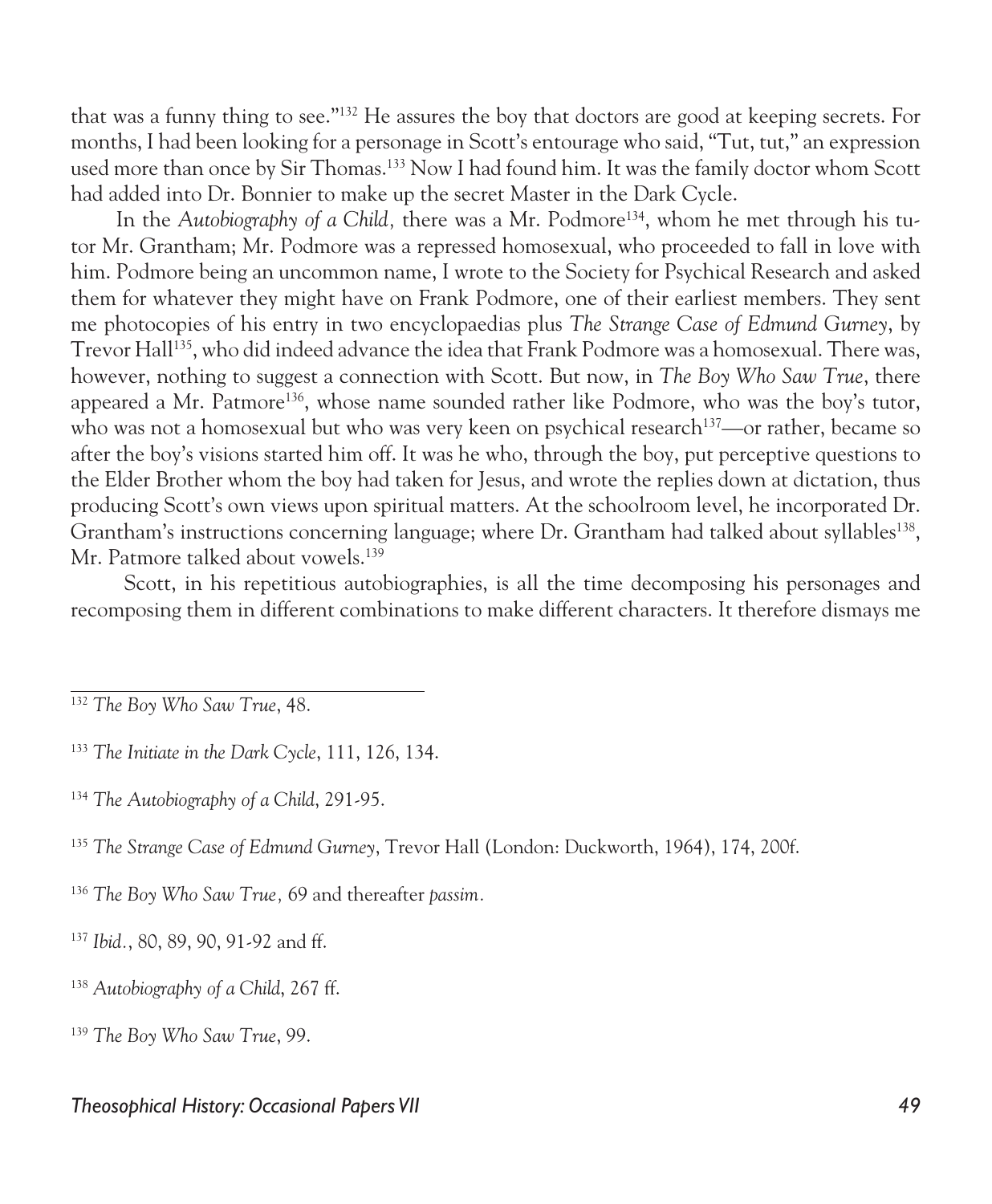when I read in Govert Schüller's monograph, "Haig stated" or "Sir Thomas"140 explained*—*concerning Krishnamurti*—*as though these were real people, of altogether superior understanding than ordinary mortals. To take up a position on "their" words is to build upon the shifting sands of Scott. They cannot know more than Scott, their creator. To go properly into the misunderstandings of Krishnamurti's teachings which they voice would exceed the scope of this monograph but will form a chapter in the biography of Krishnamurti I am now writing.

The purported diary ended in 1886, but the diarist's widow, says Scott, had persuaded him to let it be published, to which he had agreed, subject to the condition it should not appear until some years after his death, that his identity should not be disclosed and that the names of persons mentioned be altered so as not to cause embarrassment to relatives . . . .141 She also supplied some information concerning the diarist's life after he had grown up. At eighteen he had been sent to Germany to study music for some years, then to Paris . . . In the war, his weak heart had kept him out of military service . . . he had travelled . . . .

He had stayed in a hotel where there was a man suffering from disseminated sclerosis, the result of his cruelty as an Inquisitor in a past life.<sup>142</sup> The diarist, himself, had been had up before the Inquisition, but seeing the faces of the Inquisitors had promptly recanted, and so avoided being tortured.<sup>143</sup> When visiting Fiesoli, he had felt he had been a monk.<sup>144</sup> Earlier, he had been a Welsh bard, playing the harp, which explained his feeling for that instrument even now, despite its present unfashionability except in an orchestra.145 But the harp he played then was a smaller, lighter instrument than its modern counterpart, which he would not care to have to lug about.

The diarist had been married before, but before his first wife died had separated from her. Apart from the fact that Rose did not die before Scott, he met her in a pension (the Chaplins again) and she was at the time "endeavouring unsuccessfully to develop a not too remarkable voice . . . it soon became apparent to both parties that, instead of having married a complement they had each married an opposite without any of those enlivening advantages which a contrast is said to present. The young

<sup>141</sup> *The Boy Who Saw True*, 9.

<sup>142</sup> *Ibid.*, 215.

<sup>143</sup> *Ibid.*, 217.

<sup>144</sup> *Ibid.*, 211.

<sup>145</sup> *Ibid.*, 226.

<sup>140</sup> Govert Schüller, *Krishnamurti and the World Teacher Project* (Fullerton, California: Theosophical History, 1997), 12.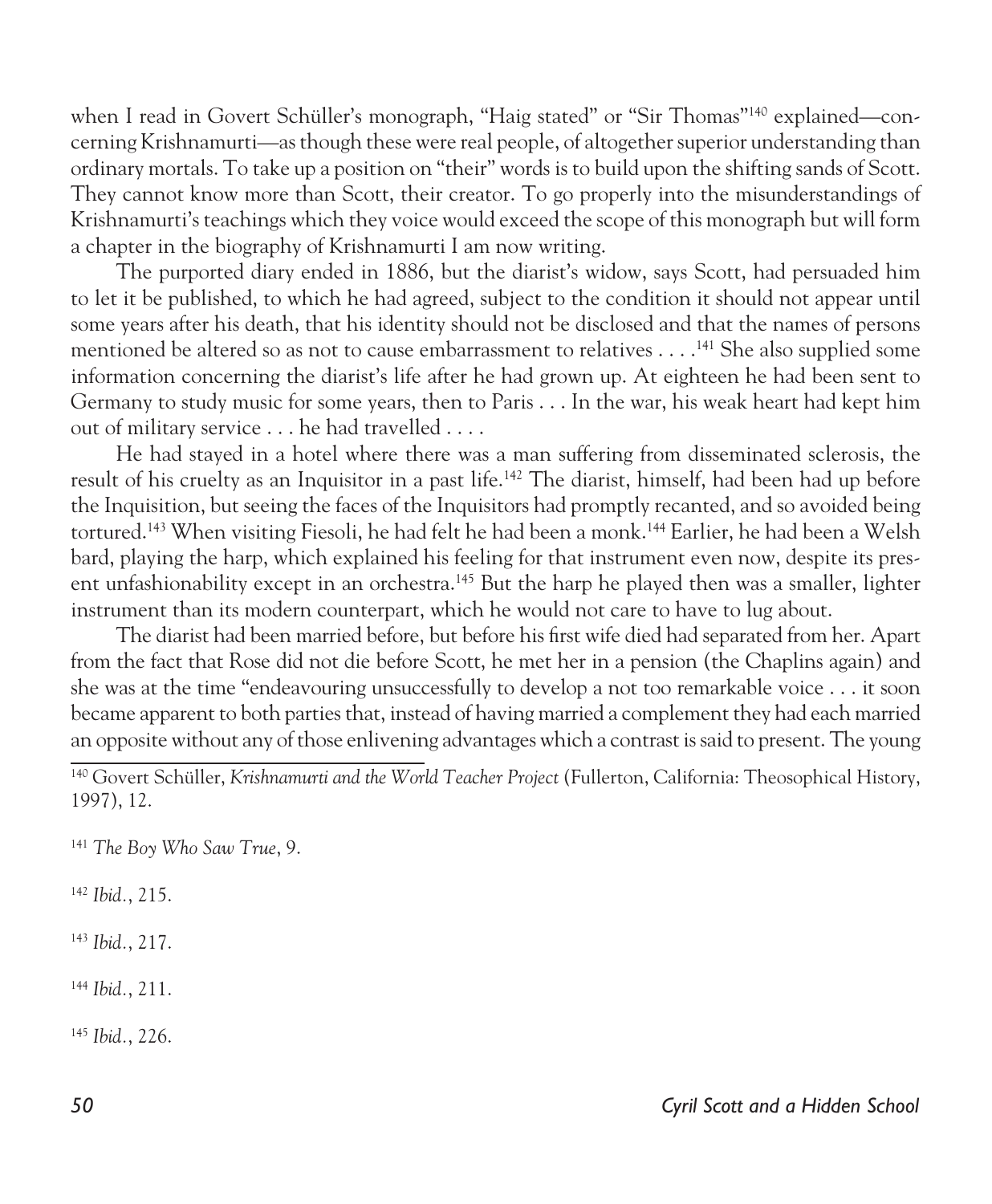Mrs. X. displayed ambitions and inclinations to reach the highest steps of the social staircase . . . ."<sup>146</sup> That cannot be Rose, who surely had no interest in "Society". But wait a moment . . . In *Root and Branch* there was a strand in the plot . . . the girl, Theodora, to whom in the beginning—Lionel had been engaged, was making her debut as a concert pianist. Lionel attended but did not like her playing. Particularly, he disliked her rendering of Chopin; technically it was all right but she put passion into it, which was her passion, not that of Chopin, she was not trying to feel his sensitive intentions but to use his music as a vehicle for displaying her virtuosity.147 The reviews next day were bad. She had been enormously ambitious, musically, had hoped to establish herself as a really great pianist, and rather than be second-rate had given it up. The entry under Eunice Buckley in *The Authors' and Writers' Who's Who* says "Studied music in Vienna." Sand was highly musical. She left her husband because he forbade her to play the piano. Yet after Chopin came to live with her, do we hear of her playing? Delacroix wrote of walking in the garden in the evening listening to the strains of Chopin's music wafted from his window to mingle with the scents of the roses. We do not hear of the strains of hers. They do not seem even to have played duets. Pamela Hansford Johnson told me it was when she began to go out with Dylan Thomas she stopped writing poetry, because it seemed to her so much weaker than his, and switched to writing novels (which he did not.) Had the same happened to Rose? To have a common ground of appreciation and understanding is good, but two artists in exactly the same genre can become rivals, unless one suffers extinction or switches to a different art. Read "musically" for "socially", above.

It is admitted that the diarist had faults; failure to come to meals at set times and demand for them at unseasonable hours.

"His wife seems to have been somewhat strongly sexed, whereas he himself was not over troubled with immoderate sexual desires."148 Sounds like Sand and Chopin over again.

She wrote to him once, asking him to come back, but he had felt it would work no better; she liked him when he was absent, but disliked him when he was present.149 And in the meantime, he had met this new girl, who was so sympathetic. This was Marjorie Hartston.<sup>150</sup>

But we are listening to Scott talking, and would like to hear the voice of Rose.

<sup>149</sup> *Ibid.*, 214.

<sup>150</sup> *Ibid.*, 208.

<sup>146</sup> *Ibid.*, 206.

<sup>147</sup> *Root and Branch*, 132.

<sup>148</sup> *The Boy Who Saw True*, 206-207.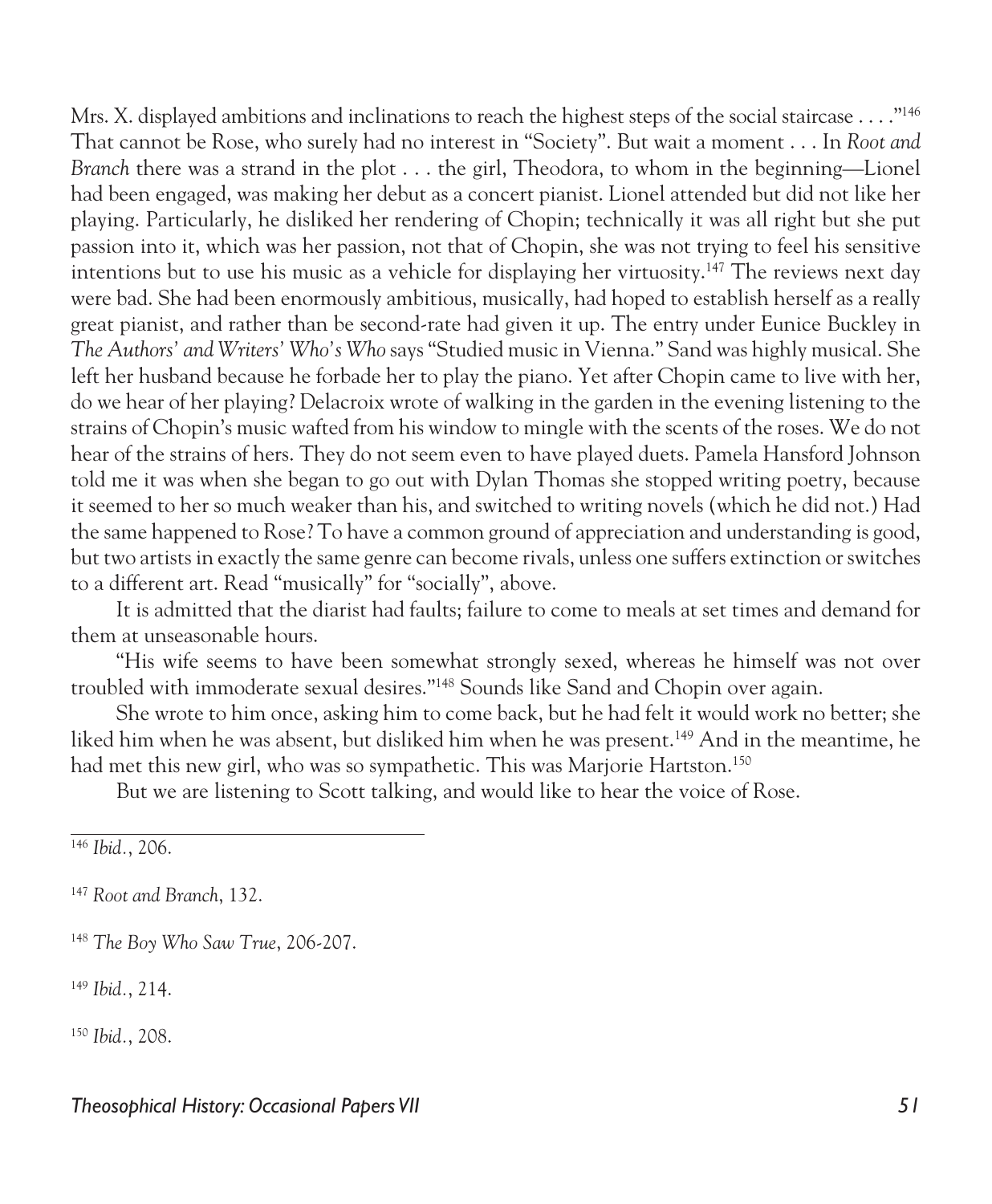The post brought me unexpectedly two books. They came from a Mrs. Annette Tanner, in Newport, South Wales, with whom I had a correspondence some years before concerning the Roerichs. She had read in the *Theosophical Journal* the report of the lecture I had given on Scott to the Theosophical History conference, looked forward to my paper when it was published and sent me the two Eunice Buckley's she had; they had meant something to her and I was welcome to keep them. They were *You Have to Have Gold* (Hale, 1972)*—*the original, not the large print edition*—*and *Work of Art* (Hale, 1978):two books written after Scott's death.

Both of them were set largely in Switzerland, high in the Alps, where the mysteries can be sensed in the snows. In the first, Elissa has had an unhappy childhood, orphaned, the least liked of the children tended by an overbearing though complaining governess who seems to dominate the whole family. On a holiday in Switzerland, she meets and marries Mario, who has inherited a hotel in the Alps. Their relationship is perfect but for one thing, the presence of an old, overbearing housekeeper, who is as bad as the governess. Why, she asks herself, do situations not of our choosing repeat? Is it something in our own behaviour, perhaps in past existences, that draw them to us till we learn how to cope with them? Mario is killed in a motoring accident; she is unable to forgive the driver of the other car and rebuffs his mother, who comes to tell her of his penitence. The overbearing housekeeper supposes herself now to be got rid of; but Elissa, suddenly more understanding, assures her she would never go against Mario's wish, that she should stay. A dictum of the mediaeval alchemists comes back to her: to make gold, one has to have gold, to start with. The gold in this case was forgiveness. She writes a letter to the mother, saying she can tell her son she no longer holds the accident against him. And then something happens. Standing on the little bridge near the hotel, where she had often stood with Mario, suddenly she felt he was with her. "Somewhere, somehow they were together again, and in some wordless fashion that was nevertheless totally adequate he was assuring her that his love for her . . . was as much a living thing as ever, only it hadn't been possible for him to make her really feel it until now." How could he, "while she was sending out waves of resentment and hate? But those obstacles that had formerly been between them no longer had power to keep them apart." Picking up his thoughts, she looks back at the hotel, thinking of those who slept or woke in it, and warms to the thought that "the divine alchemist was secretly, patiently at work to transform at long last<sup>151</sup> base metal into gold."

Where have we met that hotel before*—*with a little bridge near it? Though it is a stream that now flows under it and then a railway, is not this the bridge near the hotel on which Antoinette and Dennis*—*Rose and Cyril*—*first nearly kissed? Could this passage possibly have been written without her own husband being the husband her heroine found in spirit?

In the second book, it is a young composer who goes for a holiday to Switzerland. Foolishly responding to taunts from another lad, Billy, Nikos attempts to climb up a cleft in the rocks that is

<sup>151</sup> Eunice Buckley [Rose Scott], *You Have to Have Gold* (London: Hale, 1972), 255-56.